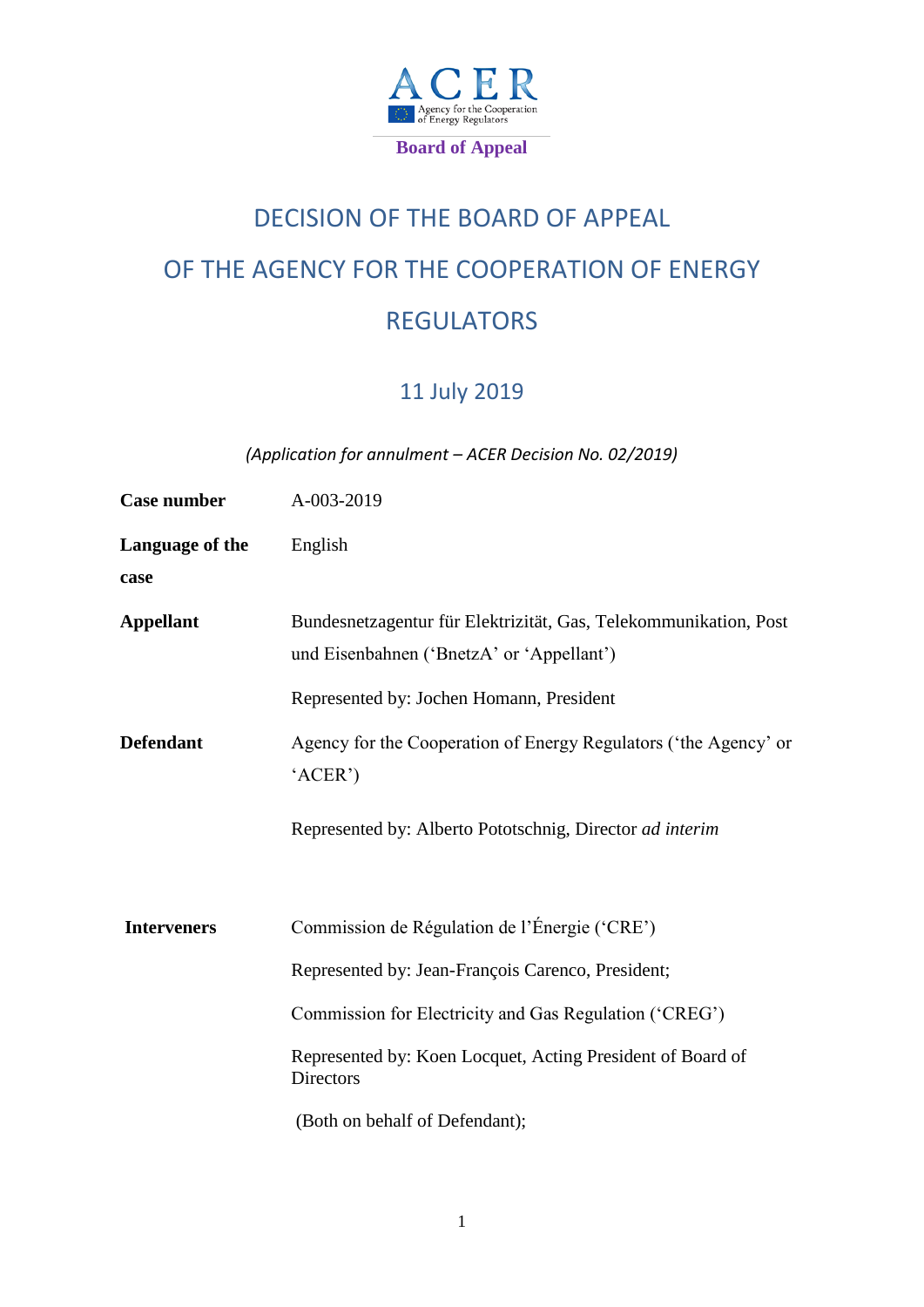

**Application for** Revision or annulment of Decision of the Agency for the Cooperation of Energy Regulators No. 02/2019 of 21 February 2019 on the Core CCR TSOs' proposals for the regional design of the day-ahead and intraday common capacity calculation methodologies ('Decision No. 02/2019' or 'Contested Decision')

# THE BOARD OF APPEAL

composed of Andris Piebalgs (Chairman), Walter Boltz (Rapporteur), Miltos Aslanoglou, Yvonne Fredriksson, Jean-Yves Ollier, Mariusz Swora (Members).

**Registrar**: Andras Szalay

gives the following

# D e c i s i o n

# *I. Background*

# *Legal background*

1. Commission Regulation (EU) 2015/1222<sup>1</sup> ('CACM Regulation') laid down a range of requirements for cross-zonal capacity allocation and congestion management in the day-ahead and intraday electricity markets. These requirements include the development of capacity calculation methodology ('CCM') in each capacity calculation regions ('CCR')<sup>2</sup>.

<sup>1</sup> <sup>1</sup> Commission Regulation (EU) 2015/1222 of 24 July 2015 establishing a guideline on capacity allocation and congestion management*,* OJ L 197, 25.7.2015, p. 24–72

<sup>2</sup> Articles 20 to 26 CACM Regulation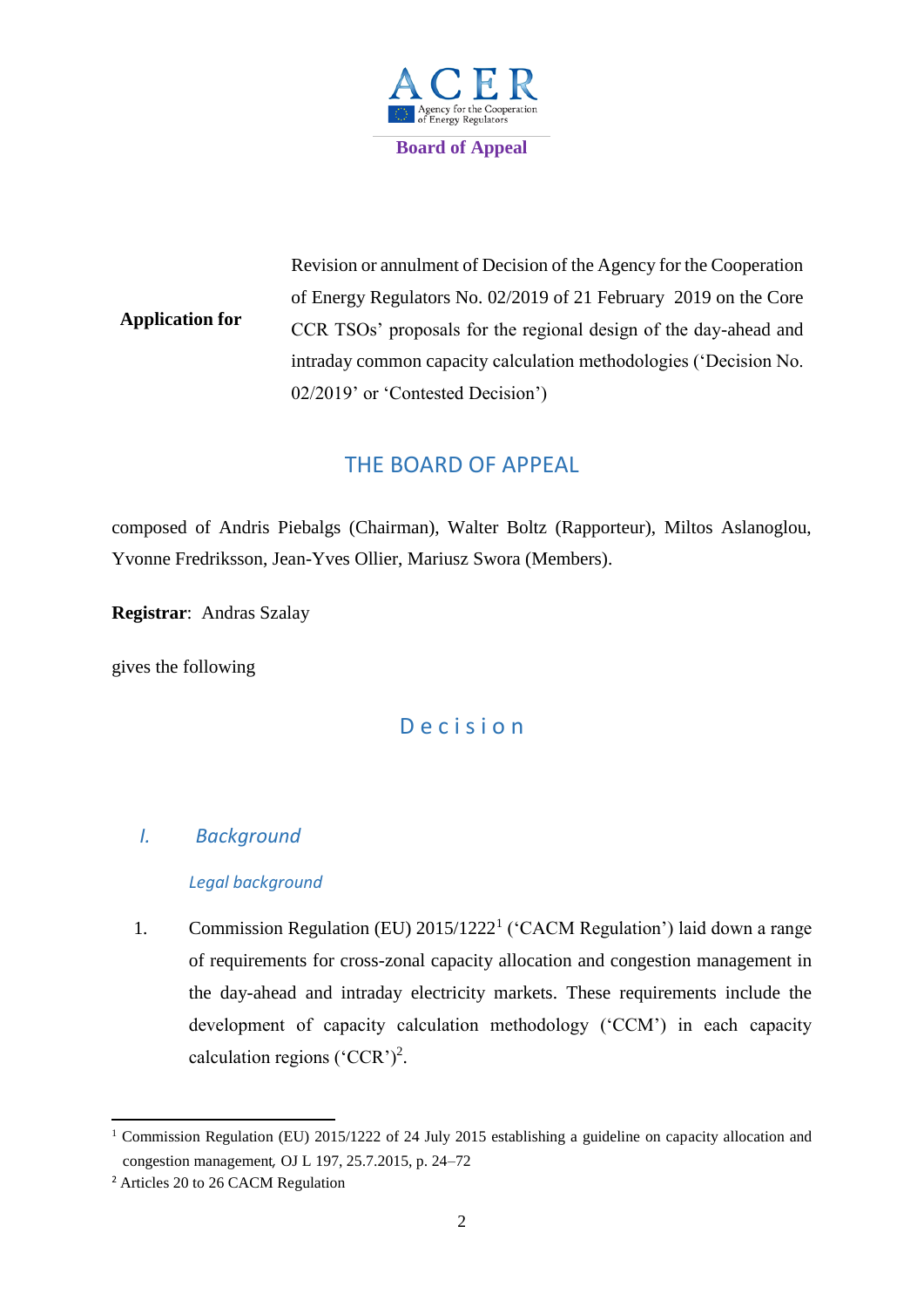

- 2. Transmission system operators ('TSOs') in each CCR are required to develop a common proposal on a common coordinated CCM within the respective capacity region.<sup>3</sup> This proposal is subject to approval of the concerned national regulatory authorities ('NRAs').
- 3. The concerned NRAs should take a decision within six months from receipt of the proposal by the last regulatory authority or they can require the TSOs to amend their proposal. When the NRAs fail to reach an agreement, within the six-month period (or within the two-month period in the event of re-submission), the Agency is called upon to adopt a decision on the  $TSOs'$  proposal. $4$

# *Facts giving rise to the dispute*

- 4. By 17 September 2017, within ten months of the publication of ACER Decision No 06/2016<sup>5</sup>, TSOs in the Core capacity region were required to submit a proposal for a common coordinated CCM.<sup>6</sup>
- 5. On 15 September 2017, the Core region TSOs submitted to the Core region NRAs their proposals on intraday and day-ahead capacity calculation methodology. On 9 March 2018, the Core region NRAs issued two requests for amendment concerning the two proposals (one for each). On 4 June 2018, the Core region TSOs submitted the amended proposals.
- 6. On 21 August 2018, the Chair of the Core Energy Regulators' Regional Forum informed the Agency that the Core region NRAs did not reach a unanimous agreement on the amended proposals and requested that the Agency extend the

<sup>&</sup>lt;sup>3</sup> Articles 9(1) and 20(2) CACM Regulation

<sup>4</sup> Article 8(1) Regulation (EC) No 713/2009 of the European Parliament and of the Council of 13 July 2009 establishing an Agency for the Cooperation of Energy Regulators OJ L 211, 14.08.2009, p. 1.

<sup>&</sup>lt;sup>5</sup> ACER Decision No 06/2016 of 17 November 2016 on the Electricity Transmission System Operators' Proposal for the Determination of Capacity Calculation Regions

<sup>6</sup> Article 20 CACM Regulation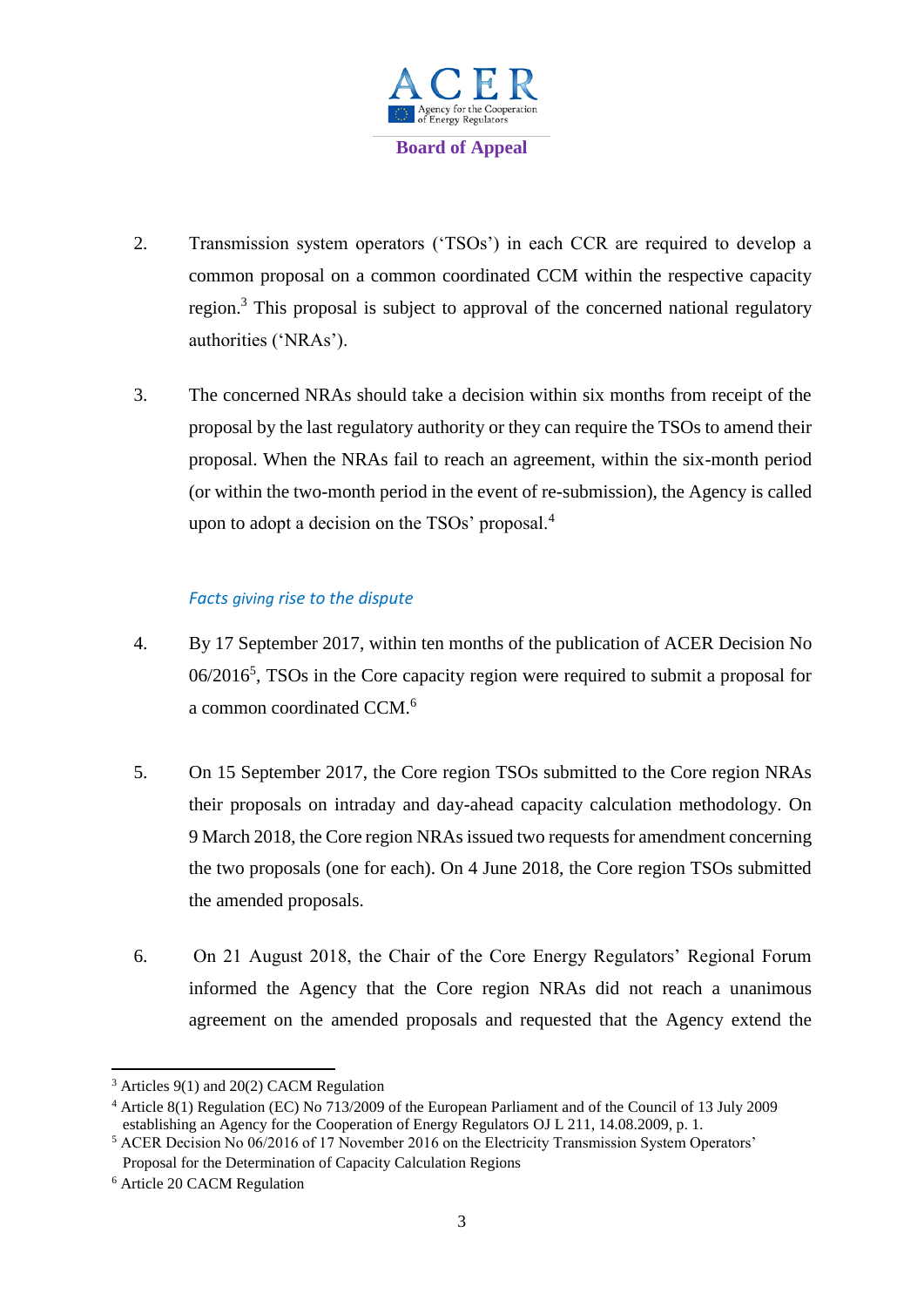

deadline to adopt a decision or that the Agency adopt a decision on the amended proposals.

- 7. Between 11 September 2018 and 6 February 2019, the Agency consulted several times, at least at twenty five different occasions<sup>7</sup>, the Core region NRAs and TSOs and held a public consultation.
- 8. On 21 February 2019, upon Article 8(1) of Regulation (EC) No 713/2009 and Article 9(12) of the CACM regulation, the Agency launched Decision No 02/2019 on the Core CCR TSOs' proposals for the regional design of the day-ahead and intraday common capacity calculation methodologies ( the 'Contested Decision').

# *Procedure*

- 9. On 23 April 2019, the Appellant filed an appeal with the Registry of the Board of Appeal. The appeal was registered under the case number A-003-2019.
- 10. On 25 April 2019, the Registrar invited the Appellant to regularize its submission (announcement of appeal). On 26 April 2019, the announcement of appeal was resubmitted in the required form and with the required content.
- 11. On 26 April 2019, along with the service of the notice of appeal, the Registrar of the Board of Appeal invited the Defendant to make observation to the Appellant's request to suspend the application of the Contested Decision. On 2 May 2019, the Defendant submitted its observations.
- 12. On 29 April, the announcement of appeal was published in the website of the Agency.

<sup>7</sup> See Article 14 of the Contested Decision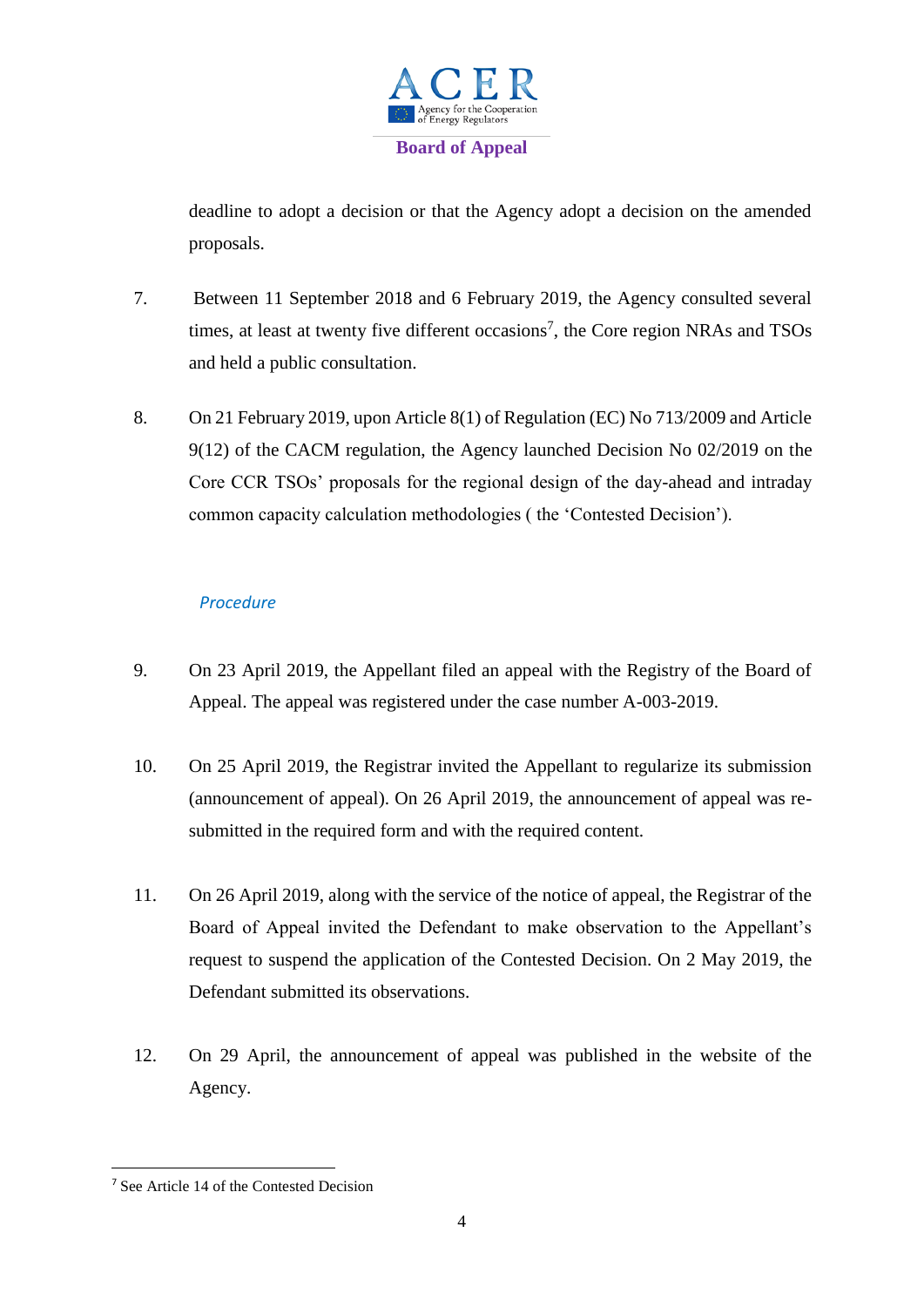

- 13. On 6 May 2019, in accordance with Article 1(5) of the Rules of Procedure of the Board of Appeal ('Rules of Procedure'), the Registrar communicated the composition of the Board of Appeal to the Parties.
- 14. By the deadline of 9 May 2019, two entities, the Commission for Electricity and Gas Regulation ('CREG') and the Commission de Régulation de l'Énergie ('CRE') filed their requests to leave to intervene, both on behalf of the Defendant, with the Registry. The Board of Appeal invited the main Parties to make observations to these requests, to which the Appellant submitted its observations on 17 May 2019.
- 15. On 12 May 2019, in the form of a non-appealable reasoned order in compliance with Article 26 of the Rules of Procedure, the Board of Appeal dismissed the Appellant's request for the suspension of the application of the Contested Decision.
- 16. On 16 May 2019, the Defendant submitted its defence to the Registry. The Chairman of the Board of Appeal, in accordance with Article 16(2)-(3) of the Rules of Procedure, provided the Appellant with the opportunity to launch a second submission.
- 17. On 21 May 2019, the Board of Appeal sent a proposal to the Parties to extend the deadline of the appeal proceedings by one month in order to be able to reach its final decision by 23 July 2019, at latest. Since Article 19 of Regulation (EC) No 713/2009 does not directly foresee such extension, the Board of Appeal notified the Parties that it would decide upon the extension only if the Parties gave their prior written agreement to this procedural step. On 23 May 2019, the Appellant gave its consent to the extension and waived its right to challenge the Board of Appeal's final decision on the mere ground of the extension. On 23 May 2019, the Defendant also gave its agreement to the extension.
- 18. On 21 May 2019, the Chairman of the Board of Appeal, in accordance with Article 14(2) of the Rules of Procedure, granted the requested confidentiality to the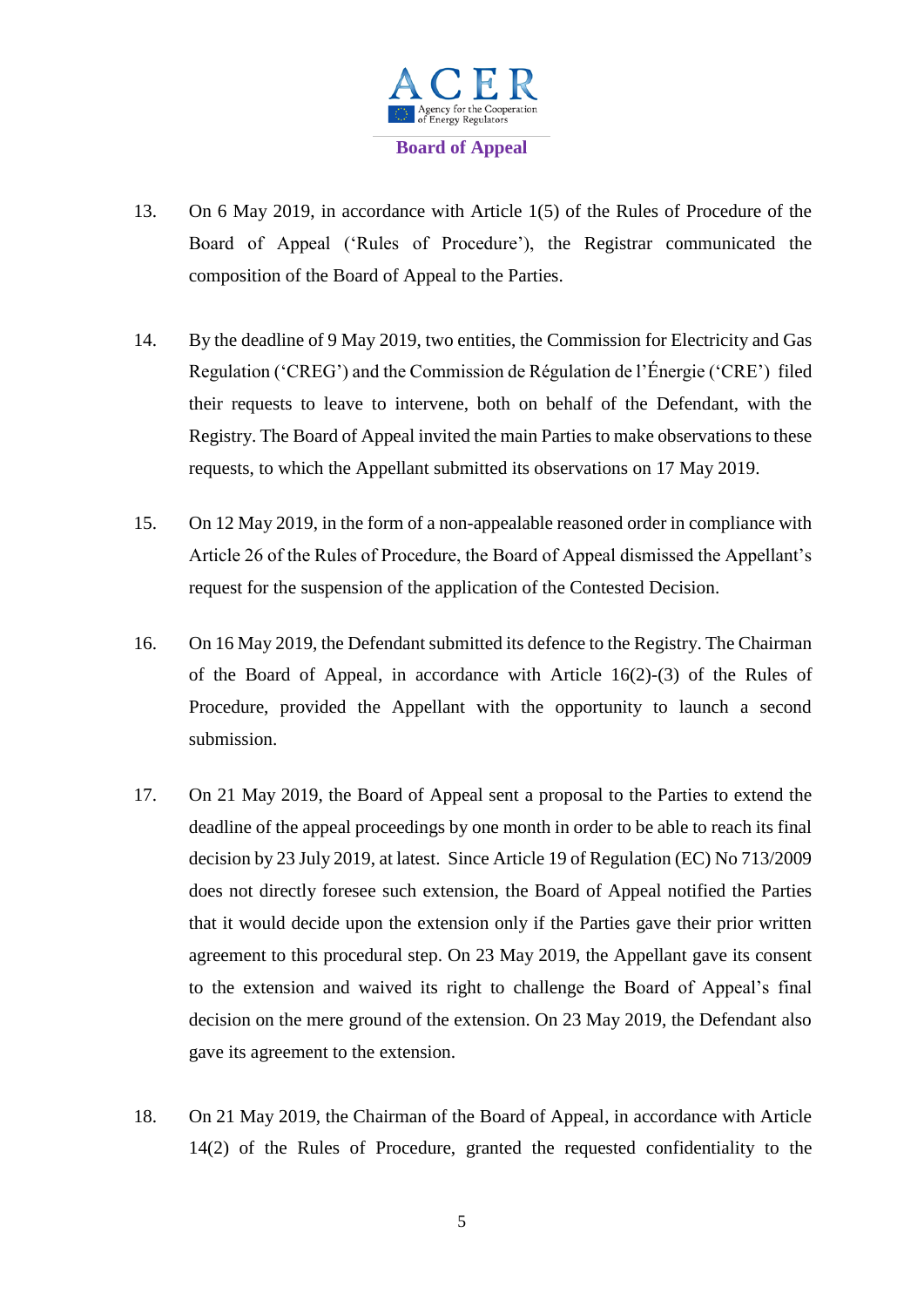

Appellant and instructed the Registrar that the confidential and non-confidential versions of the notice of appeal be handled separately in the Registry.

- 19. On 27 May 2019, the Board of Appeal granted the right to intervene to CREG and to CRE, both on behalf of the Defendant. The Interveners received access to the nonconfidential version of the case documents. On 5 June 2019, CRE lodged a supplementary submission with the Registry.
- 20. On 28 May 2019, the Board of Appeal notified the main Parties and the Interveners, upon the previously given unanimous agreement of the main Parties, of the extension of the deadline of the appeal proceeding and, consequently, that the final decision of the Board of Appeal will be communicated to the Parties by 23 July 2019, at latest.
- 21. On 10 June 2019, upon the decision of the Chairman of the Board of Appeal, the Registrar notified the Parties of the date of closure of written procedure.
- 22. On 11 June 2019, the Board of Appeal, by the request of the Appellant, held an oral hearing. At the hearing the Board of Appeal heard an expert-witness requested by the Appellant. On 18 June 2019, the draft summary minutes of the hearing was sent to the main Parties for their comments. After receiving comments on 25 June 2019 from both the Appellant and the Defendant, the summary minutes was finalized and sent to the Parties on 3 July 2019.

# *Main arguments of the Parties*

23. The Appellant argues that the Agency infringed general principles of the Union law, notably, (i) principle of conferred powers (lack of a legal basis), (ii) principle of institutional balance, (iii) principle of sincere cooperation, (iv) principle of legal certainty, and (v) principle of proportionality. Furthermore, the Appellant claims (i) violation of the rights of the European Parliament and of the Council, (ii) violation of the rights of the Member States under the new Electricity Regulation to be adopted as a part of the 'Clean Energy Package', (iii) discrimination on the ground of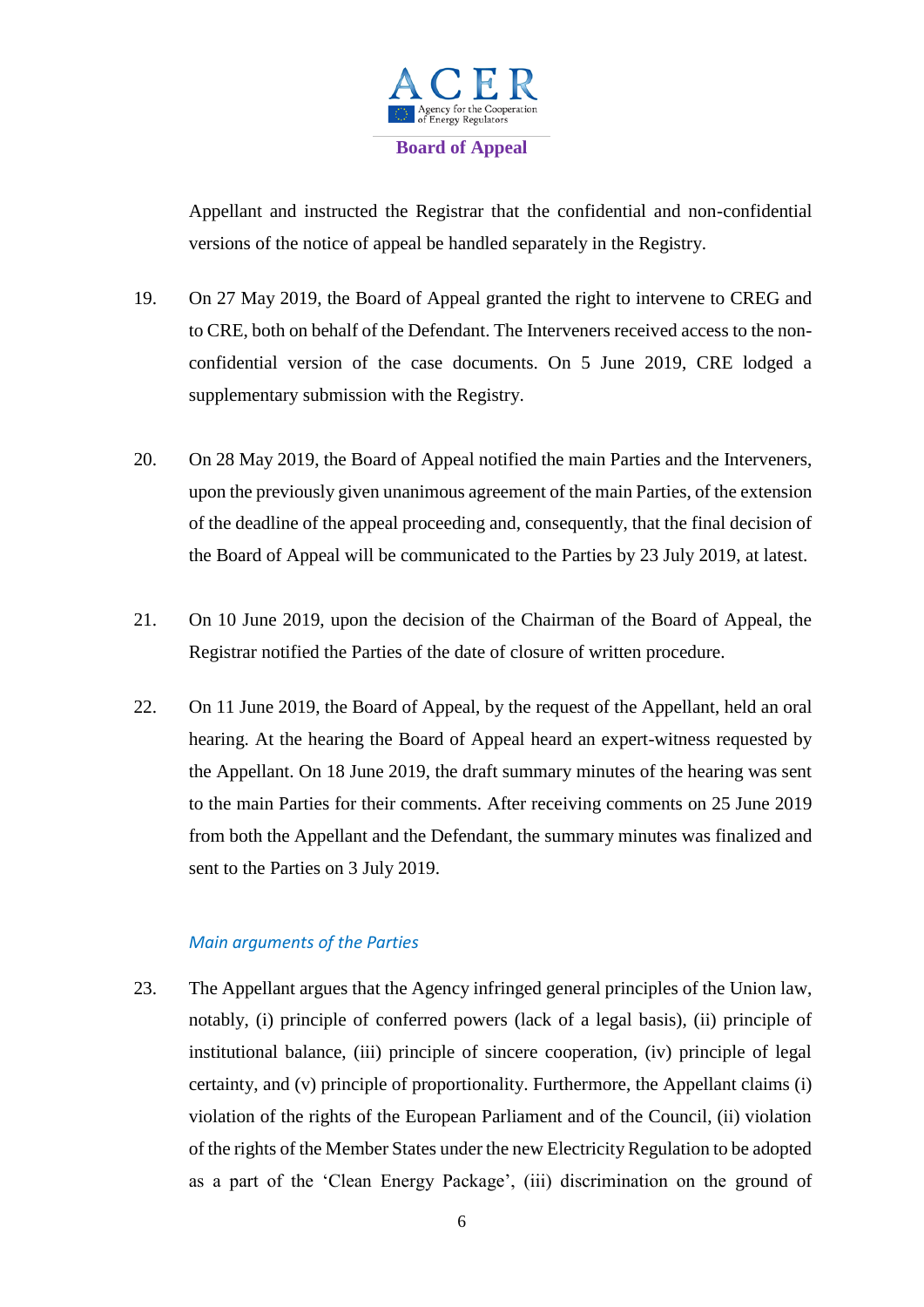

nationality, (iv) infringement of Regulation (EU) 2015/1222 and Regulation (EC) 714/2009, (v) violation of Articles 34 and 35 TFEU. Moreover, the Appellant claims infringement of its procedural rights by virtue of (i) amendment of the TSOs' proposal beyond the TSOs' and NRAs' request, (ii) imposition of additional amendment proposal obligations on Core TSOs, (iii) infringement of duty to issue the Contested Decision in the Appellant's and in the addressees' official language.

24. The Defendant contests each claims and arguments, claiming that the Appellant's arguments and pleas are based on fundamental misconceptions of the relevant legal rules and the relevant regulatory framework and on an erroneous interpretation of the law. As such, according to the Defendant, they are unfounded and the appeal should be dismissed in its entirety.

# *II. Admissibility*

# *Admissibility of the appeal*

## *Ratione temporis*

- 25. Article 19(2) of Regulation (EC) 713/2009 provides that "[t]*he appeal, together with the statement of grounds, shall be filed in writing at the Agency within two months of the day of notification of the decision to the person concerned, or, in the absence thereof, within two months of the day on which the Agency published its decision."*
- 26. The notice of appeal was submitted on 23 April 2019, challenging ACER Decision No. 02/2019, which was published on the Agency's website on 25 February 2019.
- 27. The appeal was received by the Registry in writing, by e-mail, and it contained the statement of grounds.
- 28. Therefore, the appeal is admissible *ratione temporis*.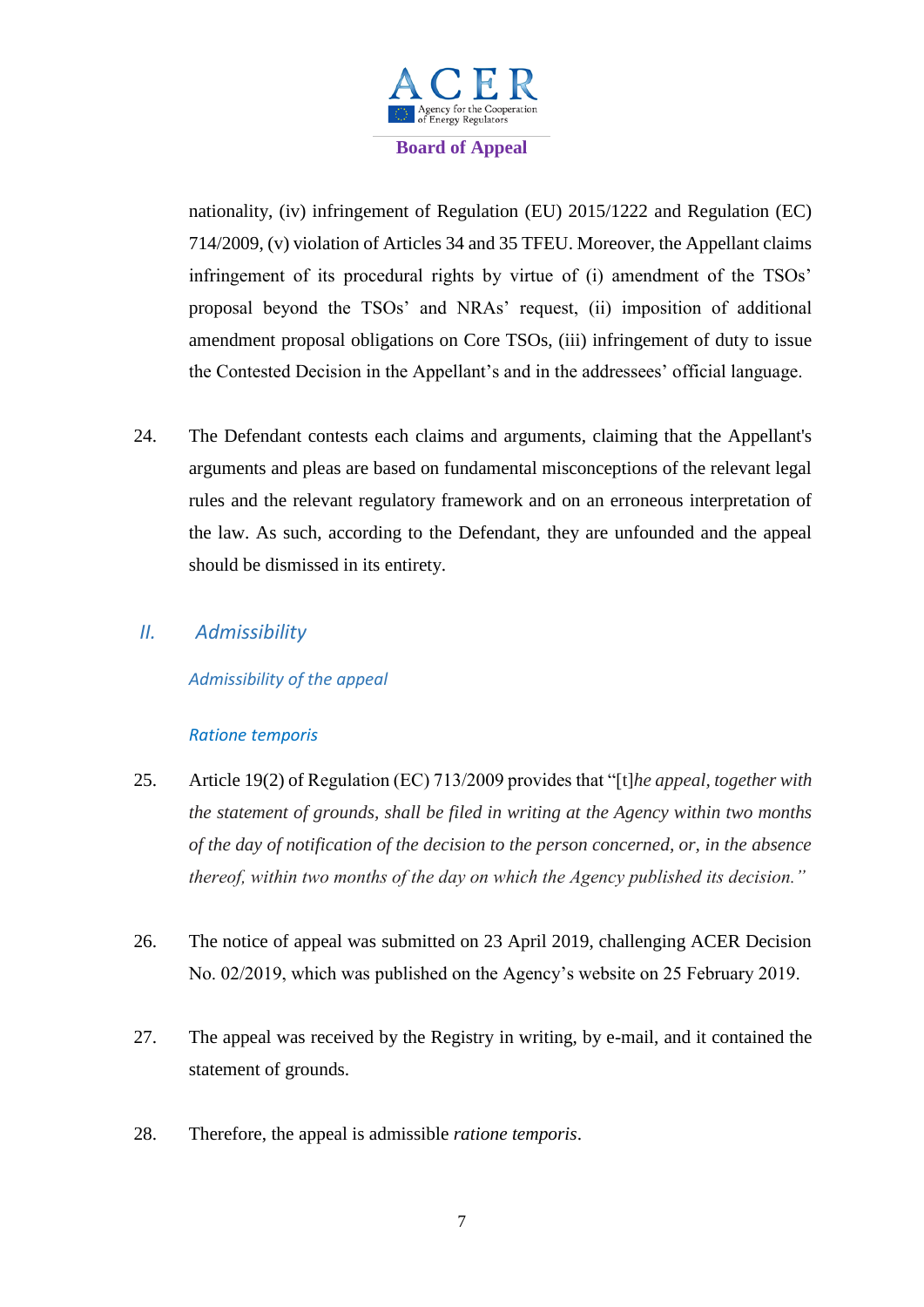

# *Ratione materiae*

- 29. Article 19(1) of Regulation (EC) 713/2009 reads that decisions referred to in Article 7, 8 and 9 of this Regulation may be appealed before the Board of Appeal.
- 30. The Contested Decision was issued, among others, on the basis of Article 8(1) of Regulation (EC) 713/2009, which fact is explicitly mentioned in its introductory part.
- 31. Therefore, since the appeal fulfils the criterion of Article 19(1) of Regulation (EC) 713/2009, the appeal is admissible *ratione materiae.*

## *Ratione personae*

- 32. Article 19(1) of Regulation (EC) 713/2009 provides that "*any natural or legal person, including national regulatory authorities, may appeal against a decision referred to in Articles 7, 8 or 9 which is addressed to that person, or against a decision which, although in the form of a decision addressed to another person, is of direct and individual concern to that person*."
- 33. The Appellant is not an addressee of the Decision. However, being a national regulatory authority concerned in the Core region, it has a direct and individual interest in the outcome of the present case. The admissibility of the appeal was not contested by the Defendant.
- 34. The appeal is therefore admissible *ratione personae*.

# *III. Merits*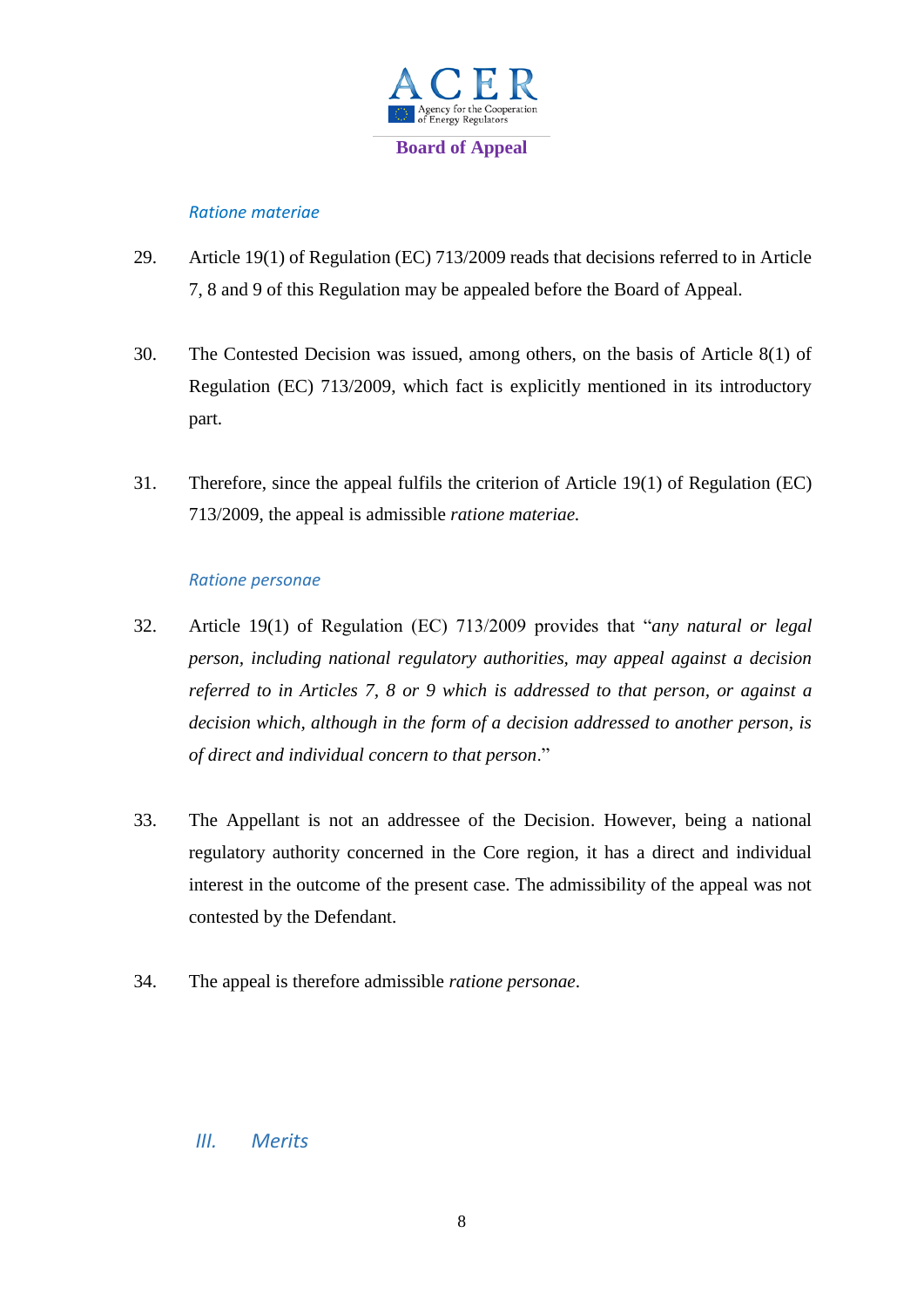

# *Remedies sought by the Appellant*

- 35. BNetzA requests the Board of Appeal to annul the following provisions of Decision No. 02/2019:
	- a) Articles  $5(5)$  to (9) of its Annex I;
	- b) Article 10(4), second half sentence, and (5) of its Annex I;
	- c) Article 16(2), second sentence, and  $(3)(d)(vii)$  of its Annex I;
	- d) Article 5(5) of its Annex II;
	- e) Article 17(3)(d)(vii) of its Annex II;
	- f) All parts and clauses of its Annexes I and II, which make explicit reference to the paragraphs of the provisions mentioned above.
- 36. Alternatively, in the event the Board of Appeal does not annul the decision partially, BNetzA requests that the Contested Decision be annulled in its entirety.

## *First Plea: Substantive Provisions of the Core CCM Decision violating Union Law.*

## *1. Definition of Critical Network Elements and Contingencies.*

37. BNetzA argues that the Contested Decision infringes EU law in various aspects when establishing the definition of Critical Network Elements and Contingencies ('CNECs') in Article 5 of Annex I (DA CCM) and Article 5 of Annex II (ID CCM) to the Contested Decision<sup>8</sup>. In particular, the Appellant claims that these provisions of the Contested Decision (i) infringe the principle of conferred powers and the principle of legal certainty<sup>9</sup>; (ii) lack a legal basis in Commission Regulation (EU) 2015/1222 of 24 July 2015 establishing a guideline on capacity allocation and

<sup>8</sup> section 3.4.1 of the Appeal

<sup>&</sup>lt;sup>9</sup> section 3.4.1.1 of the Appeal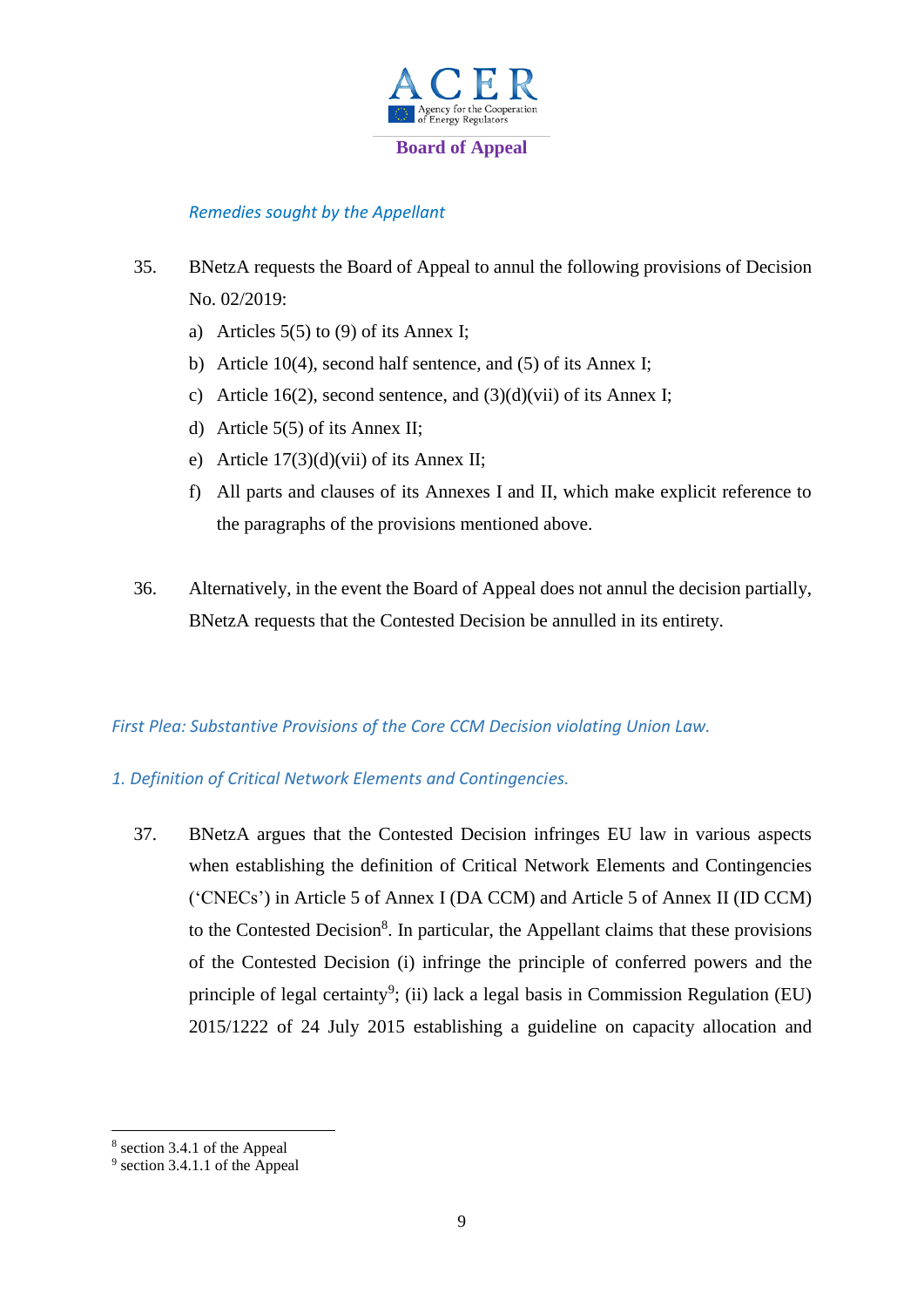

congestion management<sup>10</sup>; (iii) violate the principle of proportionality<sup>11</sup>; and (iv) contain a discrimination on grounds of nationality $^{12}$ .

*1.1 Infringement of the principle of conferred powers and the principle of legal certainty.*

# *1.1.1 Relevance of the "Clean Energy Package"*

- 38. BNetzA argues that "ACER has infringed the principle of conferred powers, the principle of institutional balance, the principle of sincere cooperation<sup>13</sup> and the principle of legal certainty, because the European Parliament and soon also the Council of the European Union have already exercised their powers under Article 194(2) TFEU by virtue of adopting the future Regulation on the internal market for electricity"<sup>14</sup>. To support this claim, BNetzA argues, in essence, that Recast Regulation (EC) 714/2009 (now Regulation (EU) 2019/943 of the European Parliament and of the Council of 5 June 2019 on the internal market for electricity, hereinafter "Regulation (EU) 2019/943"), part of the Clean Energy for All Europeans Package ('Clean Energy Package'), contains rules on capacity calculation that preclude the Agency from adopting article 5 of Annexes I (DA CCM) and II (ID CCM) to the Contested Decision which, in its opinion, conflict with the said Recast Regulation. As stated by the Appellant at the oral hearing, *"it breaches legal certainty that the long known new provisions of Articles 14-16 of the new Electricity Regulation were not taken into account". 15*
- 39. The Board of Appeal clarifies that the Clean Energy Package includes 8 different legislative acts, two of which are of particular relevance for the CCM and are referred to by the Agency in its Decision, namely a Recast Regulation (EC) 714/2009 (Regulation (EU) 2019/943) and a Recast Electricity Directive (EC) 2009/72/EC (now Directive (EU) 2019/944 of the European Parliament and of the Council of 5

 $10$  section 3.4.1.2 of the Appeal

 $11$  section 3.4.1.3 of the Appeal

 $12$  section 3.4.1.4 of the Appeal

<sup>13</sup> Article 13(2) TEU

<sup>&</sup>lt;sup>14</sup> Appeal, para 45

<sup>&</sup>lt;sup>15</sup> Minutes of the oral hearing, p.3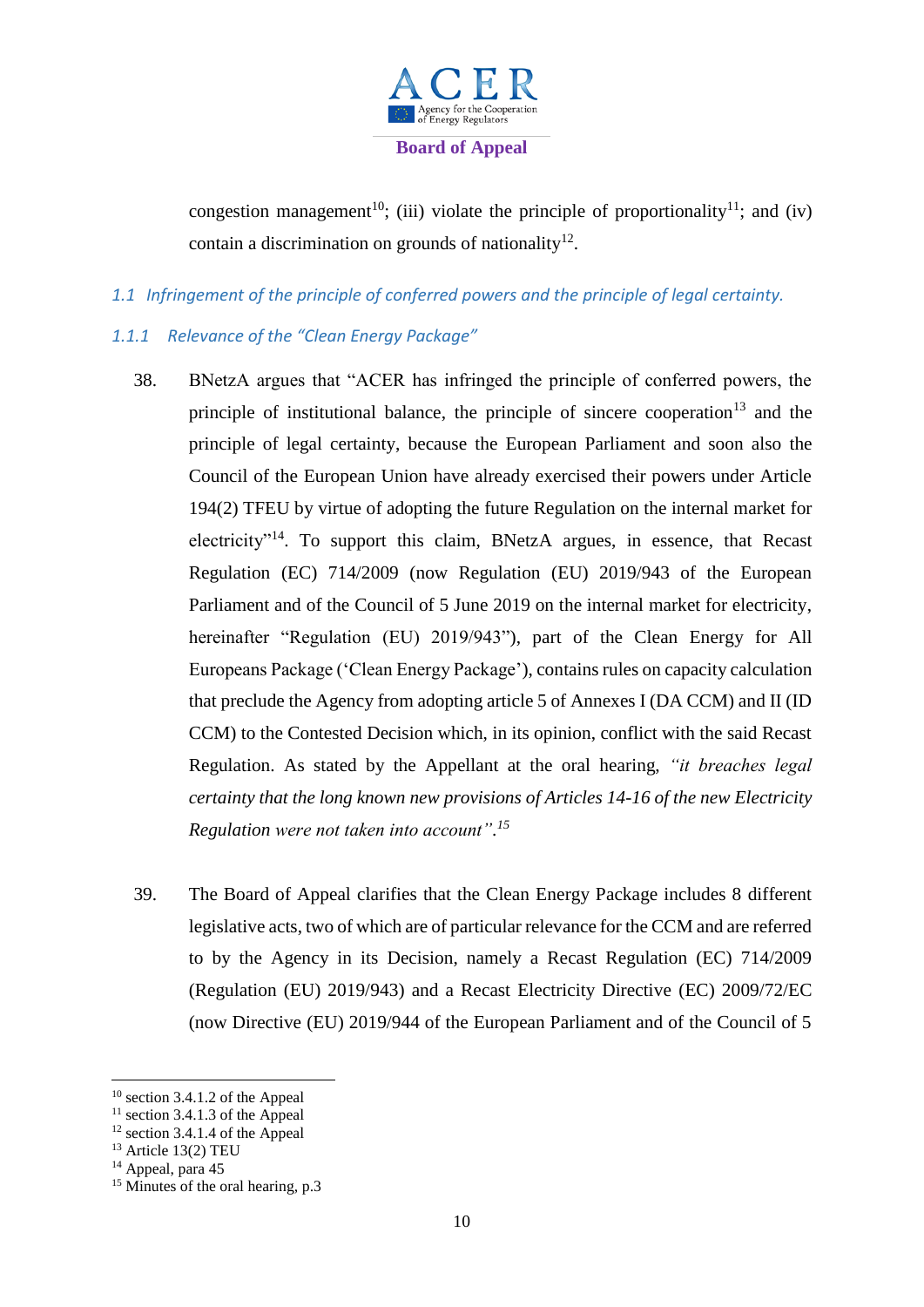

June 2019 on common rules for the internal market for electricity and amending Directive 2012/27/EU, hereinafter "Directive (EU) 2019/944"). These Proposals introduce stricter and harmonised rules for capacity mechanisms (reconciling the EU objectives of security of supply and emission reduction), enhance regional coordination in order to improve market functioning and competitiveness and foster an internal electricity market. In particular, they allow electricity to move freely to where it is most needed and when it is most needed via undistorted price signals and, in so doing, allow consumers to benefit from cross-border competition. They are expected to drive the investments necessary to provide security of supply, whilst decarbonising the European energy system.

- 40. Recast Regulation (EC) 714/2009 and Recast Electricity Directive (EC) 2009/72/EC have been adopted by the Council on 22 May 2019 as Regulation (EU) 2019/943 and Directive (EU) 2019/944, entered into force on the 20th day following the day of their publication in the Official Journal, i.e. on 4 July 2019, and will be applicable as of 1 January 2020.
- 41. Given that Recast Regulation (EC) 714/2009 (Regulation (EU) 2019/943) had not been adopted and was not part of the legal order at the time the Agency adopted the Contested Decision, the Agency did not rely upon Recast Regulation (EC) 714/2009 (Regulation (EU) 2019/943) as a legal basis when taking its Decision. The Agency took the Contested Decision in accordance with the existing legal order according to the principle that the legality of an act is reviewed with respect to the facts and the state of the law at the time it is adopted.

# *1.1.2 Content of Article 14 to 16 of the new Electricity Regulation*

42. BNetzA considers that Recast Regulation 714/2009 introduced by the Clean Energy Package (Regulation (EU) 2019/943) contains "procedural and substantive rules on the allocation of internal and cross border capacity for cross border trade, the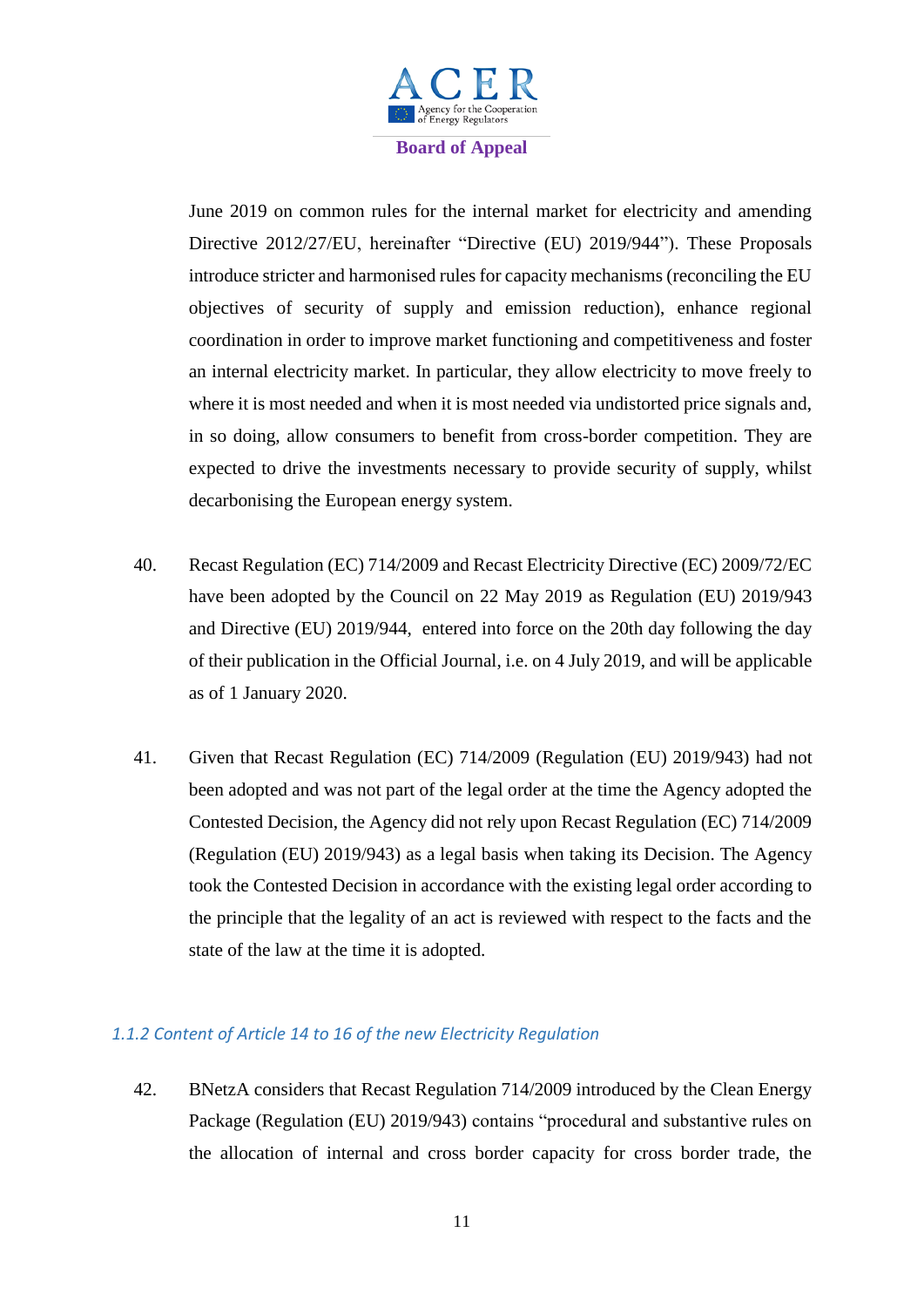

application of which would be devoid of purpose and futile" due to Article 5 of Annexes I (DA CCM) and II (ID CCM) of the Contested Decision<sup>16</sup>.

- 43. However, and as is explained in section 1.1.3 of this Decision, the arguments of the Appellant about possible divergences or inconsistencies between the Contested Decision and Recast Regulation (EC) 714/2009 (Regulation (EU) 2019/943) are irrelevant because the said Recast Regulation did not apply at the time of the Contested Decision.
- 44. As Recast Regulation (EC) 714/2009 (Regulation (EU) 2019/943) did not apply at the time of the adoption of the Contested Decision and as the Agency did not infringe the principle of legal certainty, given the Recast Regulation´s stage in the legislative process, it is irrelevant for the purpose of this Appeal to rule upon the compatibility of the Agency´s Decision with the said Recast Regulation. The Board of Appeal observes that Recast Regulation (EC) 714/2009 (Regulation (EU) 2019/943) has formally been adopted on 22 May 2019, entered into force on the 20th day following the day of its publication in the Official Journal, i.e. on 4 July 2019, and will apply as of 1 January 2020. This will be earlier than the entry into force of the Contested Decision (not expected before December  $2022^{17}$ ). Hence, even if there were an inconsistency between the Contested Decision and Recast Regulation (EC) 714/2009 (Regulation (EU) 2019/943) - issue upon which there is no need for the Board of Appeal to rule - Regulation (EU) 2019/943 would in any case prevail over the Contested Decision as of its entry into force according to the principles of "lex posterior" and "lex superior".

<sup>&</sup>lt;sup>16</sup> Appeal, paras 47 and 48

<sup>&</sup>lt;sup>17</sup> This takes account of 1 December 2020 as the first date of implementation of the Core CCM, plus 18 months for the submission of the proposal and at least 6 months for regulatory approval.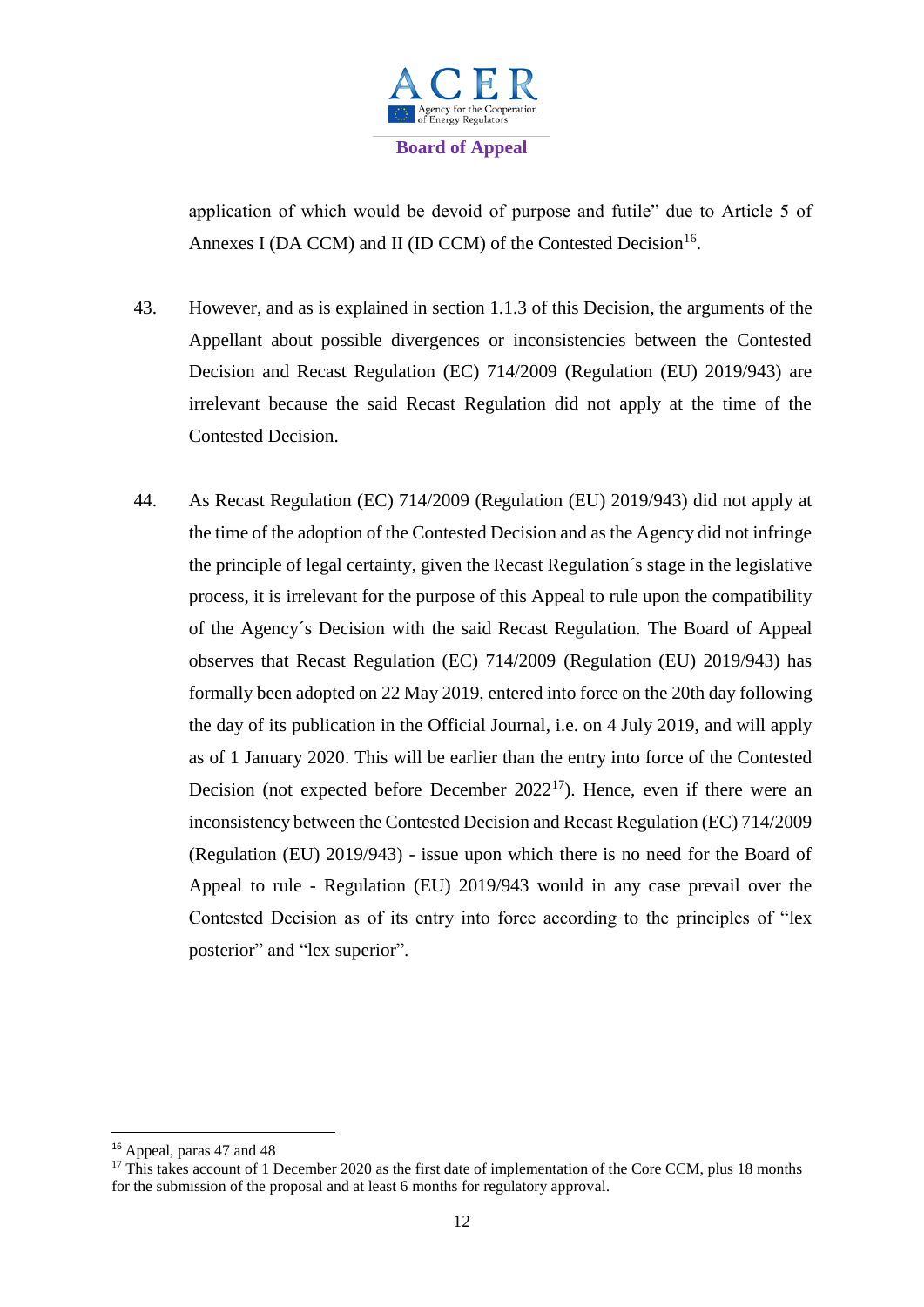

# *1.1.3 Divergence from the "Clean Energy Package"*

- 45. The Appellant argues that the Board of Appeal must annul the Contested Decision, given that the hierarchy of the legislative act introduced by the Clean Energy Package ("*lex superior*") over the Contested Decision ("*lex inferior*"), and the interplay of the "*lex posterior*" rule, determine that the Contested Decision will become inapplicable when the Clean Energy Package enters into force. Furthermore, the Appellant, based on the Judgment of the Court of Justice of the EU ("CJEU") in Case T-115/94<sup>18</sup>, argues that the Board of Appeal will infringe the principle of legal certainty if the Contested Decision is not annulled. This is because the Board of Appeal would leave room for doubts by the Core TSOs and Core NRAs on the question as to whether the allegedly conflicting provisions of the Contested Decision remain applicable after the entry into force of the Clean Energy Package.
- 46. In other words, it is the Appellant´s understanding that the Agency, when adopting the Contested Decision, issued an act that contradicts and conflicts with a future higher-ranking regulation, producing two contrary rules of law, causing confusion among the addressees of the Contested Decision and the future Clean Energy Package regulation.
- 47. As has been set out above, the Agency did not rely upon the Clean Energy Package as the legal basis for its Decision. However, the Contested Decision contains some references to the Clean Energy Package which merely seek to highlight that the Agency´s Decision is not only in line with the applicable legal framework, but also with the Clean Energy Package's objectives. Given that Regulation (EC) 714/2009 and the CACM are the legal basis for the Contested Decision, ACER logically also tests its Decision against the proposed Recast Regulation (EC) 714/2009 of the Clean Energy Package.

<sup>18</sup> *Opel Austria v. Council* (EU:T:1997:3)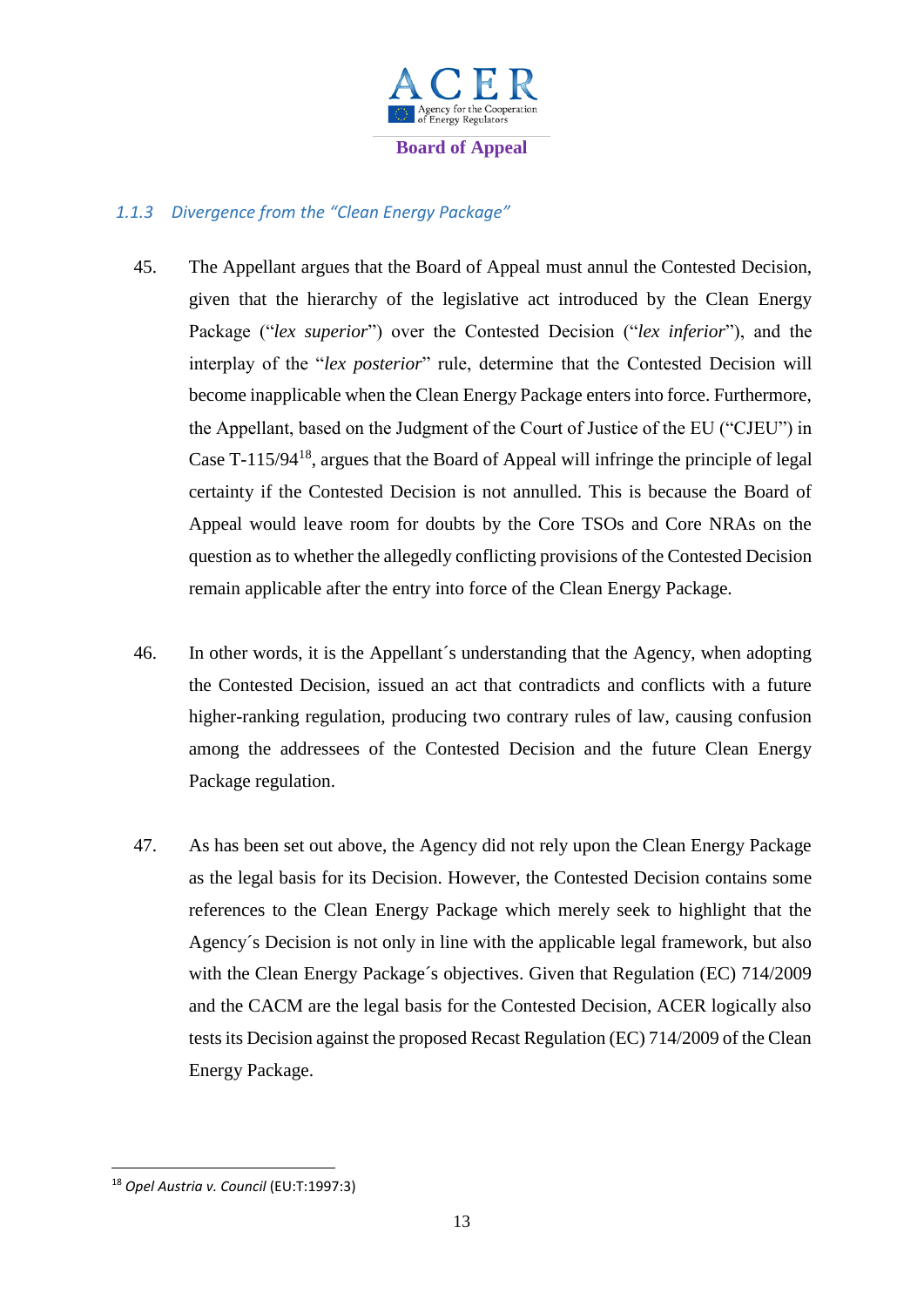

- 48. The fact that a draft proposal existed of a future Recast Regulation (EC) 714/2009 at the time of the adoption of the Contested Decision is not sufficient to create legal uncertainty about the application of an already adopted legal act such as the Contested Decision.
- 49. Furthermore, Case T-115/94, *Opel Austria v. Council* cannot be relied upon by analogy because, in that case, the future higher-ranking legislative act or future *lex superior* had already been adopted and its entry into force was pending. The Board of Appeal quotes para. 125 of the said Case, which provides the following: "*By adopting the contested regulation on 20 December 1993 when it knew with certainty that the EEA Agreement would enter into force on 1 January 1994, the Council knowingly created a situation in which, with effect from January 1994, two contradictory rules of law would co-exist, namely the contested regulation, which is directly applicable in the national legal systems and re-establishes a 4.9% import duty on F-15 gearboxes produced by the applicant; and Article 10 of the EEA Agreement, which has direct effect and prohibits customs duties on imports and any charges having equivalent effect. Consequently, the contested regulation cannot be regarded as Community legislation which is certain, and its operation/application cannot be regarded as foreseeable by those subject to it. It follows that the Council also infringed the principle of legal certainty*".
- 50. In the present case, by contrast, Recast Regulation (EC) 714/2009 (Regulation (EU) 2019/943) had not yet been adopted when the Agency adopted the Contested Decision. Moreover, at the time of the Contested Decision, the proposed Recast Regulation (EC) 714/2009 was only at a stage of a provisional agreement proposed by a Parliamentary Committee (the Industry, Research and Energy Committee) on 23 January  $2019^{19}$ . Consequently, the draft Recast Regulation could have been amended during the remaining steps of the legislative process, and, in fact, textual changes occurred during the so-called lawyer-linguist review. Therefore, the Agency

<sup>19</sup> Document PE 634.488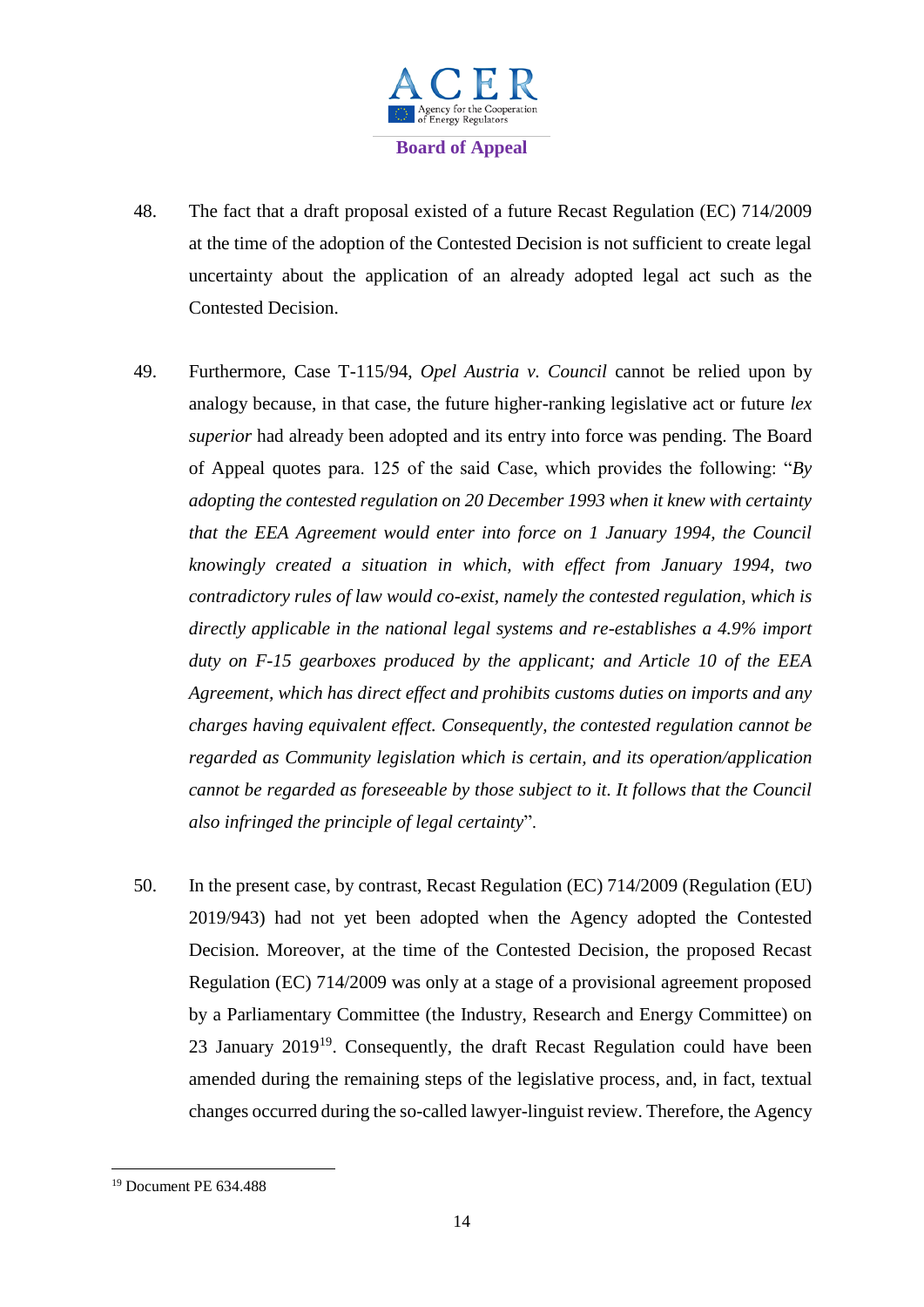

had no certainty whatsoever about the date of entry into force of the proposal which had not been adopted yet.

- 51. With regard to the Recast Regulation´s legislative process, the Appellant claims that it was approved at the European Parliament's first reading "*without any changes in*  substance<sup>"20</sup>. That claim cannot be taken into consideration to assess the level of certainty of the context in which the Contested Decision was adopted: even if a first reading were to create certainty, the first reading took place on 26 March 2019, i.e. after the adoption of the Contested Decision of 21 February 2019.
- 52. Finally, even though the Agency was obliged to adopt a decision within a six-month term, the Agency waited as long as possible and exhausted the six-month term conferred by Articles 8(1) and 8(3) of Regulation (EC) 713/2009 to take its Decision (which was taken on the last day of the six-month term). Given that Regulation (EC) 713/2009 does not foresee any extension of the six-month term, ACER was also not capable of extending the deadline to wait for the final text to have a legal screening to check the decision against the adopted Clean Energy Package.

# *1.1.4 Lack of institutional competence of the Agency*

53. The Appellant claims that the entry into force of the Clean Energy Package precludes the Agency´s competence to determine the Core TSOs´ obligations under the CACM Regulation, regardless of its entry into force. In this regard, BNetzA stresses that on 26 March 2019, the European Parliament adopted its position in a first reading of Recast Regulation (EC) 714/2009, and that, therefore, the institutional imbalance with respect to the European Parliament had already materialized. According to BNetzA, the principle of legal certainty would be infringed since the Agency adopted the Contested Decision in the period preceding the entry into force of the

**.** 

<sup>20</sup> Para. 45 of the Appeal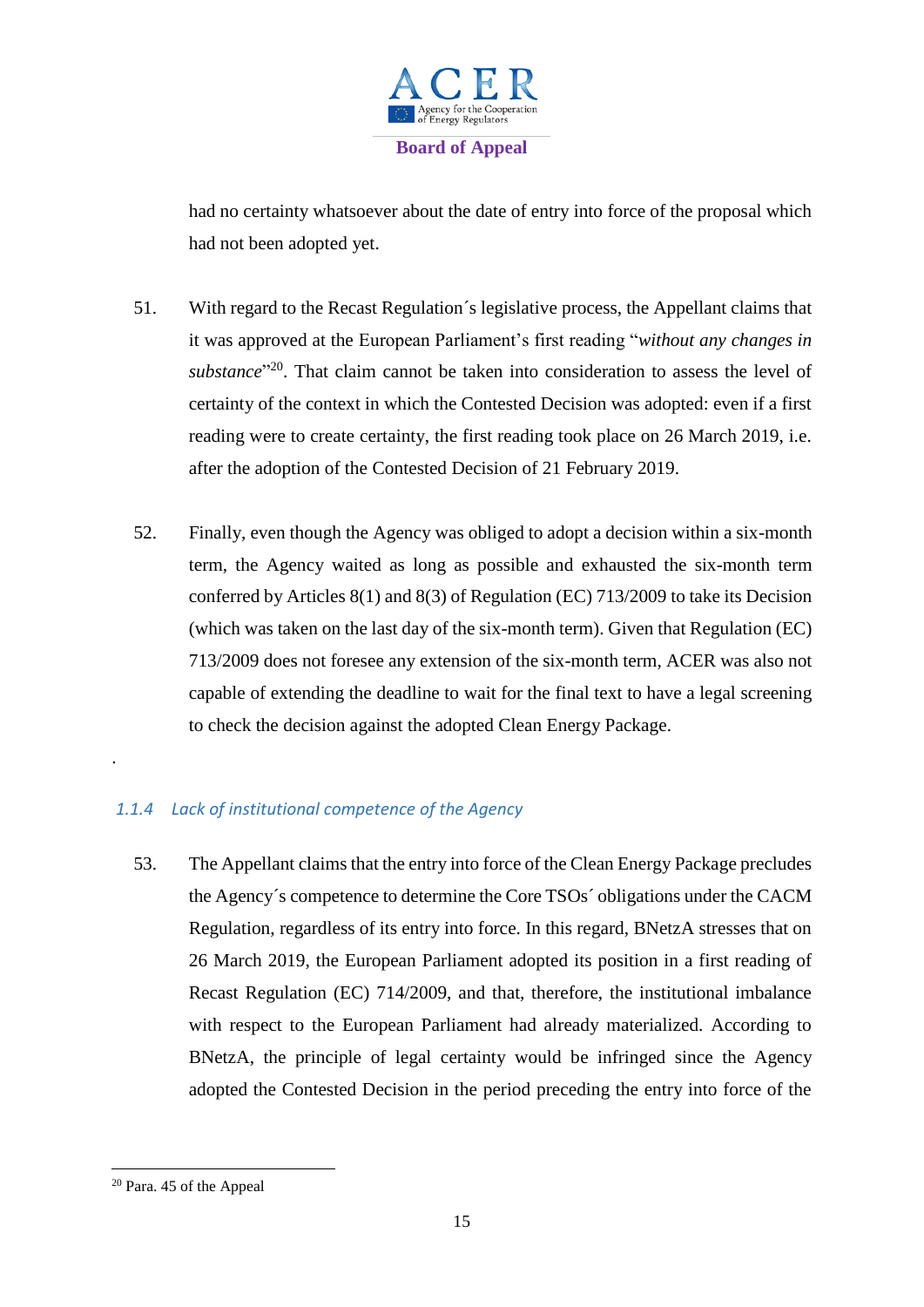

Clean Energy Package, while knowing with certainty that it would conflict with the content of the new Regulation that was close to being approved.

- 54. As sufficiently set out above in section 1.1.3 of this Decision, given that the Recast Regulation (Regulation (EU) 2019/94) had not yet been adopted, the Agency did not infringe legal certainty when adopting its Decision on the basis of the existing legal order.
- 55. Contrary to what the Appellant argues in paras. 82 and 83 of its Appeal, this case is not an exception to the principle that the legality of an act is reviewed with respect to the facts and the state of the law at the time it is adopted. In this regard, the Appellant claims that "*the General Court of the European Union makes an exception to* [that principle] *wherever a Union institution knew with certainty that in adopting a legal act in the period preceding the entry into force of a conflicting higher-ranking*  legal act, it would produce two contrary rules of law"<sup>21</sup>.
- 56. Furthermore, as set out above, even if there were an inconsistency between the Contested Decision and Recast Regulation (EC) 714/2009 (Regulation (EU) 2019/943) – issue upon which there is no need for the Board of Appeal to rule - (Regulation (EU) 2019/943) would in any case prevail over the Contested Decision as of its entry into force (which will be earlier than the entry into force of the Contested Decision). This is confirmed both by the Appellant<sup>22</sup> and by the Agency<sup>23</sup>. Furthermore, even if there were an inconsistency, the Contested Decision could, if and where appropriate, be amended reflecting the new legal framework.

## *1.1.5 Inaccurate decision-making powers*

<sup>21</sup> Para 85 of the Appeal

<sup>&</sup>lt;sup>22</sup> para 70 of the Appeal

<sup>&</sup>lt;sup>23</sup> Para 36 of the Defence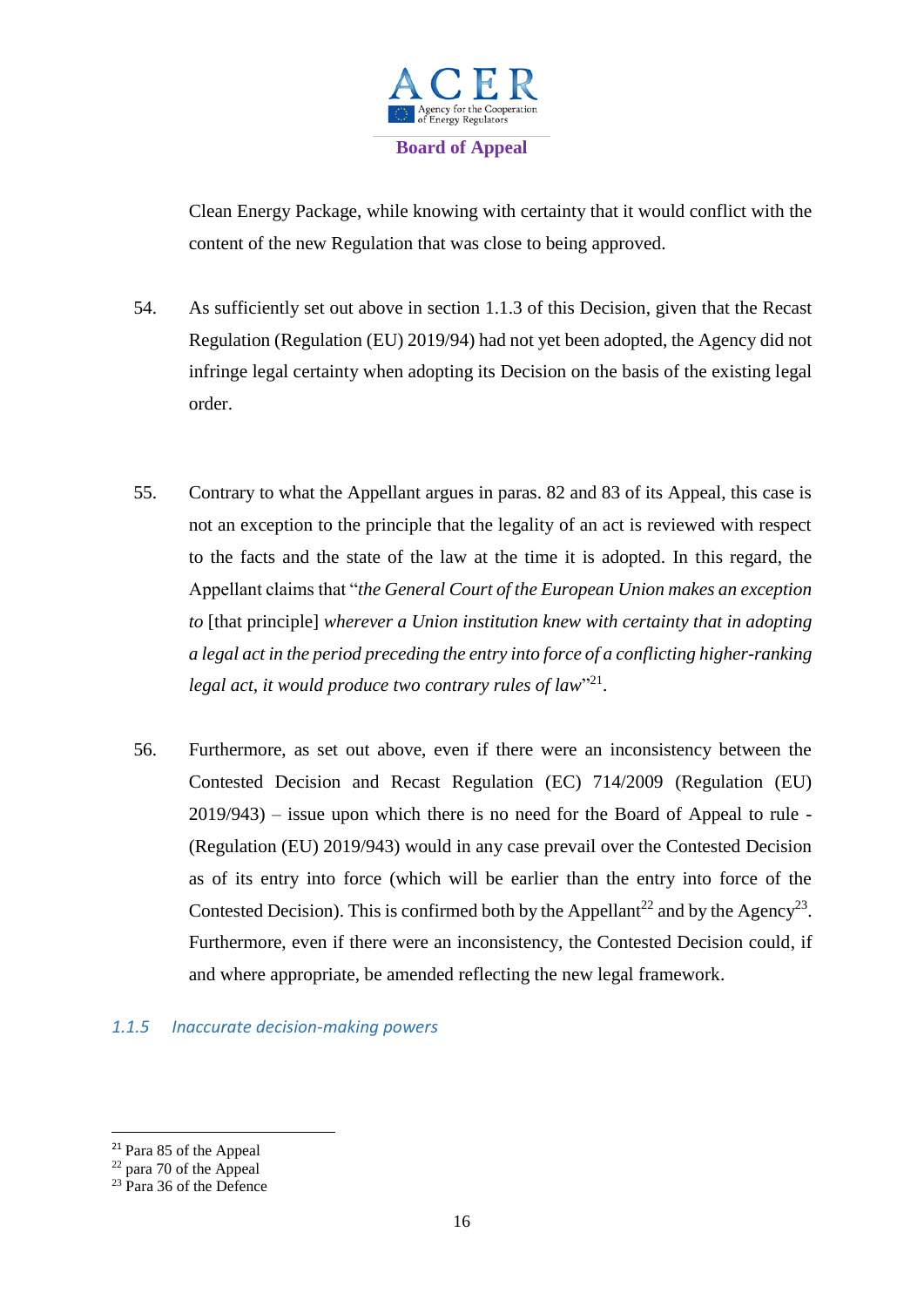

57. With respect to the decision-making powers of the Agency, the Board of Appeal refers to the Second Plea (Infringement of Appellant´s Procedural Rights) below, which demonstrates that the Agency had the necessary powers to adopt the Contested Decision.

# *1.1.6 Decision as an impermissible instrument*

- 58. The Appellant claims that, because it failed to take account of the future higherranking Recast Regulation (Regulation (EU) 2019/943), the Contested Decision was taken on an erroneous legal basis and is therefore unlawful.
- 59. This reasoning is flawed because the Contested Decision did not have to be taken on the basis of Recast Regulation (EC) 714/2009 (Regulation (EU) 2019/943), as shown above (sections 1.1.1-1.1.5 of this Plea), and was taken on a sufficient legal basis, as shown below (section 1.2 of this Plea).
- 60. In light of the above, Part 1.1 of this Plea on the infringement of the principle of conferred powers and the principle of legal certainty must be dismissed as unfounded.

# *1.2 Lack of a legal basis in CACM Regulation*

# *1.2.1 Insufficient legal basis for "additional proposal obligation"*

61. The Appellant claims that there is insufficient legal basis for the "*additional proposal obligation*" stipulated in article 5 of Annex I (DA CCM) and Article 5 of Annex II (ID CCM) to the Contested Decision<sup>24</sup>.

<sup>24</sup> section 3.4.1.2.1 of the Appeal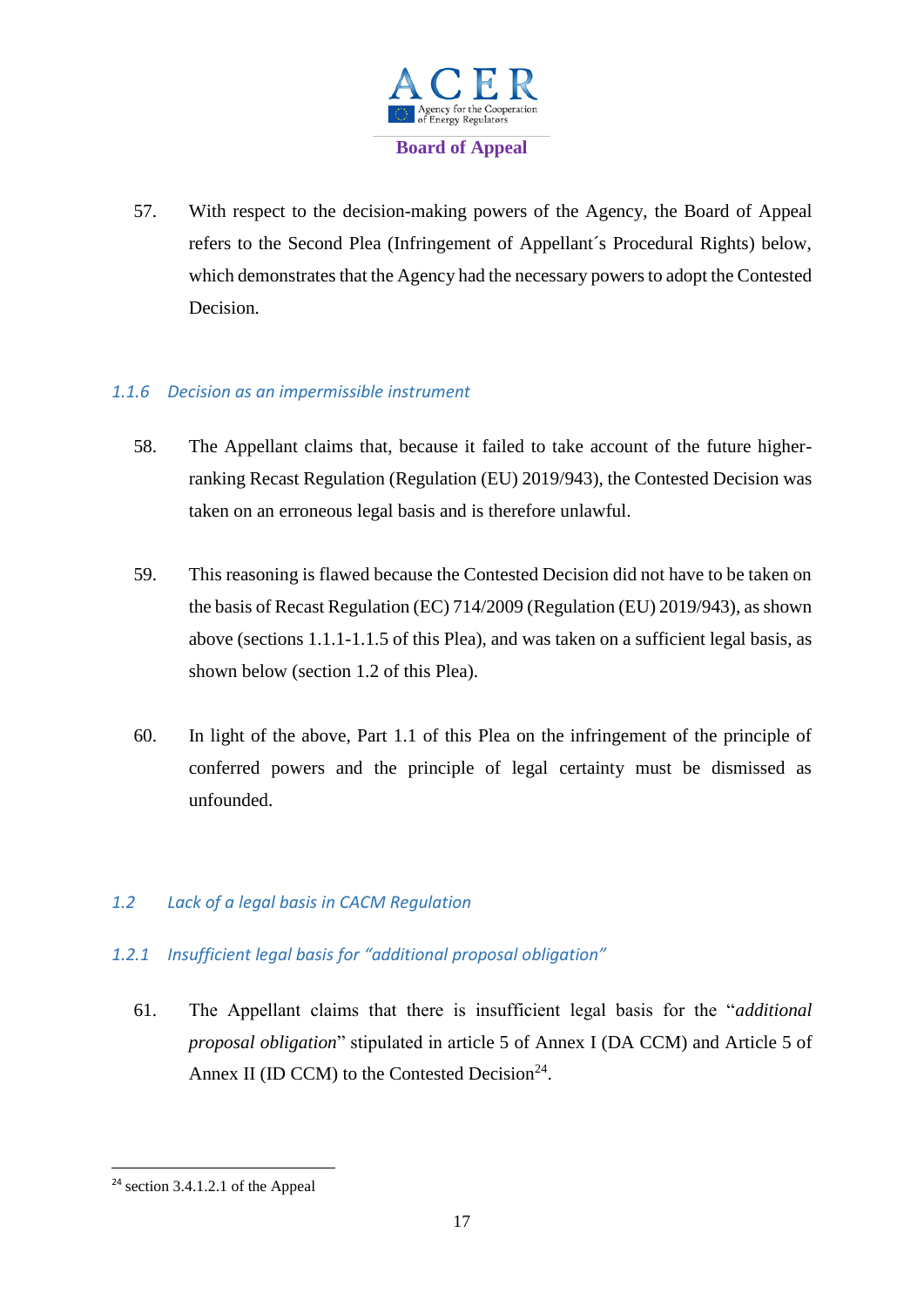

62. Article 5(7) and 5(8) of Annex I (DA CCM) and Annex II (ID CCM) to the Contested Decision establishes the following:

*"(7) The proposed list of internal CNECs pursuant to paragraph 5 and 6 shall not include any internal network element with contingency with a maximum zone-tozone PTDF below 5%, calculated as the time-average over the last twelve months.*

*(8) The proposal pursuant to paragraphs 5 and 6 shall include at least the following:*

*(a)a list of proposed internal CNECs with the associated maximum zone-to-zone PTDFs referred to in paragraph 7;*

- *(b) an impact assessment of increasing the threshold of the maximum zone-to-zone PTDF for exclusion of internal CNECs referred to in paragraph 7 to 10% or higher; and*
- *(c) for each proposed internal CNEC, an analysis demonstrating that including the concerned internal network element in capacity calculation is economically the most efficient solution to address the congestions on the concerned internal network element, considering, for example, the following alternatives:*
	- *i. application of remedial actions;*
	- *ii. reconfiguration of bidding zones;*
	- *iii. investments in network infrastructure combined with one or the two above; or*
	- *iv. a combination of the above.*

*Before performing the analysis pursuant to point (c), the Core TSOs shall jointly coordinate and consult with all Core regulatory authorities on the methodology, assumptions and criteria for this analysis."*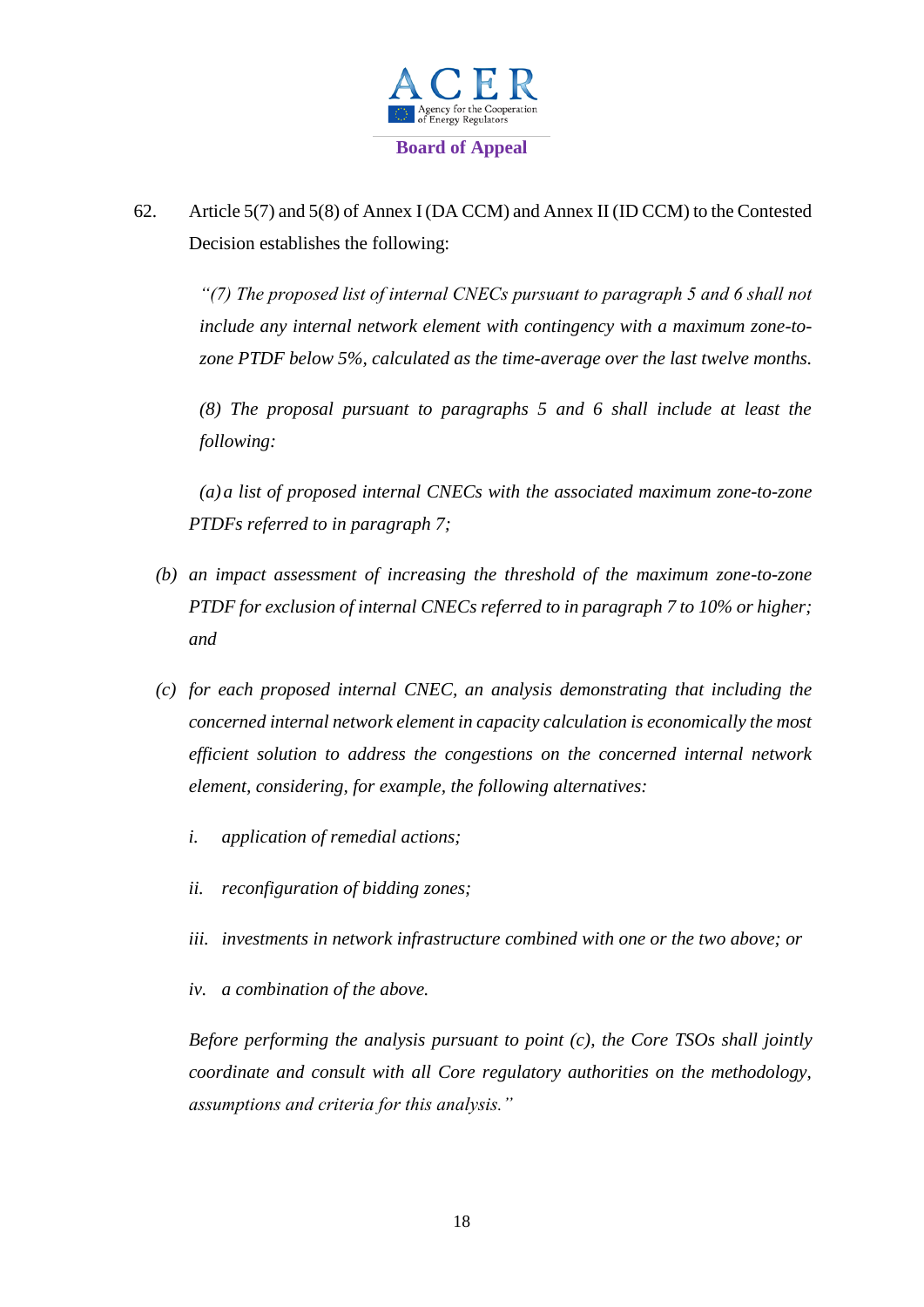

- 63. According to the Appellant, the CACM Regulation *"does not contain the possibility to oblige the TSOs to adopt an impact assessment of increasing the threshold of the maximum zone-to-zone PTDF for exclusion of internal CNECs from 5% to 10% or higher as stipulated under Article 5(7), (8)(a) and (b) of Annex l. Nor do the provisions referred to by ACER contain the power to oblige the TSOs to provide the said efficiency analysis as laid down in Article 5(8)(c) of Annex l"*<sup>25</sup> . BNetzA therefore alleges that Articles 5(7) and 5(8) of Annex I (DA CCM) and Annex II (ID CCM) to the Contested Decision have no legal basis in the CACM Regulation and infringe the CACM´s flow-based approach (defined as per article 2(9) CACM, a capacity calculation methodology in which energy exchanges between bidding zones are limited by power transfer distribution factors and available margins on critical network elements).
- 64. Even though the CACM Regulation does not establish a single, exhaustive list of criteria for determining CNECs for the purpose of capacity calculation, it contains elements to be observed in the determination of the CNECs as, for instance, (i) rules for avoiding undue discrimination between internal and cross-zonal exchanges<sup>26</sup>, (ii) the exclusion criterion, excluding those critical elements that are not significantly influenced by the changes in biddings zone net positions<sup>27</sup>, and (iii) calculation of flows on critical network elements and adjustment by assuming no cross-zonal power exchanges within the capacity calculation region, applying the rules for avoiding undue discrimination<sup>28</sup>.
- 65. As the Contested Decision expressly explains and justifies<sup>29</sup>, the Core TSOs<sup>2</sup> Amended Proposals erroneously established the significance criterion as the only criterion to define CNECs without taking into account other elements as efficiency or operational security. This is contrary to the CACM Regulation and to Point 1.7 of

<sup>25</sup> para. 91 of the Appeal

<sup>&</sup>lt;sup>26</sup> Article 21(1)(b)(ii) CACM regulation

<sup>&</sup>lt;sup>27</sup> Article 29 $(3)(b)$  ibid.

 $28$  Article 29(7)(d) ibid.

<sup>29</sup> Paras 112-118 of the Decision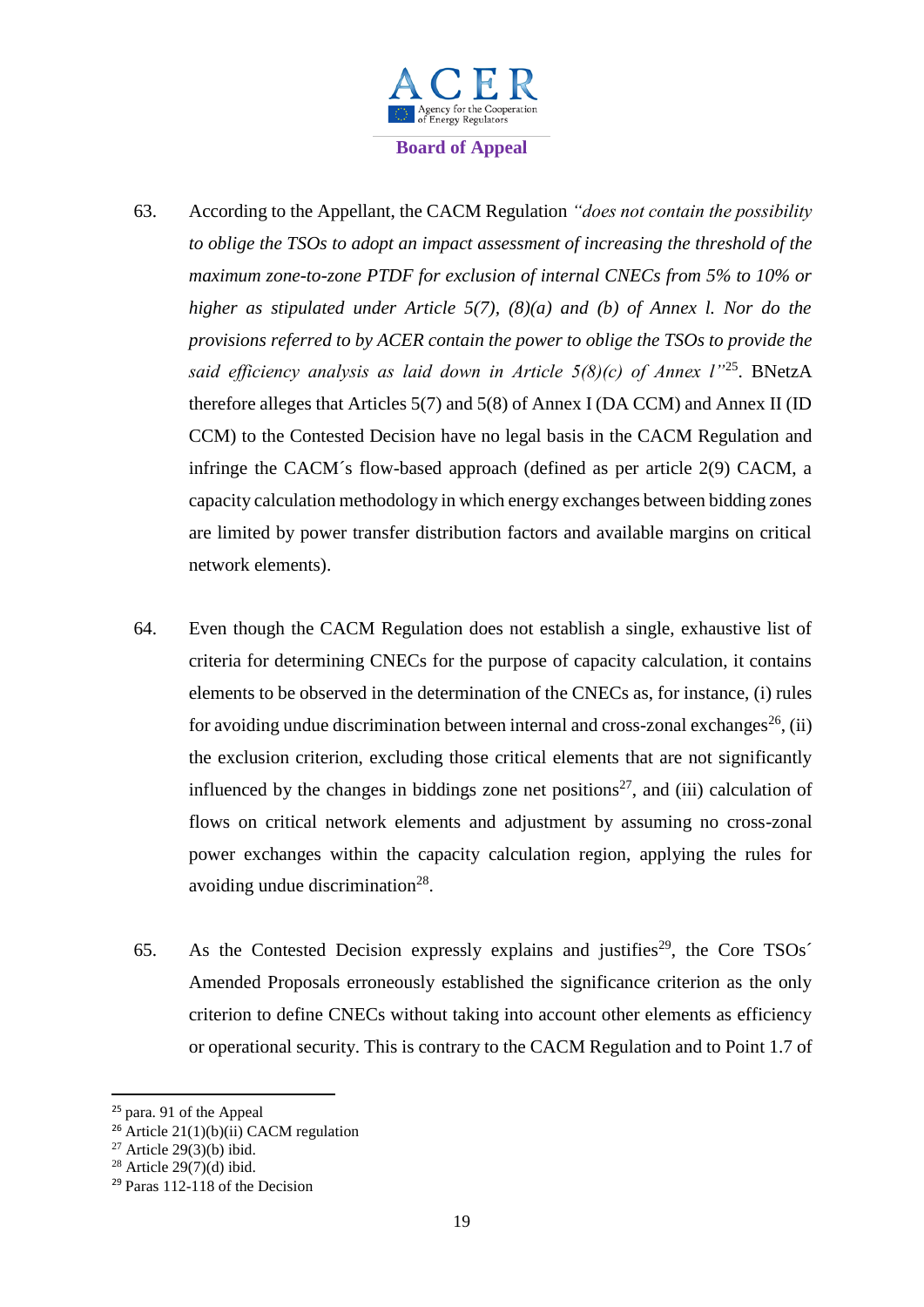

Annex 1 to Regulation (EC) 714/2009 ("when defining appropriate network areas in and between which congestion management is to apply, TSOs shall be guided by the principles of cost-effectiveness and minimisation of negative impacts on the internal markets in electricity"). The determination of CNECs must conform also to the overarching objectives of Article 3 of the CACM Regulation (optimal use of transmission infrastructure, the efficient long-term operation and development of the transmission system and non-discriminatory access to cross-zonal capacity). All those requirements established in the CACM Regulation support the view of the Agency according to which the determination of CNECs solely on the basis of significance does not suffice to comply with the legal framework stipulated in the CACM Regulation nor is it sufficient to ensure an optimal use of the transmission infrastructure, an efficient long-term operation and development of the electricity transmission system, non-discriminatory access to cross-zonal capacity and an efficient solution of congestion problems. It, therefore, needs to be accompanied by other elements to be considered. The rationale of the Core TSOs´ obligation to propose a list of internal CNECs is clearly set out in paras 114 and 115 of the Contested Decision: the "criticality" of internal network elements does not only depend on significance but also on economic efficiency and operational security.

- 66. Hence, the Core TSOs´ obligation to propose a list of internal CNECs set out in Article 5(7) and 5(8) of Annex I (DA CCM) and Annex II (ID CCM) to the Contested Decision has a manifest legal basis in both the  $CACM<sup>30</sup>$  and Regulation (EC) 714/2009<sup>31</sup>. The Contested Decision is also in line with ACER´s Recommendation 02/2016 in which TSOs and NRAs are invited to follow when developing, approving, implementing and monitoring congestion management measures.
- 67. Finally, quoting the Board of Appeal´s Decision A-001-2017 of 17 March 2017, the Appellant holds that the alleged deviation of the flow-based approach is a "merely

<sup>30</sup> Articles 3, 21(1)(b)(ii), 29(3)(b), 27(4)(d) CACM regulation

 $31$  Article 16(1) and Point 1.7 Annex thereof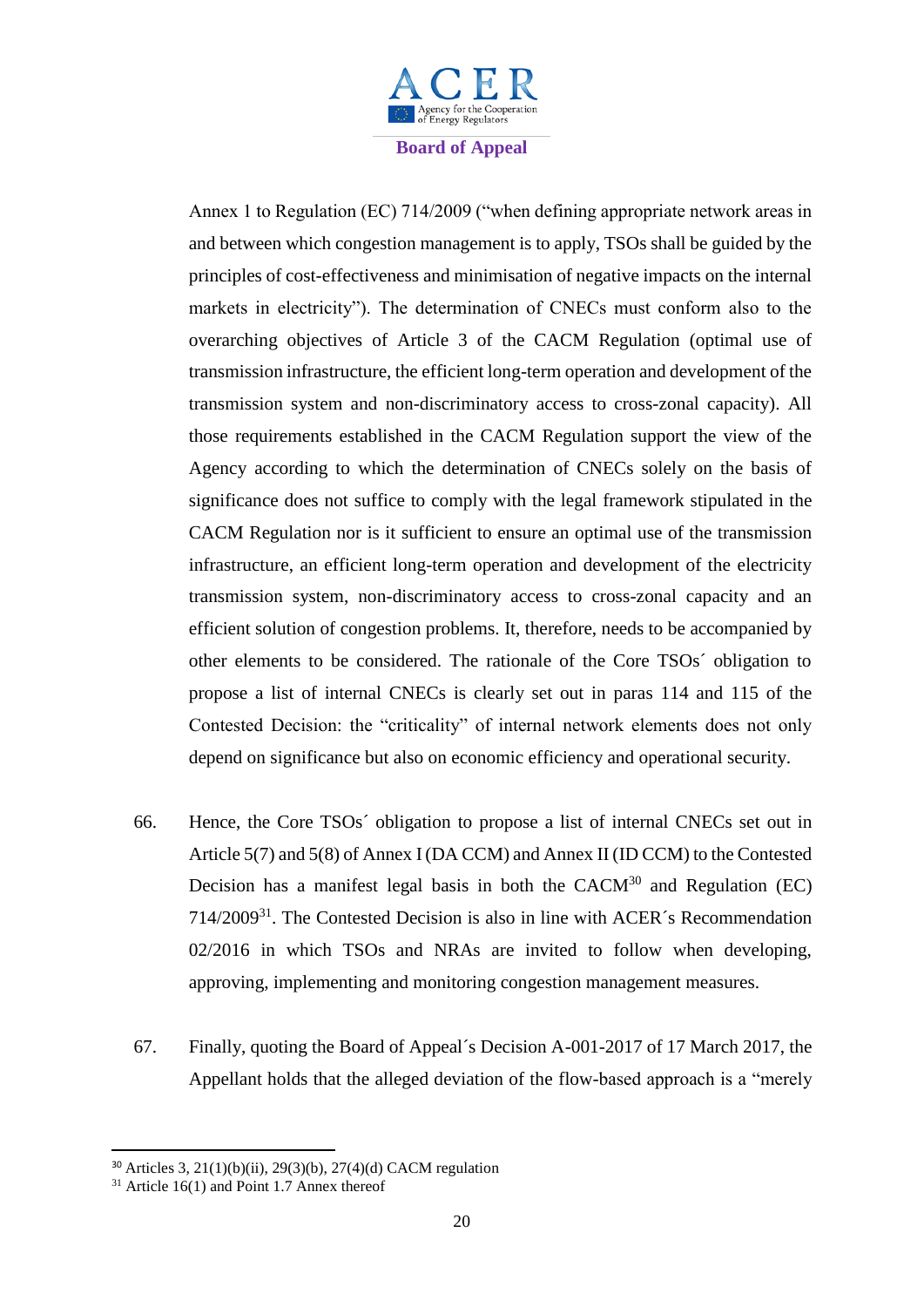

legal question" that has to be revised by the Board of Appeal as opposed to complex economic and technical issues.

- 68. The Board of Appeal hereby reaffirms its settled decision-making practice<sup>32</sup>, according to which, in the limited timeframe it is given to decide on the appeal of the Contested Decision, considering the principle of procedural economy, and with regard to the complex economic and technical issues involved, it is not able to, and should not, carry out its own complete assessment of each of the complex issues raised.
- 69. In this sense, the Contested Decision requires the assessment of complex technical issues, and the Agency enjoys a certain margin of discretion in this assessment. However, the discretionary power granted to the Agency in respect of a decision such as the Contested Decision is not unlimited. It is circumscribed by various conditions and criteria which limit the Agency's discretion, which include the requirements specifically set out in the relevant legal framework $33$ .
- 70. The Board of Appeal considers that the reasoning followed in the above paragraphs gives complete answers to the arguments put forward by the Appellant on this issue. As a result of the review carried out by the Board of Appeal, the conclusion is that Article 5(7) and 5(8) of the Annexes of the Contested Decision have a sufficient legal basis in the CACM Regulation, read in conjunction with Regulation (EC) 714/2009.
- 71. It is worth noting that the requirement in Article 5 of the CCM to provide NRAs with new proposals and an assessment including cost considerations on issues which have a direct impact on the development of cross-border trade is an obligation that derives directly from Article 36 of Directive 2009/72/EC which lists the general objectives

<sup>32</sup> Case A-001-2017 (consolidated), para 108, Case A-001-2018, para 52, and Case A-002-2018, para 63

<sup>33</sup> See Case A-001-2017 (consolidated), para 69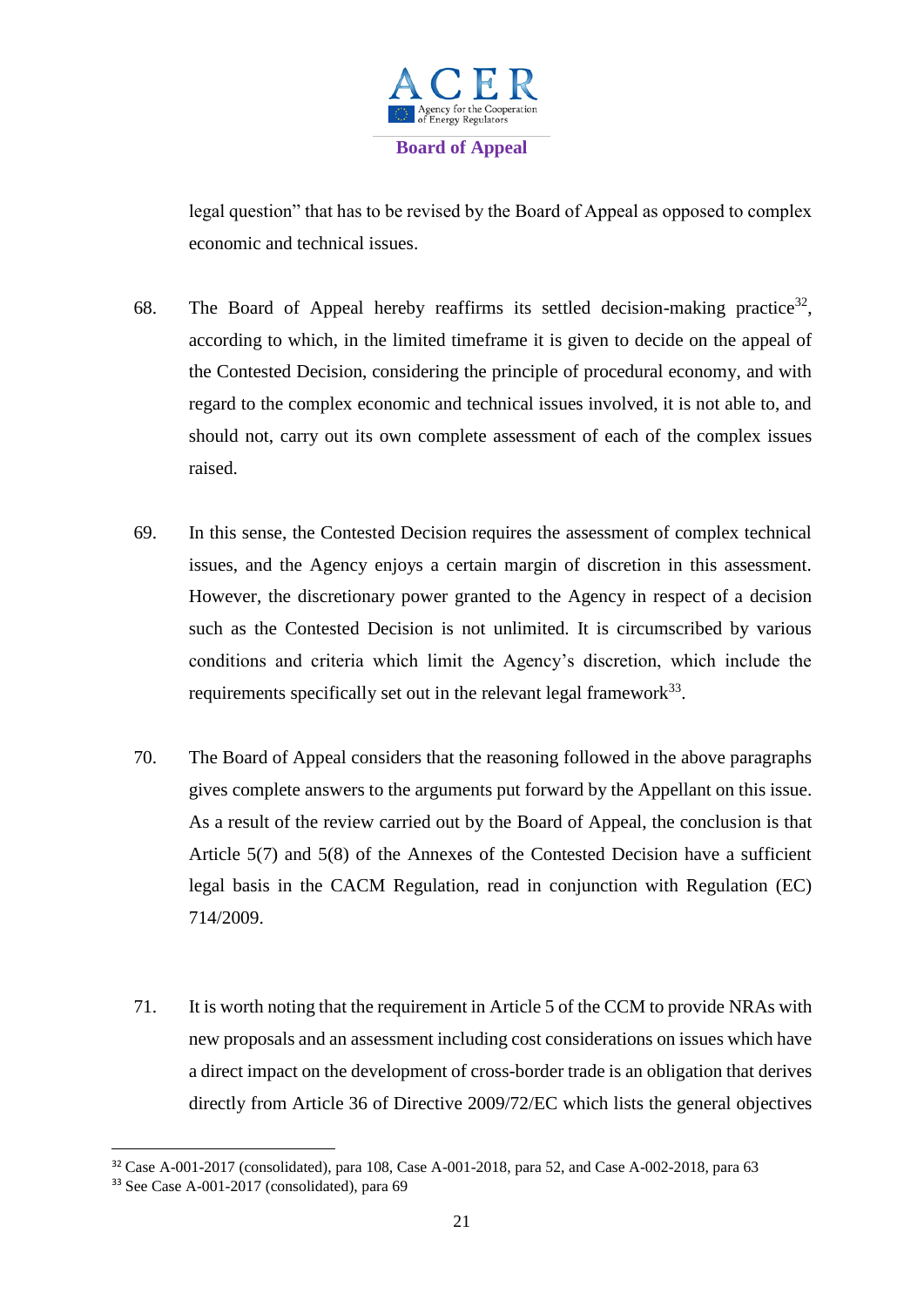

of NRAs. They are required to *"take all reasonable measures in pursuit of the following objectives... (a)… ensuring appropriate conditions for the effective and reliable operation of electricity networks, taking into account long-term objectives; (b) developing competitive and properly functioning regional markets within the Community in view of the achievement of the objectives referred to in point (a); (c) eliminating restrictions on trade in electricity between Member States, including developing appropriate cross-border transmission capacities to meet demand and enhancing the integration of national markets which may facilitate electricity flows across the Community; (d) helping to achieve, in the most cost-effective way, the development of secure, reliable and efficient non-discriminatory systems that are consumer oriented…"*. The importance of these issues which require proposals from TSOs to continue working towards these objectives, is therefore fully in line with the applicable legislation.

## *1.2.2 De facto bidding zone review in violation of CACM Regulation*

- 72. The Appellant further argues, in section 3.4.1.2.2 of the Appeal, that the efficiency analysis contained in Article 5 of Annex I (DA CCM) and Article 5 of Annex II (ID CCM) to the Contested Decision exceed the legal basis for a capacity calculation method conferred upon the NRAs and, hence, upon ACER under the CACM Regulation. In the Appellant´s opinion, the CACM Regulation "*do*[es] *not contain a power of the Agency to adopt a mechanism that would oblige the TSOs of a specific capacity calculation region to consider the different measures to address congestion by way of either applying remedial actions or reconfiguring existing bidding zones or investing in network infrastructure. Such an efficiency analysis is in fact nothing other than a factual bidding zone review and reconfiguration mechanism*" 34 .
- 73. This argument rests on an erroneous assumption. A mechanism which requires an efficiency assessment taking into account various solutions - among others, the

<sup>34</sup> Para 96 of the Appeal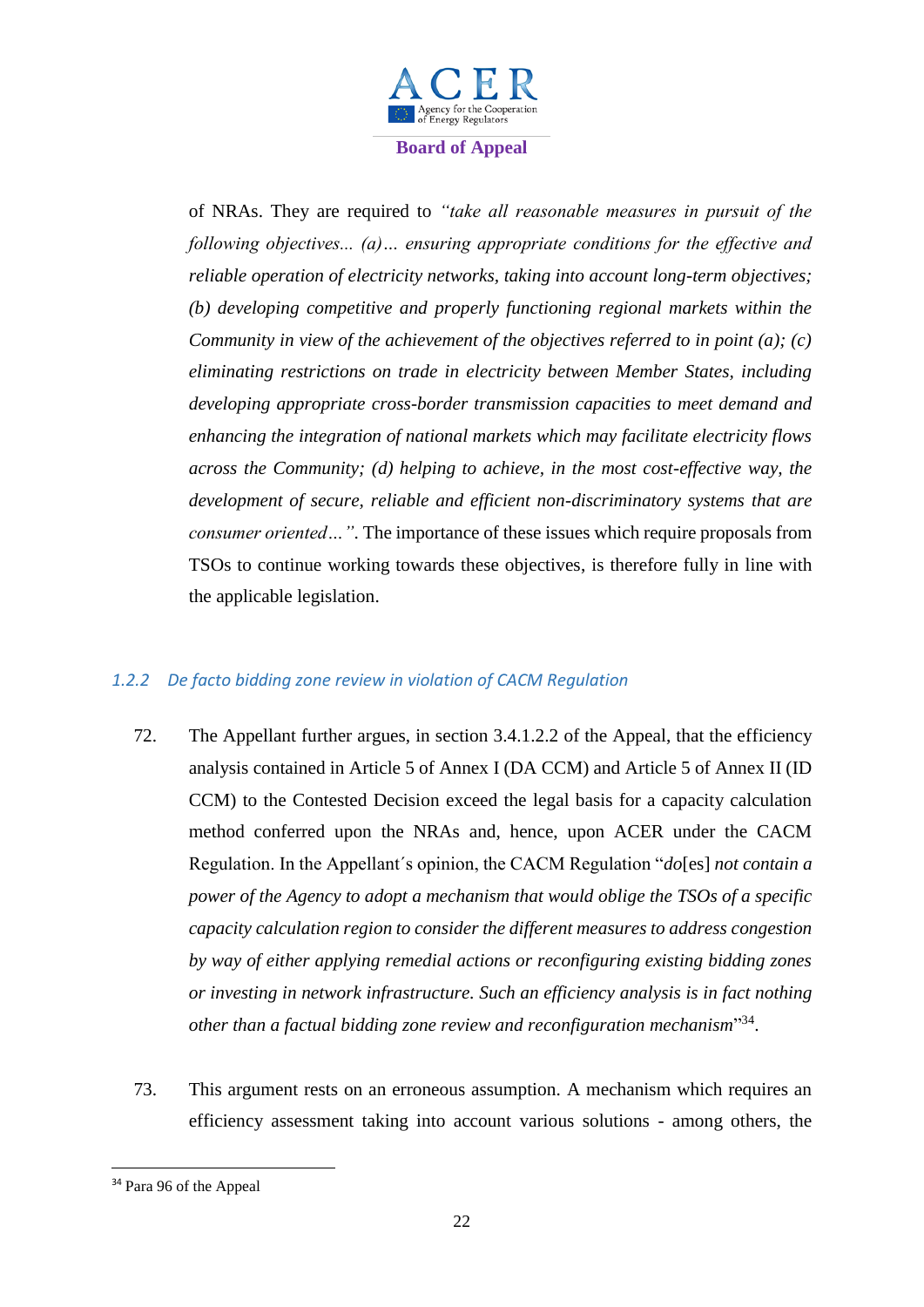

possibility of a reconfiguration of bidding zones - in order to assess the inclusion of an internal network element as a CNEC in a capacity calculation, cannot be considered, under any circumstance, as a mechanism that *de facto* implies a reconfiguration of the bidding zones.

74. As stressed in ACER´s Defence, capacity calculation and allocation is one of the many congestion management solutions that are available to the TSOs. Indeed, if there were no congestions, there would be an unlimited trade of electricity and it would not be necessary to calculate and allocate capacities. CCMs ensure economically efficient DA capacity calculation to maximise cross-border trade in line with operational security and guarantee that the internal electricity market functions efficiently. Therefore, CCMs constitute tools that aim to relieve, in the short-term, the on-going situation where the internal electricity market and crossborder trade suffer from severe capacity limitations due to delayed (or failed) implementation of the medium to long-term solutions, such as investing in network infrastructure or reconfiguring existing bidding zones. Congestions in electricity networks are very unstable and often frequently moving between different network elements, making it not always possible to design bidding zones such that internal congestions will never occur. In its Recommendation 02/2016, ACER clearly states that *"the implementation of the short-run solutions serves as a back-up option and ensures that the functioning of the internal electricity market is not significantly hampered"<sup>35</sup>* . They function as a *"safety net in cases where the market situation calls for a new enduring solution, which requires significant implementation time"<sup>36</sup>* . In other words, CCMs, depending on their design, can constitute a shortterm solution to remedy congestion (whilst avoiding that congestion unduly discriminates between internal and cross-border exchanges), whereas the reconfiguration of bidding zones is one alternative solution to address the same problem in the longer run, similarly to investments in the network infrastructure. When a proposal of internal CNECs is made in the context of capacity calculation,

<sup>&</sup>lt;sup>35</sup> Point 3.5 thereof

<sup>36</sup> idem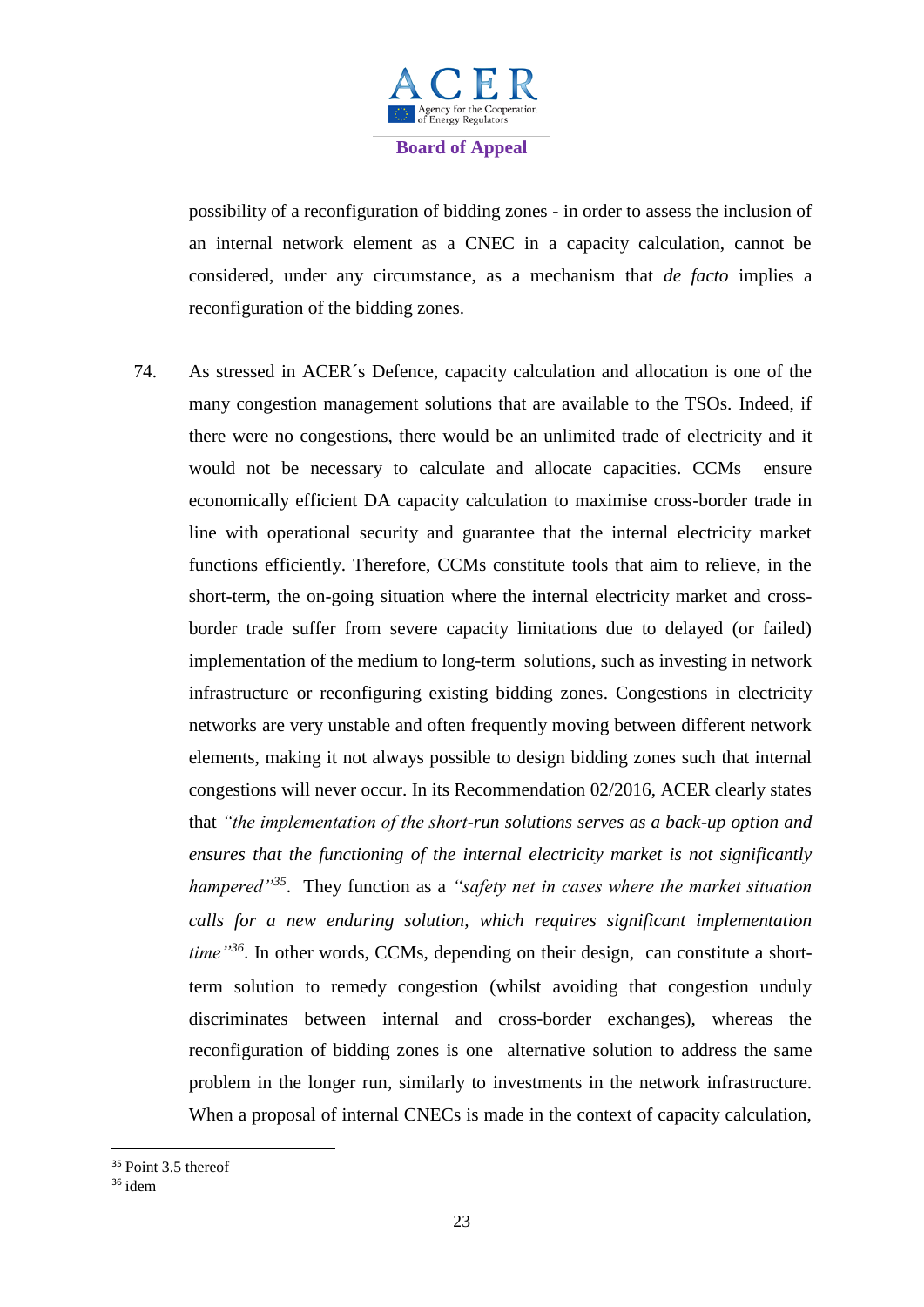

it should therefore be assessed whether the additional inclusion of an additional internal network element in this calculation is the most efficient solution to remedy to congestion or whether alternative solutions are more adequate. This is because cross-zonal network elements are critical for the calculation of cross-zonal capacity by default. The inclusion of additional internal critical network elements would lower the level of cross-border trade and therefore needs to be approached in a restrictive manner where justification and analysis is required.

- 75. In line with what ACER argues in its Defence, an analysis whether a bidding zone review could be a more efficient alternative to address congestion in the long-term than considering certain design features of capacity calculation does not amount to a decision on whether and how to implement such review. The bidding zone review process is governed by Article 32 *et seq.* CACM and the Contested Decision does not interfere with this process.
- 76. It follows from all the above that Article 5 of Annex I (DA CCM) and Article 5 of Annex II (ID CCM) to the Contested Decision have a sufficient legal basis in the CACM Regulation and in Regulation (EC) 714/2009. Consequently, Part 1.2 of this Plea must be dismissed as unfounded.
- *1.3 Violation of the principle of proportionality.*

# *1.3.1 General remarks*

## *1.3.2 System security in the Core Region at risk*

- 77. The arguments of section 3.4.1.3.1 and 3.4.1.3.2 will be treated jointly.
- 78. The Appellant claims that the Contested Decision excludes internal network elements from capacity calculation, which will lead to more cross-zonal capacity, more remedial actions and possible operational security violations. According to the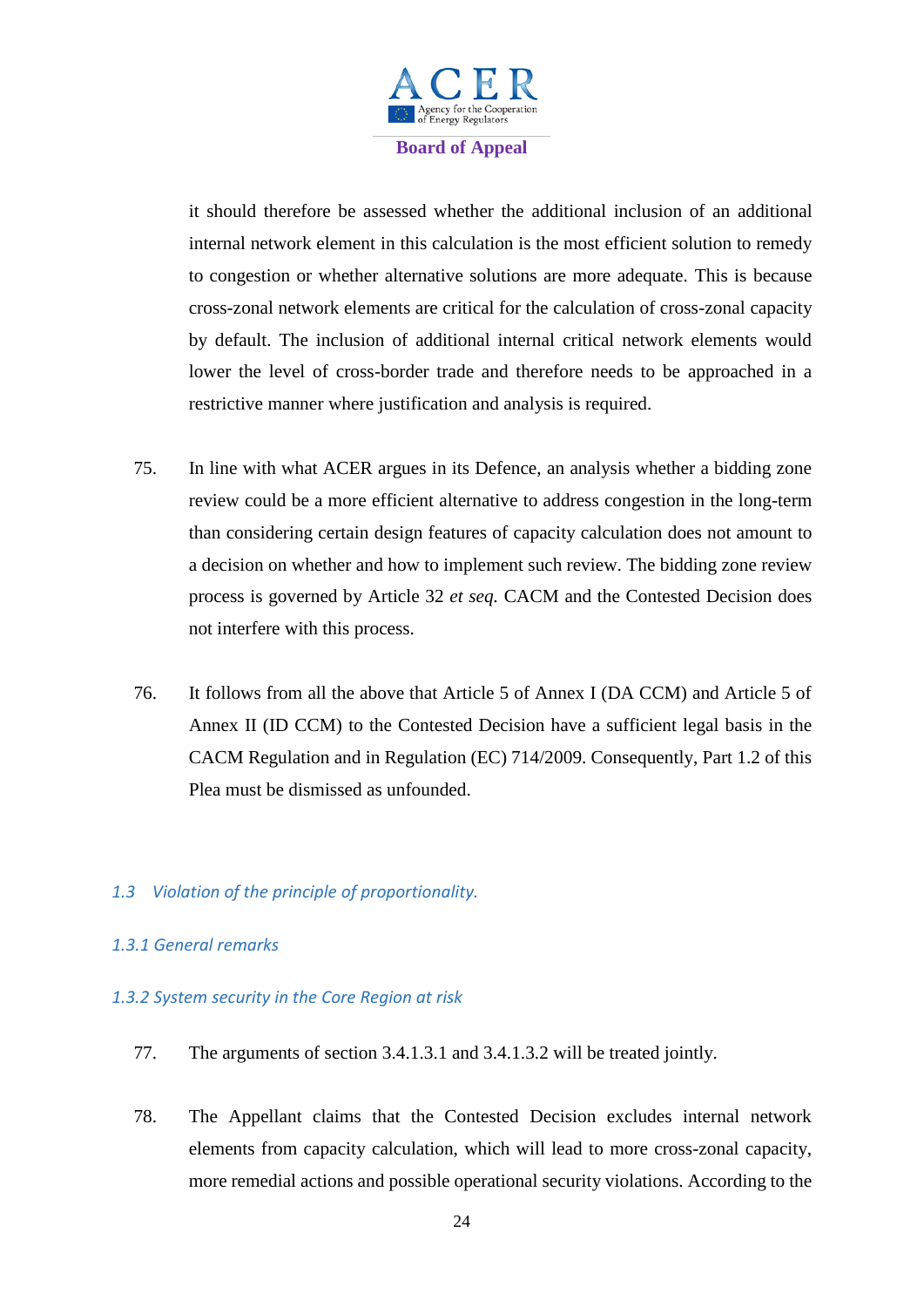

Appellant, TSOs will be required to offer 100% or more of the technical capacity on internal network elements and will face more difficulty in ensuring stability of electricity transmission system due to the increase of remedial actions (the availability of which is limited). BNetzA claims that the flow-based approach of the CACM is only capable of avoiding congestions when cross-zonal trade is limited by all network elements significantly impacted by such trade and that internal network elements are not excluded from the capacity calculation.

- 79. Once again, BNetzA fails to acknowledge that a certain level of discrimination between internal and cross-zonal trade is inherent to zonal congestion management. Zonal models prioritize internal trade per definition. That is why the applicable regulation states that it aims to avoid "undue" discrimination. Taking account of the *de facto* discrimination in favour of internal trade in zonal models, it aims at reaching an acceptable or optimal level of discrimination in order to promote the internal market, even though discrimination cannot be totally eradicated. It also fails, once again, to place capacity calculation in a wider congestion management context. As said above, capacity calculation is one of the various available measures to remedy congestions. Other means are remedial actions (short-term), reconfiguration of bidding zones (medium to long-term) and network infrastructure (long-term). Also a short or mid-term adjustment of dispatching priorities and rules for generators would contribute to congestion management. Congestion management is aimed at finding an optimal balance between these short and long-term measures. In this context, the decision as to whether congestions on network elements will be managed by capacity calculation and/or other measures need to be done prior to the capacity calculation. In other terms, the biannual selection process of CNECs for the purpose of capacity calculation– i.e. a short-term decision whether internal network elements can limit cross-zonal trade - needs to take account of all available congestion management measures.
- 80. Also BNetzA fails to take into account that in Germany there is a first phase of capacity calculations performed t-2 (2 days ahead) only between the four German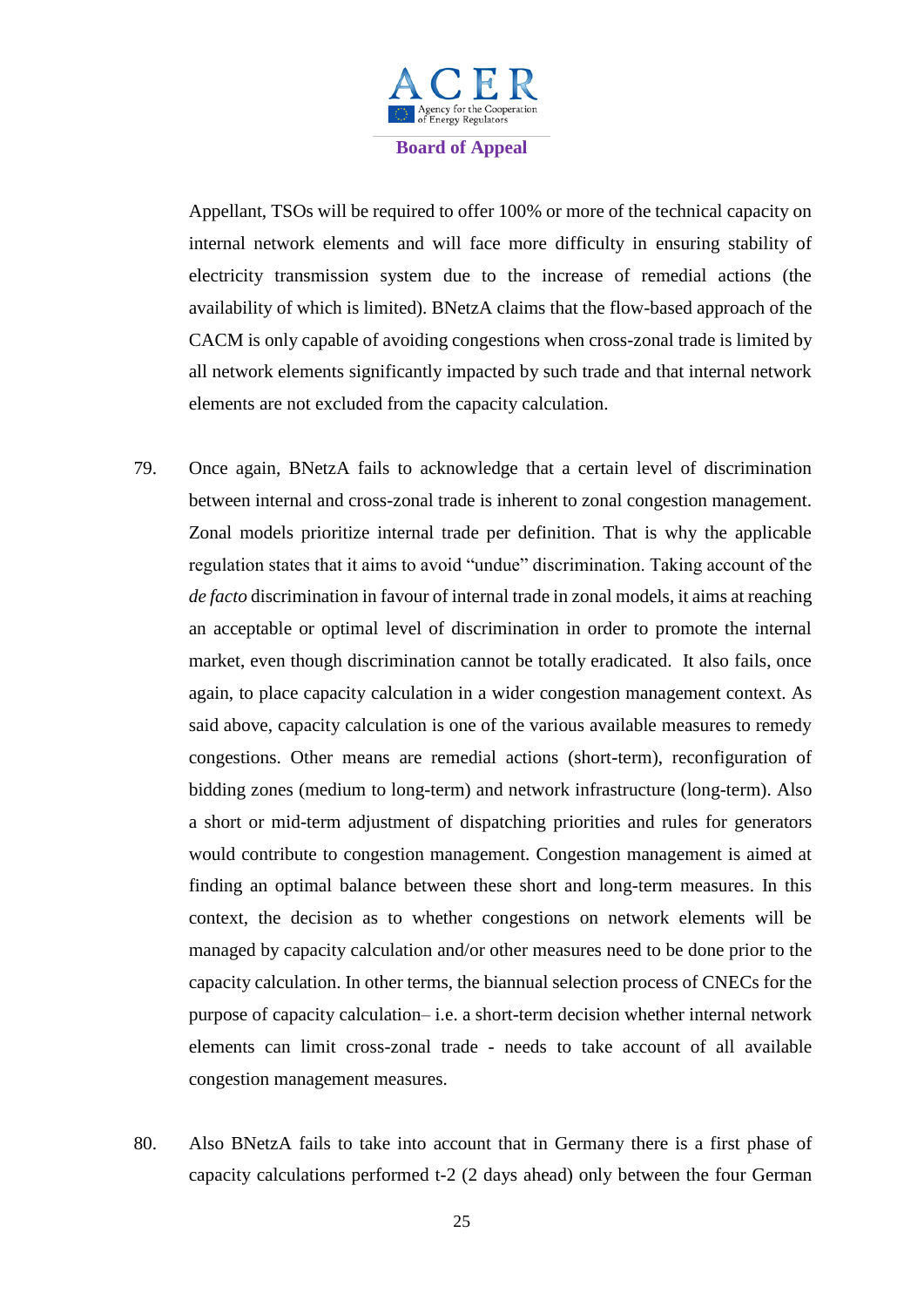

TSOs with the objective to remove any congestion between these four German TSOs to be able to represent the German system without major internal congestions to the Core region calculation. This was confirmed by BNetzA at the oral hearing: *"The four German TSOs manage the national re-dispatch in a coordinated process mainly with national re-dispatching measures, in addition there are multinational contacts with international TSOs that German TSOs can rely on in specific cases. In the future, by the CACM regulation there will be a methodology to coordinate these efforts on regional level"*<sup>37</sup>. Subsequently, any required remedial action is planned only using these results prior to the capacity calculation in the Core region. This, in itself, amounts to a discrimination in favour of internal German CNECs.

- 81. The necessity and proportionality of the definition of CNECs cannot be assessed outside of the wider regulatory context, which is aimed at gradually creating an internal electricity market, balancing the short-term advantages and disadvantages of some measures with the long-term advantages and disadvantages of other measures. In the absence of Article 5 of Annex I (DA CCM) and Article 5 of Annex II (ID CCM) to the Contested Decision, the zonal model would imply that priority access to the scarce capacity of internal network elements (implied by the congestion on those elements) would be given to internal trade and cross-zonal trade would be limited.
- 82. Operational security is not at risk because TSOs have the possibility to correct crosszonal capacities in the validation process<sup>38</sup> and because the risk linked to erroneous forecast of exchanges outside the Core Region is covered by the reliability margin as foreseen by Article 8(1) of the Contested Decision.
- 83. BNetzA also alleges that Article 5 of Annex I (DA CCM) and Article 5 of Annex II (ID CCM) to the Contested Decision are contrary to the possible derogations for

<sup>&</sup>lt;sup>37</sup> Minutes of the oral hearing, p.13

<sup>38</sup> Article 20(1) of the Contested Decision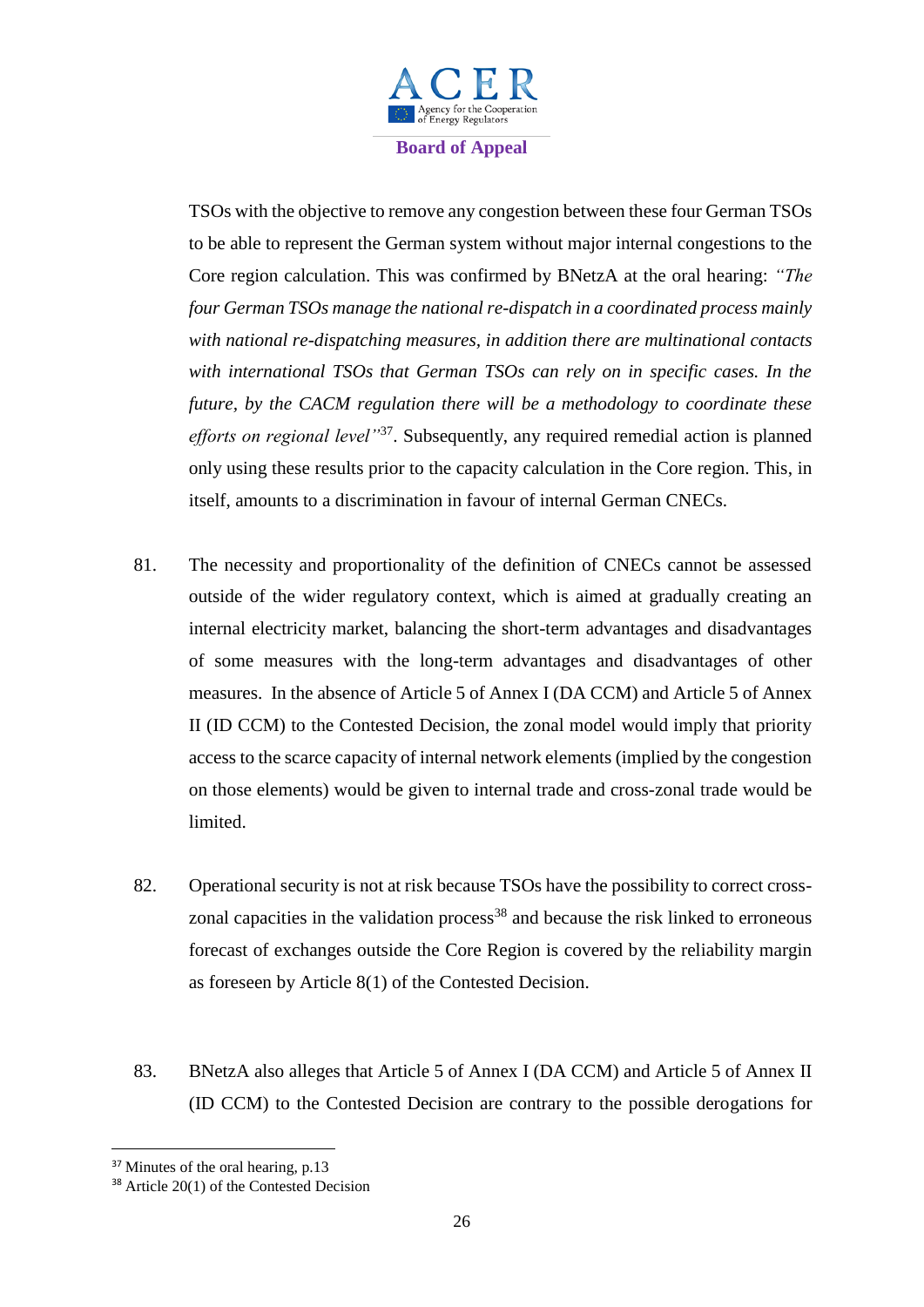

internal network elements in Article 16(9) of Recast Regulation (EC) 714/2009 (Regulation (EU) 2019/943) of the Clean Energy Package. As said above, the Agency had to take its Decision on the basis of the applicable legal order at the time of its adoption, which did not include the Clean Energy Package. The Clean Energy Package had not been adopted and was, hence, not applicable to the Contested Decision.

- 84. There is no need for the Board of Appeal to rule upon potential inconsistencies between the Contested Decision and Article 16(9) of Recast Regulation (EC) 714/2009 (Regulation (EU) 2019/943) as already set out above  $39$ .
- 85. BNetzA´s additional allegation that Article 5(8)(b) of Annexes I (DA CCM) and II (ID CCM) to the Contested Decision exclude all internal network elements below a power transfer distribution factor ('PTDF') threshold of 10% from capacity calculation is erroneous because, as set out in detail above, TSOs are required to carry out an impact assessment on increasing the PTDF threshold from 5% to 10% or higher and further consequences would depend on the outcome of this impact assessment.
- 86. Finally, BNetzA adduces that the exclusion of internal network elements from the capacity calculation and corollary increase of remedial actions will particularly affect Germany and that the bulk of the costs of the remedial actions will be borne by German consumers. Once again, the Appellant fails to take account of the wider congestion management policy aimed at creating an internal electricity market. According to this regulatory policy, German consumers belong to a Core Region which, in turn, is a part of the EU internal electricity market. The compliance of the selection of CNECs needs to be assessed at regional or European level and not just at national level. BNetzA narrowly focuses on an alleged negative impact of the Contested Decision on German consumers without taking account of the

<sup>39</sup> Section 1.1. of this Plea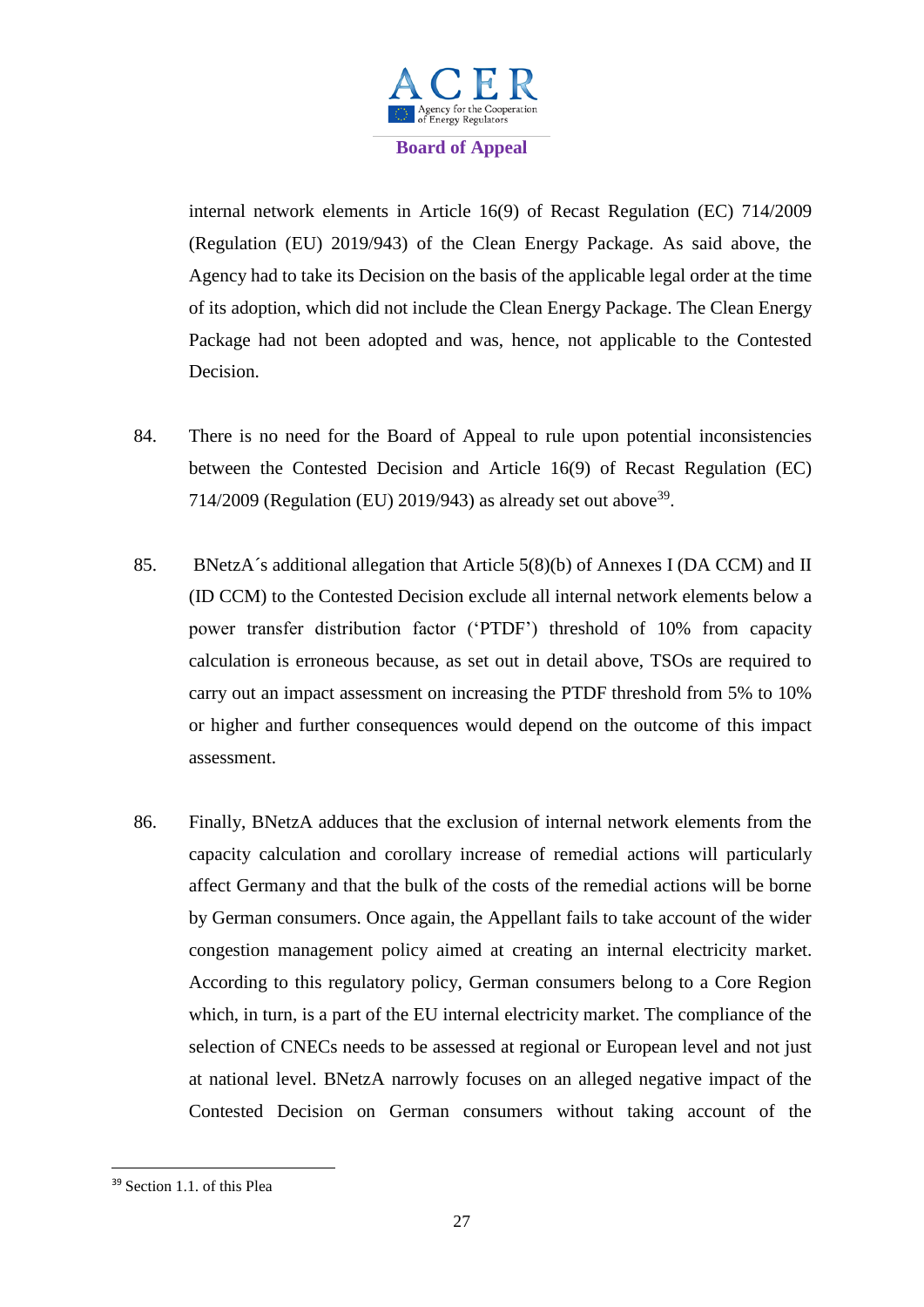

significantly adverse impact that the existing internal congestions within Germany currently have on the consumers outside Germany. The Contested Decision has to be interpreted in its context, i.e. an EU market shaped in different regions, and will have a positive impact on the entire Core Region, which includes Germany. The Contested Decision only deals with capacity calculation, which, as set out above, is a short-term solution to remedy German internal congestion issues, irrespective of other solutions in the long run, e.g. a more efficient bidding zone configuration or faster investments in network infrastructure in Germany.

- 87. As stated by the Agency´s Director at the oral hearing, *"the Contested Decision established a framework to propose the most efficient solution to redress internal problems and to improve the overall functioning of the internal energy market for the benefit of EU consumers"*<sup>40</sup> .
- 88. Upon the Appellant´s request, an expert-witness was heard at the oral hearing, who stated that the Consultancy he heads as director conducted a study which, *inter alia*, examined consequences of excluding internal network elements in capacity calculations for the Core Region in  $2025<sup>41</sup>$ . However, the arguments presented in this regard were unpersuasive, unsupported by specific evidence, and the expert-witness was, by his own admission, not impartial.
- 89. In light of the above, the Contested Decision does not violate the principle of proportionality and Part 1.3 of this Plea must be dismissed as unfounded.

## *1.4 Discrimination on grounds of nationality*

## *1.4.1 CNEC Selection under scope of principle of equal treatment*

<sup>40</sup> Minutes of the oral hearing, p.6

<sup>&</sup>lt;sup>41</sup> Minutes of the oral hearing, p.7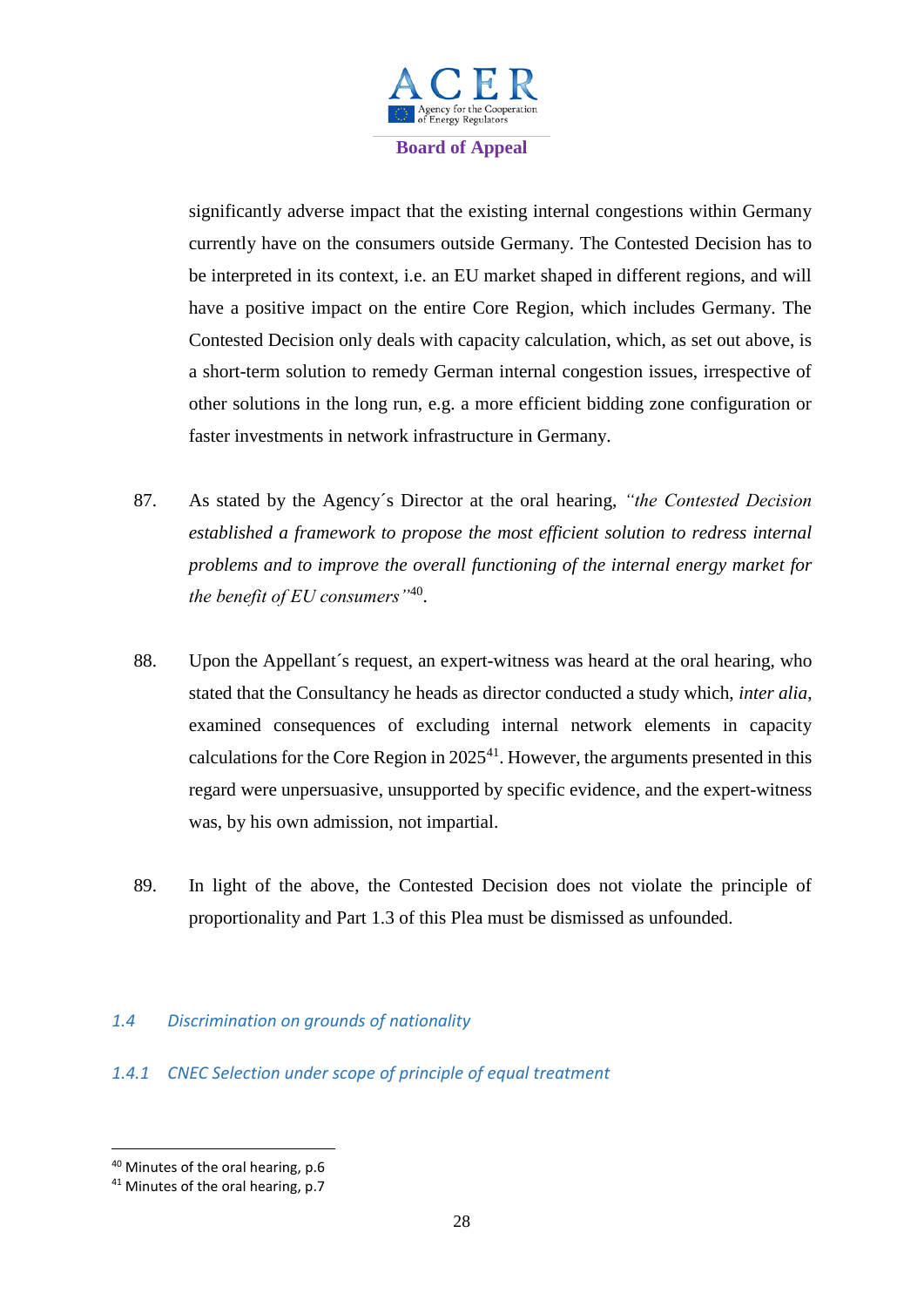

# *1.4.2 CNEC Selection discriminatory*

- 90. Given that both the principle of equal treatment and the principle of nondiscrimination require that comparable situations must not be treated differently and that different situations must not be treated equally, the arguments of section 3.4.1.4.1 and 3.4.1.4.2 will be treated jointly.
- 91. The Appellant claims that the Core TSOs´ obligation to propose a list of internal CNECs according to article 5 of Annexes I (DA CCM) and II (ID CCM) to the Contested Decision only imposes an impact assessment and efficiency analysis on internal CNECs (with the aim to exclude internal networks elements from capacity calculation) and not on cross-border CNECs. It follows, from the Appellant's perspective, that the mechanism foreseen in the Annexes institutionalises a privilege for cross-border trade in electricity in comparison to a merely internal use of the transmission system of a Member State for the purpose of trade in electricity within that Member State's bidding zone. In the Appellant's view, this mechanism discriminates against consumers and grid users in Germany compared to generators and traders from other Member States, as well as against market participants using the transmission system for intra-zonal trade compared to those using it for crosszonal trade. It highlights that this will cause an undue financial burden on electricity consumers and grid users in Germany.
- 92. The Board of Appeal agrees with the Appellant´s general statements on the principle of equal treatment, the case law referred to and the so-called indirect discrimination, in the sense that the rules regarding equality of treatment between nationals and nonnationals forbid not only overt discrimination by reason of nationality, but also all covert forms of discrimination. In accordance with the case law of the Court of Justice of the EU, "*the rules regarding equality of treatment forbid not only overt discrimination by reason of nationality (…) but all covert forms of discrimination which, by the application of other criteria of differentiation, lead in fact to the same*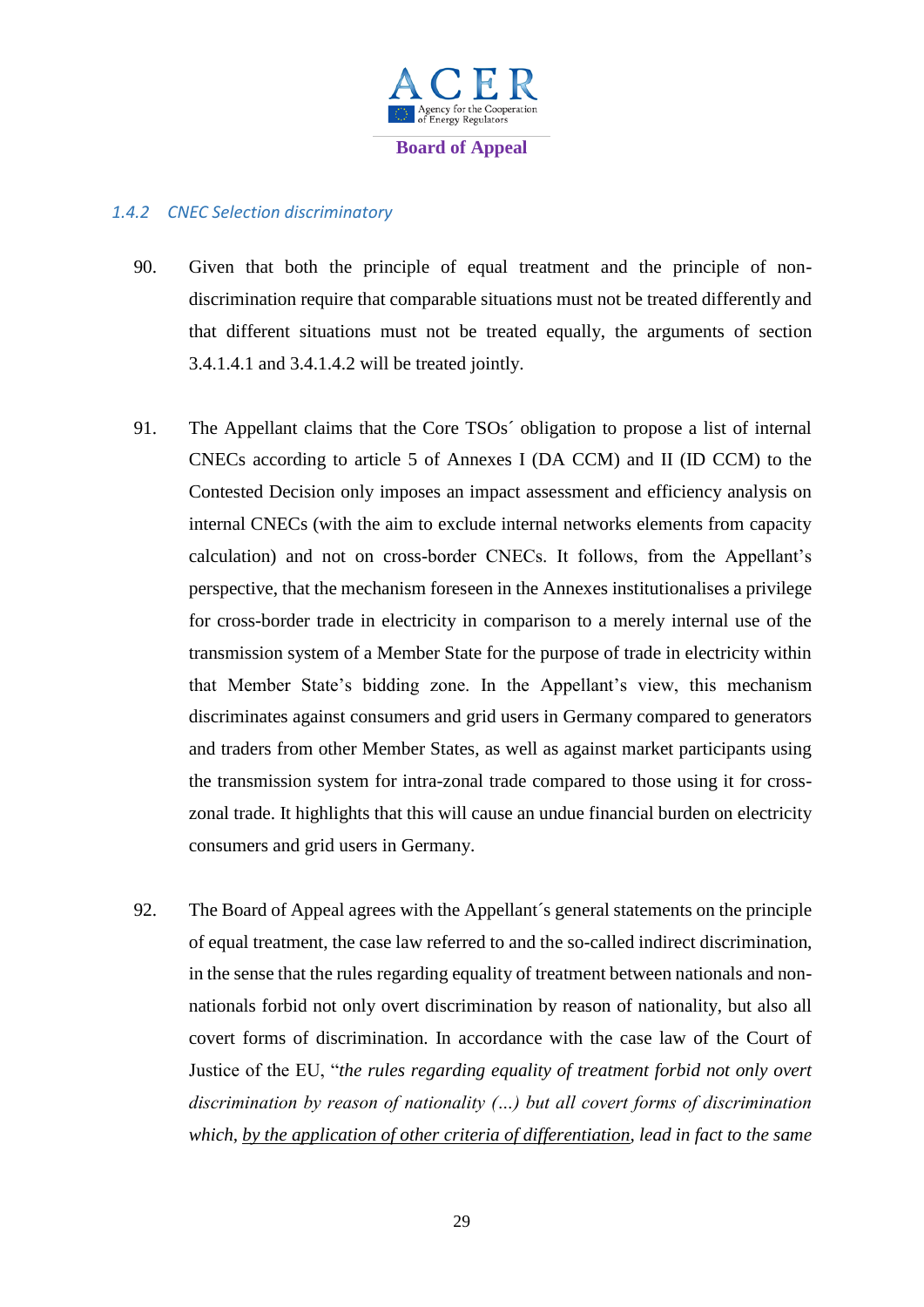

result<sup>y42</sup>. Hence, in any situation governed by EU law, an EU institution must not discriminate, even indirectly, against nationals of one Member State to the benefit of the nationals of another Member State.

- 93. Discrimination occurs where one person is treated less favourably than another one in a comparable situation on account of a specific distinguishing characteristic or on account of another characteristic which, however, is strictly related to the specific distinguishing characteristic. In the case of discrimination on grounds of nationality, the distinguishing characteristic relates to nationality.
- 94. However, the Appellant fails to provide any evidence of a breach of equal treatment or discrimination. Moreover, the "*other criteria of differentiation*" mentioned in the applicable case-law of the CJEU are not present in the Contested Decision. This is because the mechanism within which the alleged discrimination would take place is -indirectly- applicable in identical terms to all Core consumers, grid users and other market participants regardless of whether they are located in Germany or another Member State.
- 95. It is not under discussion that the Contested Decision applies to all TSOs of the Core Region equally. In the Core Region, all internal exchanges are treated equally and all cross-zonal exchanges are treated equally. Given that Article 5 of Annexes I (DA CCM) and II (ID CCM) makes no difference between the possible internal trades, nor between the possible cross-zonal trades, it also does not give rise to any discrimination within the group of internal trades and within the group of cross-zonal trades. Therefore, Article 5 of the Annexes to the Contested Decision do not discriminate (because the treatment is the same) against consumers, grid users and other market participants in Germany compared to consumers, grid users and other market participants in other Member States of the Core Region. In particular, and as

 $\overline{a}$ <sup>42</sup> CJEU, Case 152/73 *Sotgiu*, EU:C:1974:13, para. 11; CJEU, Case C-330/91 *Commerzbank*, EU:C:1993:303, para. 14 and CJEU, Case C-115/08 *ČEZ*, EU:C:2009:660, para. 9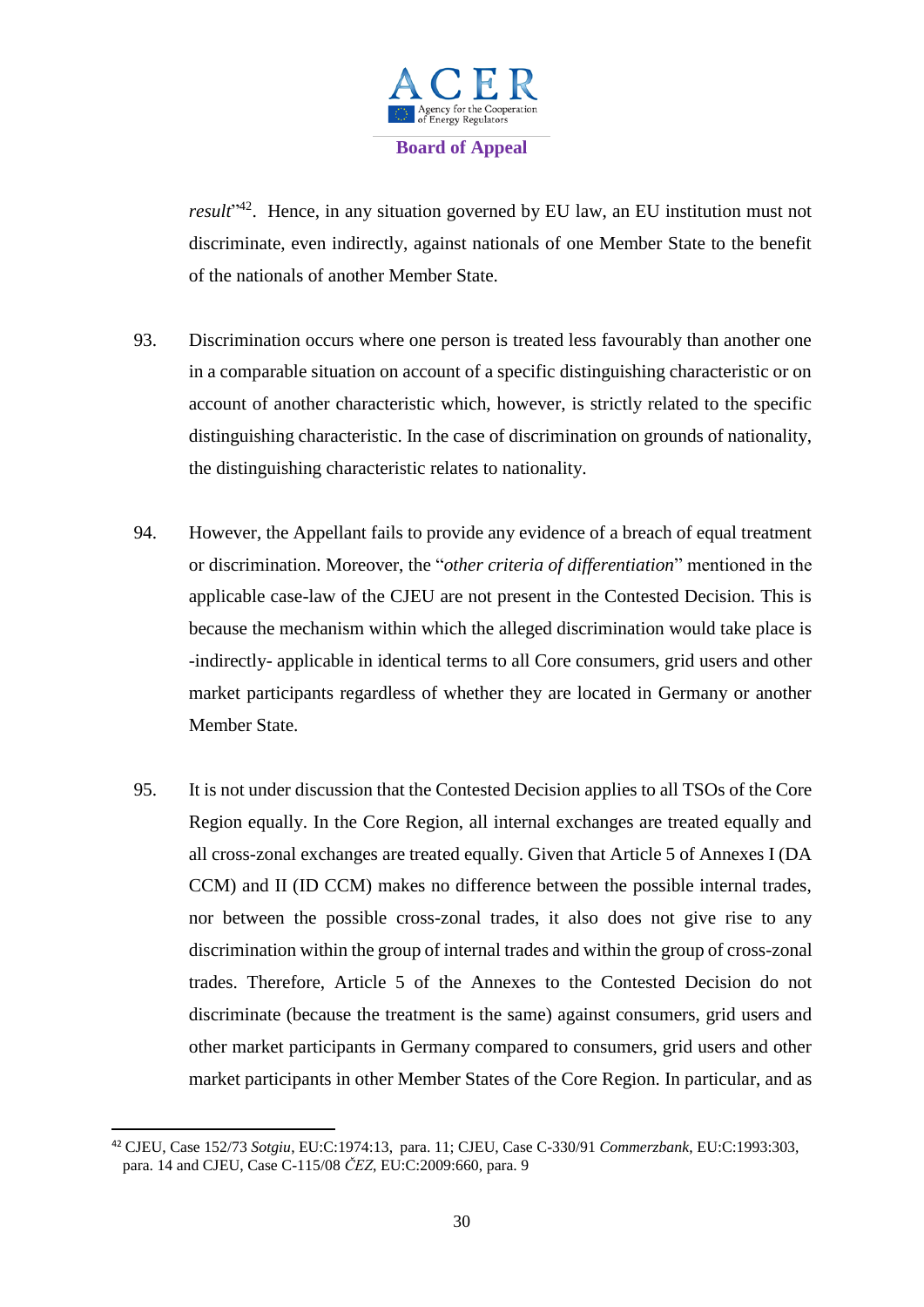

ACER's Defence points out<sup>43</sup>, it does not treat trades within the German bidding zone differently from trades within other bidding zones in the Core Region, and does not treat cross-zonal trades involving the German bidding zone differently from other cross-zonal trades within the Core Region. The Contested Decision does not refer to nationality, nor imply or require an element of nationality.

- 96. Yet again, when alleging discrimination, what the Appeal really opposes is the zonal market design. As set out above, BNetzA fails to acknowledge that discrimination between internal and cross-zonal trade is inherent to zonal congestion management models. Indeed, internal trade enjoys privileged access to the scarce capacity of the congested network elements compared to the cross-zonal trade. For an equal treatment of all trade in the EU in a zonal model, an EU-wide bidding zone would need to be created. However, EU legislation has set-up a zonal model as a means of congestion management. The Appellant´s analogy with lemons is not valid because lemons are not traded in a zonal market model but in a single bidding zone. Moreover, the selection of CNECs for the capacity calculation in the Contested Decision is precisely an instrument to avoid undue discrimination between internal trade and cross-zonal trade, in accordance with Point 1.7 of Annex 1 to Regulation (EC) 714/2009<sup>44</sup>. Indeed, pushing internal congestion to the border is contrary to the EU Treaty.
- 97. What is more, the very argumentation of BNetzA amounts to a discrimination against cross-border trade: in case of congestion within Germany, priority would be given to trade within Germany, at the expense of cross-border trade, in order to protect market participants in Germany, particularly German consumers. This is patently contrary to the internal electricity market.

 $\overline{a}$ 

<sup>43</sup> para 109 thereof

<sup>&</sup>lt;sup>44</sup> see also ACER's Recommendation 02/2016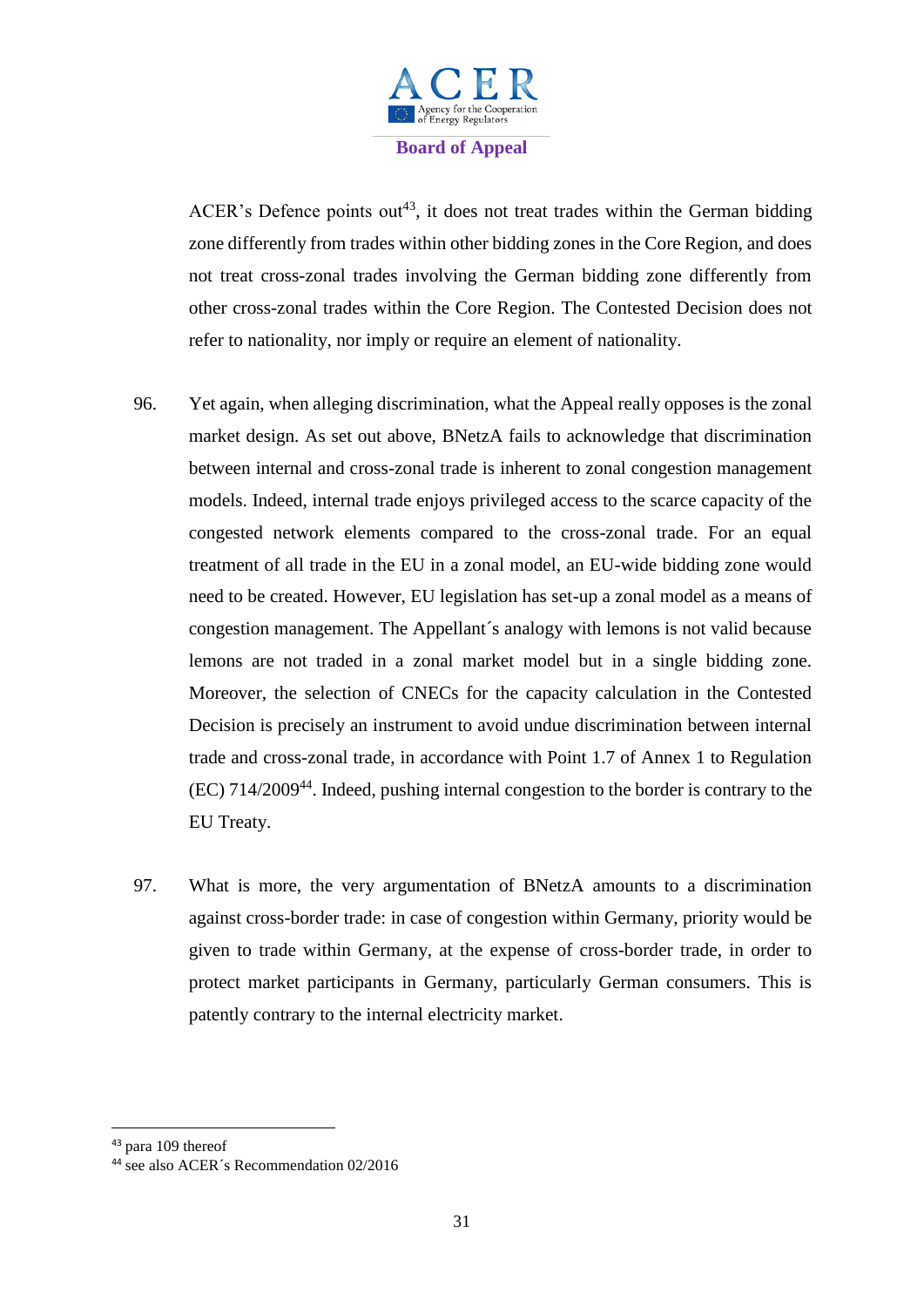

- 98. As stressed by ACER in its Defence<sup>45</sup>, the compliance of the selection of CNECs needs to be assessed at regional or European level and not just at national level. As already set out above, BNetzA narrowly focuses on an alleged negative impact of the Contested Decision on the German consumers without taking account of the significantly adverse impact that the existing internal congestions within Germany currently have on the consumers outside Germany. The Contested Decision has to be interpreted in its context, i.e. an EU market shaped in different regions, and will have a positive impact on the entire Core Region, which includes Germany. The Contested Decision only deals with capacity calculation, which is a short-term solution to remedy German internal congestion issues, irrespective of other solution in the long run, e.g. a more efficient bidding zone configuration or faster investments in network infrastructure in Germany.
- 99. In any case, when referring to a financial burden for German consumers and grid users, BNetzA totally ignores the fact that consumers and grid users from other Member States in the Core Region are subject to the same financial burden, as the same requirement applies equally there.
- 100. Therefore, the Contested Decision does not discriminate. Part 1.4 of this Plea must be dismissed as unfounded.
- *2. Methodology for remedial actions in capacity calculation.*
- *2.1 Lack of legal basis in the CACM Regulation.*
	- 101. The Appellant alleges that Articles 10 and 16 of Annex I to the Contested Decision (DA CCM) have no legal basis in Articles 20(2),  $21(1)(a)(iv)$ ,  $21(1)(b)(iv)$  and 25 of the CACM Regulation.

<sup>45</sup> para 10 thereof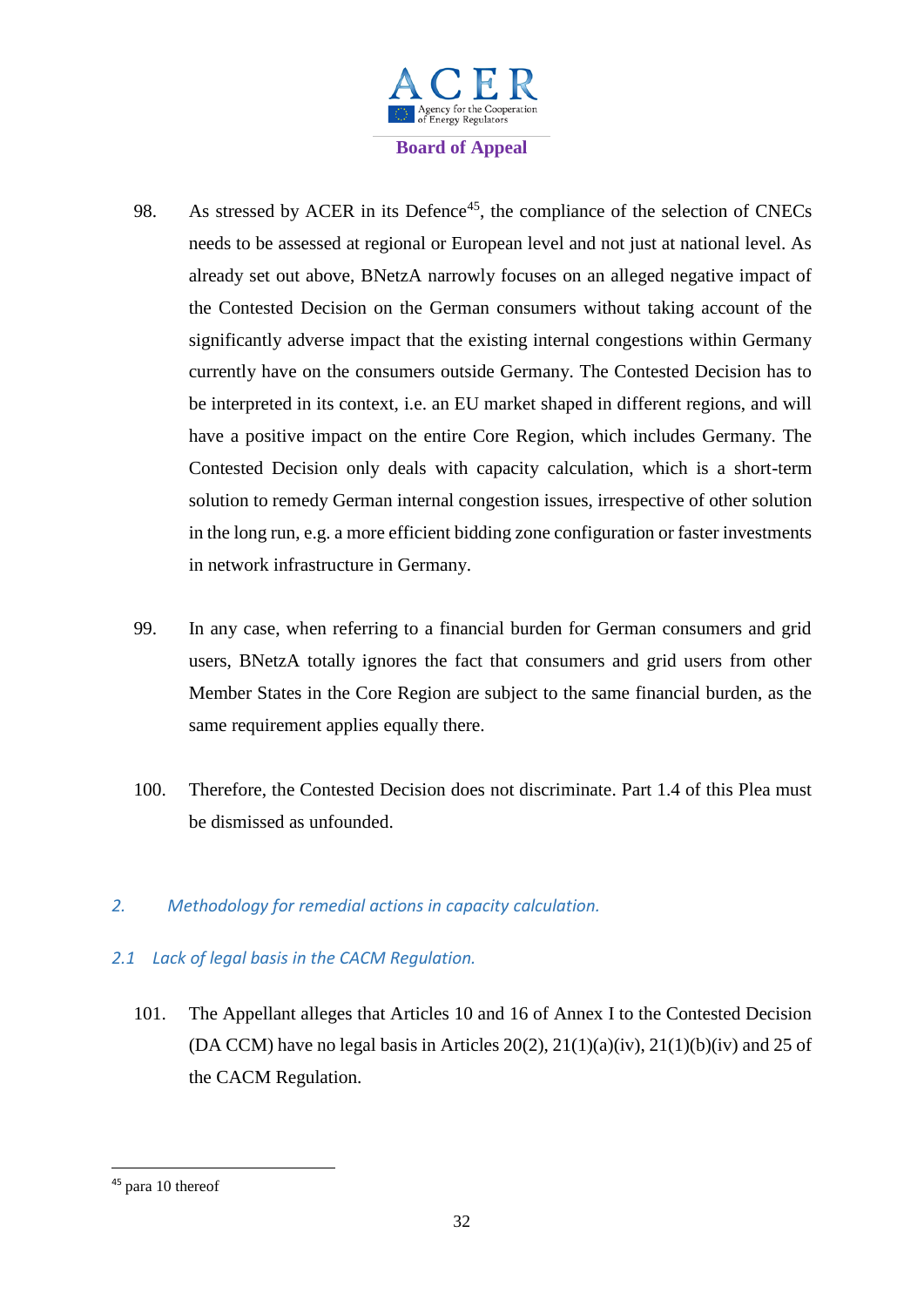

- 102. The Appellant adds that the ability for TSOs to individually define the initial setting of their remedial actions before the start of the capacity calculation amounts to a loop flow limitation. This, according to the Appellant, is not expressly foreseen by Article 25 of the CACM Regulation and the Agency consequently acts *ultra vires.*
- 103. Article 10 of Annex I (DA CCM) to the Contested Decision establishes a methodology to determine remedial actions that allows TSOs to determine the initial settings of remedial actions in such a way that the initial level can be reduced below the allowed level. Article 16 of its Annex I (DA CCM) establishes rules on adjustments of power flows that prohibit to increase loop flows beyond the allowed level or that prohibit any loop flow increase in case the initial loop flows already exceed the allowed levels.
- 104. The Board of Appeal agrees with the Appellant that the limitation of loop lows provided by the above-mentioned provisions of the Contested Decision have no legal basis in Articles 20(2),  $21(1)(a)(iv)$ ,  $21(1)(b)(iv)$  and 25 of the CACM Regulation. Indeed, these provisions do not refer to the limitation of loop flows. The legal basis for the loop flow limitation is Article  $21(1)(b)(ii)$  of the CACM Regulation read in conjunction with Point 1.7 of Annex I to the Regulation (EC) 714/2009. Those provisions of the CACM Regulation expressly mandate the avoidance of undue discrimination between internal and cross-zonal exchanges $46$ . Hence, the Defendant did not act *ultra vires*, as claimed by the Appellant.
- 105. The Board of Appeal notes that BNetzA does not challenge the necessity of a 70% minRAM threshold to avoid undue discrimination between internal and cross-zonal exchanges and enhance the integration of the internal electricity, as foreseen by the Contested Decision. Given that the CNEC´s capacity is a limited resource, this minRAM threshold unavoidably implies a corollary maximum availability of 30% for the rest of the capacity (internal flows, loop flows and reliability margin). The

<sup>46</sup> Contested Decision, para 121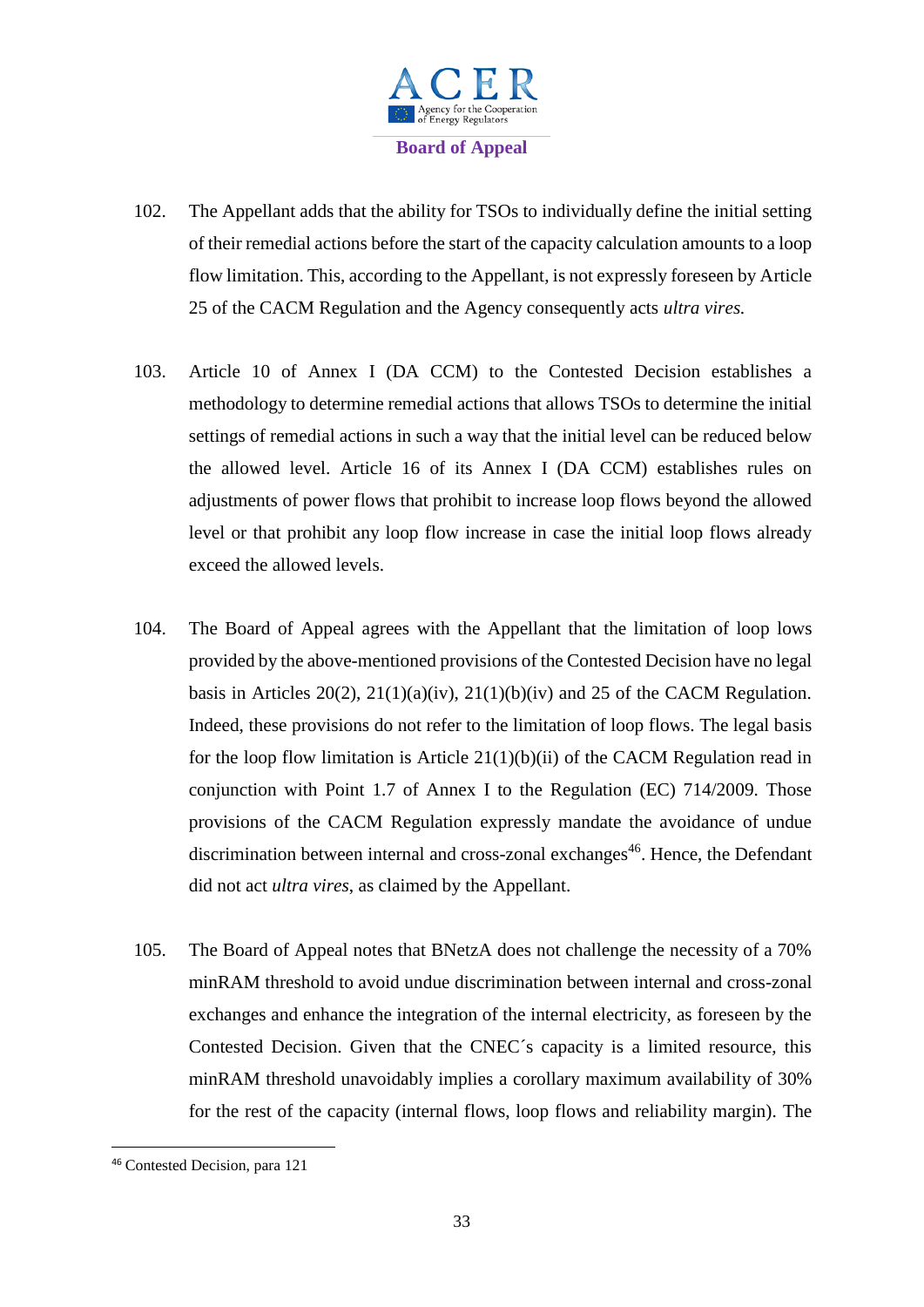

Board of Appeal also notes that BNetzA acknowledges that loop flows partially amount to remedial action due to their relieving effects $47$ .

- 106. By limiting loop flows, the Contested Decision duly complies with Article 21(1)(b)(ii) of the CACM Regulation and Point 1.7 of Annex I to Regulation (EC) 714/2009<sup>48</sup>, which expressly mandate the avoidance of undue discrimination between internal and cross-zonal exchanges. In this respect, the Contested Decision corrected the Core TSOs´ Amended Proposals because their methodology to  $\alpha$  coordinate remedial actions<sup>49</sup>, albeit economically efficient, was not capable of fully removing potential undue discrimination<sup>50</sup>.
- 107. Indeed, the methodology to coordinate remedial actions proposed by the Core TSOs in Articles 15 (DA CCM) and 14 (ID CCM) of their Amended Proposals aims at (i) increasing the RAM on network elements with lower RAM values prior to the coordination of remedial actions and (ii) reducing the RAM on network elements with higher RAM values prior to the coordination of remedial actions. This methodology is economically efficient, but it is not capable of avoiding undue discrimination between internal exchanges and cross-zonal exchanges. The reason is that internal CNECs in a congested bidding zone usually have very low RAM values because a high proportion of capacity on these CNECs is reserved for internal flows<sup>51</sup>. In order to increase RAM values on internal CNECs, the Core TSOs<sup>2</sup> methodology reduces internal flows on those CNECs and redirects them to crosszonal CNECs where these flows are considered as loop flows and consequently reduce cross-zonal capacity. This creates undue discrimination between internal exchanges and cross-border exchanges, contrary to Article 21(1)(b)(ii) of the CACM

<sup>&</sup>lt;sup>47</sup> See also the statements made by the expert-witness heard upon request of the Appellant, Minutes of the oral hearing p.7

<sup>48</sup> Regulation (EC) 714/2009 of the European Parliament and of the Council of 13 July 2009 on conditions for access to the network for cross-border exchanges in electricity and repealing Regulation (EC) No 1228/2003.

<sup>49</sup> Article 15 DA CCM and Article 14 ID CCM of the Amended Proposal

<sup>50</sup> Contested Decision, paras 145-147

<sup>51</sup> See ACER´s Defence, para 127, which illustrates this with histograms of RAM values of internal and crosszonal CNECs in the CWE region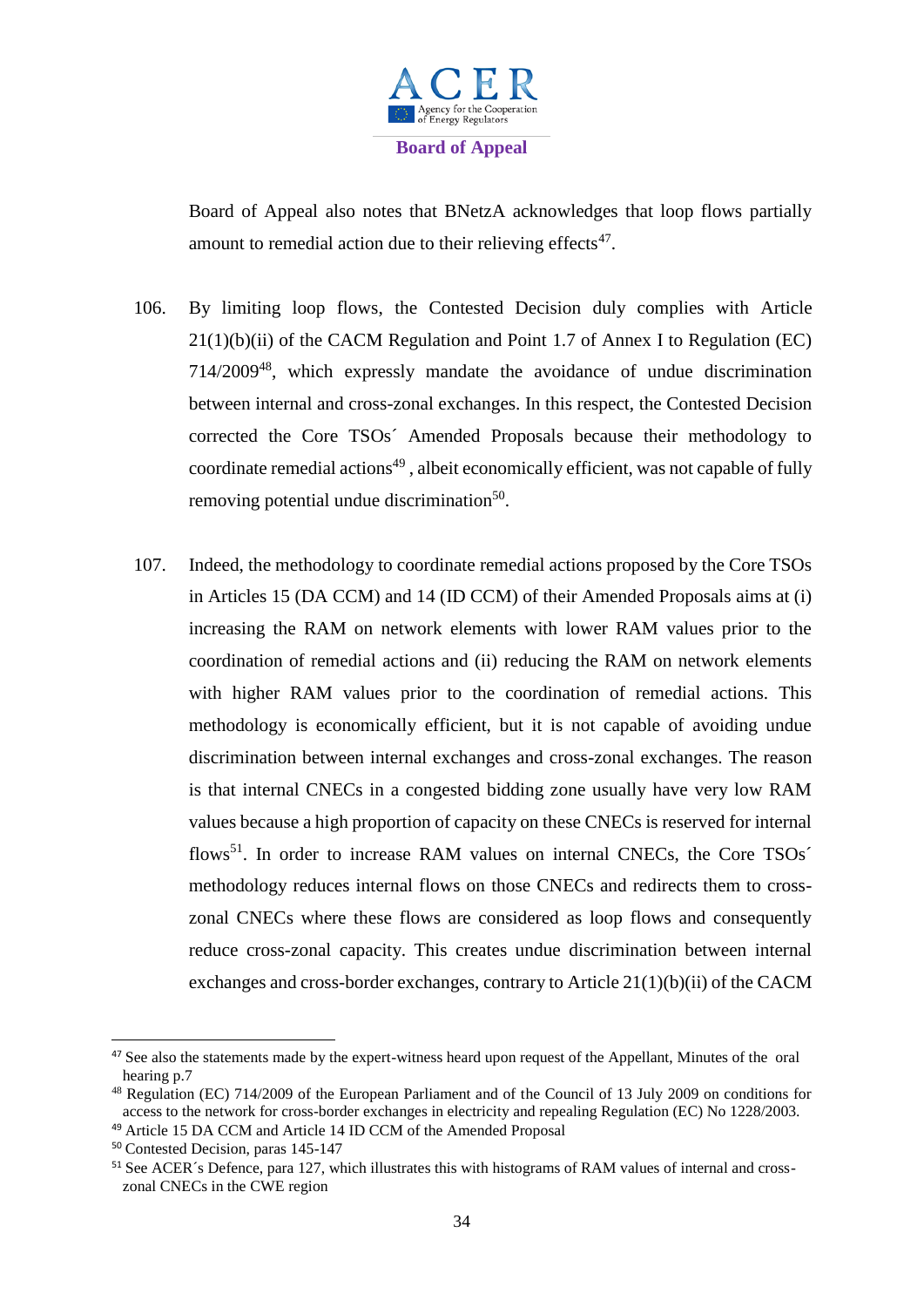

Regulation and Point 1.7 of Annex I to Regulation (EC) 714/2009. Indeed, this leads the Core TSOs to solve internal congestion problems by reducing cross-zonal capacity with other bidding zones. For the sake of completeness, the Board of Appeal notes that the amount of loop flows on interconnectors between Germany and neighbouring countries in Northern Europe by far exceed the levels found on other European borders, severely limiting electricity trading on these borders and significantly reducing available capacities (with flows in the same direction as commercial flows (from low to high price areas – from Germany to Belgium, Netherlands and Poland).

- 108. To avoid these situations of undue discrimination between internal exchanges and cross-zonal exchanges, the Agency´s methodology sets a cap on loop flows resulting from remedial actions to ensure that cross-zonal capacity is not reduced in an attempt to solve internal congestion. In order to do so, the Contested Decision is twofold: (i) Article 10 of its Annex I (DA CCM) establishes a methodology to determine remedial actions that allows TSOs to determine the initial settings of remedial actions in such a way that the initial level can be reduced below the allowed level; and (ii) Article 16 of its Annex I (DA CCM) establishes rules on adjustments of power flows that prohibit to increase loop flows beyond the allowed level or that prohibit any loop flow increase in case the initial loop flows already exceed the allowed levels.
- 109. Furthermore, the Contested Decision duly takes account of remedial actions without cost in Article  $16(3)(d)(vii)$  of its Annex I (DA CCM), as mandated by Article 25(5) CACM. In so doing, ACER limits loop flows in order to avoid undue discrimination between internal and cross-zonal exchanges. Article 25(5) CACM by no means states that loop flows should not be limited when taking account of remedial actions without cost. It merely states that *"Each SO shall take into account remedial actions without costs in capacity calculation".*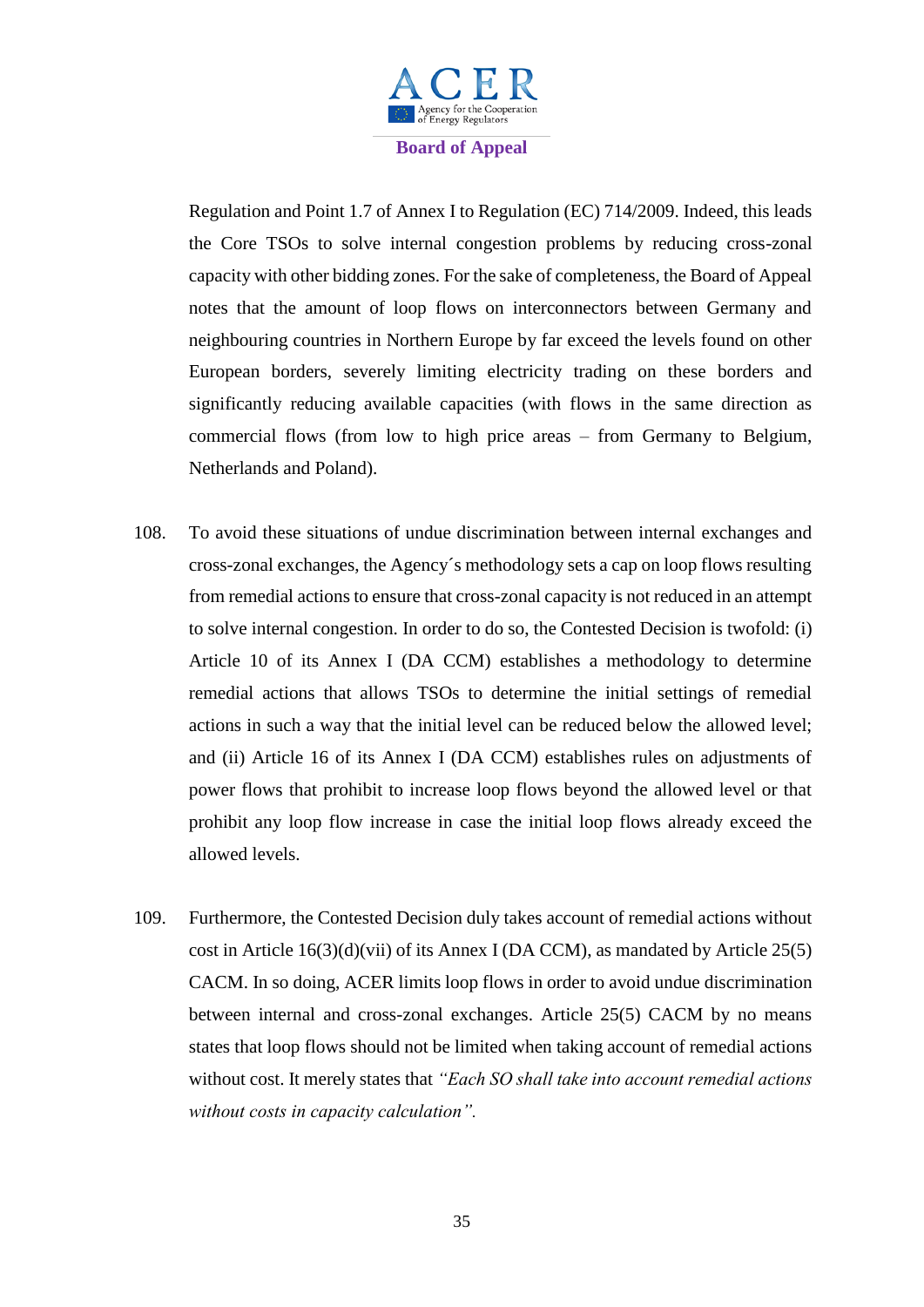

- 110. The limitation of loop flows in ACER´s DA CCM aims to prevent that the optimisation of remedial actions without cost shifts internal congestion into crossborder congestion. Indeed, this shift would imply that TSOs that are not responsible for the initial internal congestion would need to bear the costs of actions to remedy congestion that would have shifted from internal trade to cross-zonal trade. This would unduly discriminate between internal and cross-zonal exchanges and violate Article 21(1)(b)(ii) CACM and Point 1.7 of Annex I to Regulation (EC) 714/2009.
- 111. The Contested Decision avoids this undue discrimination and violation of the CACM Regulation and Regulation (EC) 714/2009 by limiting loop flows when coordinating remedial actions. Hence, Part 2.1 of this Plea must be dismissed as unfounded.

# *2.2 Violation of the principle of proportionality*

- 112. The Appellant alleges that the loop flow limitation contained in Articles 10 and 16 of Annex I to the Contested Decision (DA CCM) violates the principles of proportionality. In essence, BNetzA considers that these provisions are not appropriate to attain the sought objectives and exceed what is necessary to achieve these objectives.
- 113. As a preliminary remark, the Board of Appeal notes that the Appellant agrees with the Defendant that its Decision should pursue the legitimate objective of avoiding undue discrimination between internal and cross-zonal exchanges and limiting loop flows, in line with the CACM Regulation and Regulation (EC) 714/2009<sup>52</sup>.
- 114. However, the Appellant claims that the Contested Decision does not contribute to the above-mentioned objectives but, instead, reduces cross-zonal trade capacity in the Core region, contrary to the CACM Regulation and the flow-based approach. In BNetzA´s opinion, the Contested Decision limits trading capacity in the opposite

<sup>52</sup> Appeal, para 137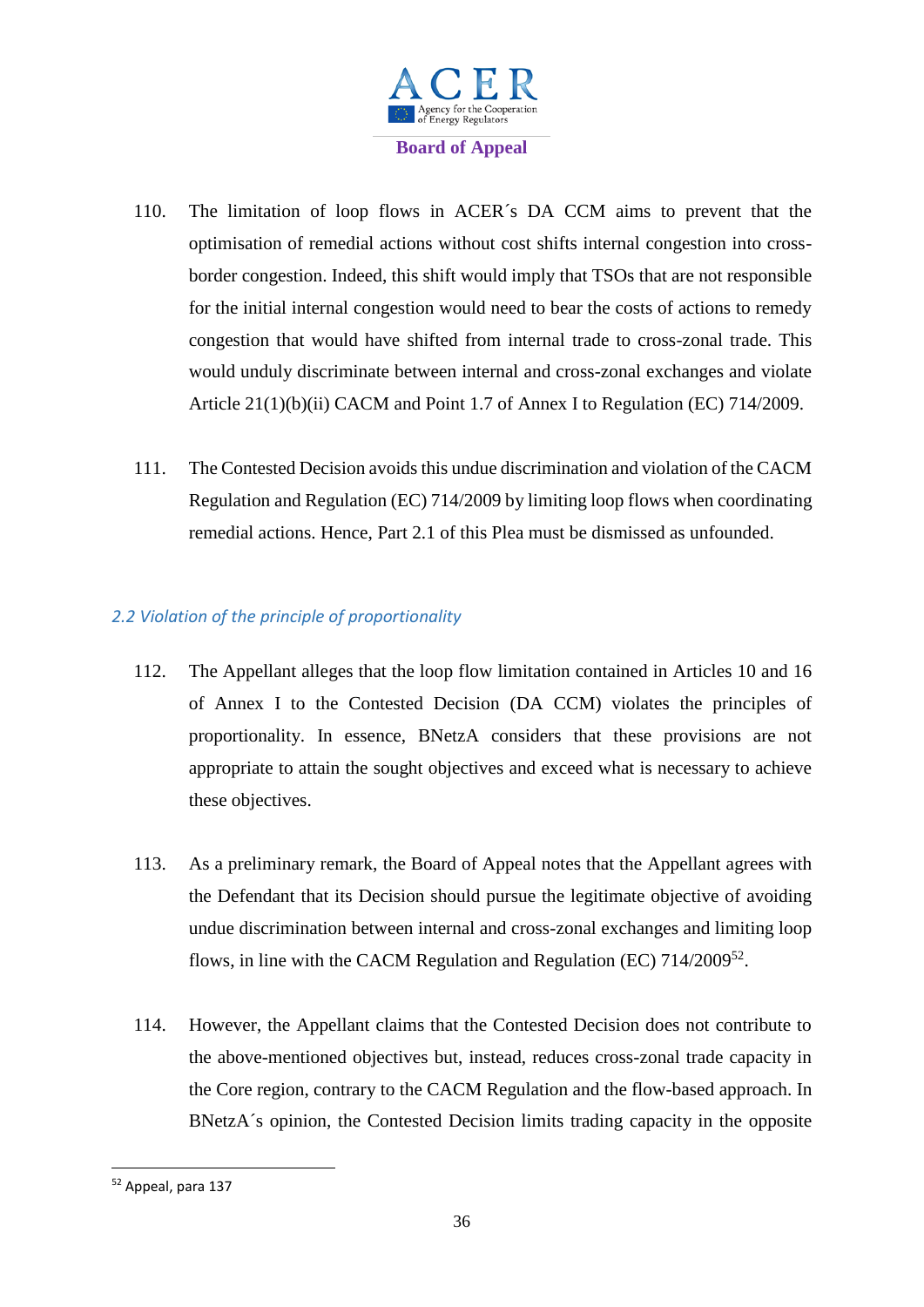

direction of loop flows, removes the positive effects of relieving flows and predetermines the market outcome. It claims that the Non Costly Remedial Action ('NRAO') optimisation foreseen by the DA CCM and the flow-based optimisation through an algorithm are frustrated by, on the one hand, the fact that TSOs define the initial setting of the remedial actions without sufficient knowledge of the parameters for the initial setting and of the situation in other neighbouring transmission networks and, on the other hand, by the prohibition on adjustments to increase loop flows beyond a certain level. BNetzA claims that the use of a minRAM forces TSOs to overload lines to allow cross-border trade, but this overload cannot be relieved in the NRAO because of the artificial loop flow limitation. This, in its opinion, leads consumers in the Core region to face more and more costly remedial actions, as well as contradictory remedial actions that mutually neutralise their effect and leads to less trading capacity (insufficient remedial actions to ensure operational security) in the Core region, which reduces overall welfare.

- 115. Firstly, as stressed by ACER's Defence<sup>53</sup>, remedial actions are never applied to reduce relieving cross border loop flows and this implies that the TSOs´ forecasts of remedial actions to determine their initial settings (according to Article 10 of Annex I to the Contested Decision (DA CCM)) do not take them into account.
- 116. Secondly, BNetzA´s claim is incorrect because the Contested Decision only limits loop flows in the positive direction (i.e. burdening loop flows) and not in the negative direction (i.e. relieving loop flows): the optimisation does not prevent these loop flows from becoming even more negative.
- 117. Thirdly, BNetzA does not challenge the necessity to reserve a minRAM in order to avoid undue discrimination between internal exchanges and cross-border exchanges. Yet a minRAM for cross-zonal exchanges on a CNEC with limited capacity automatically caps the remaining capacity on the same CNEC available for other

<sup>53</sup> Para 136 thereof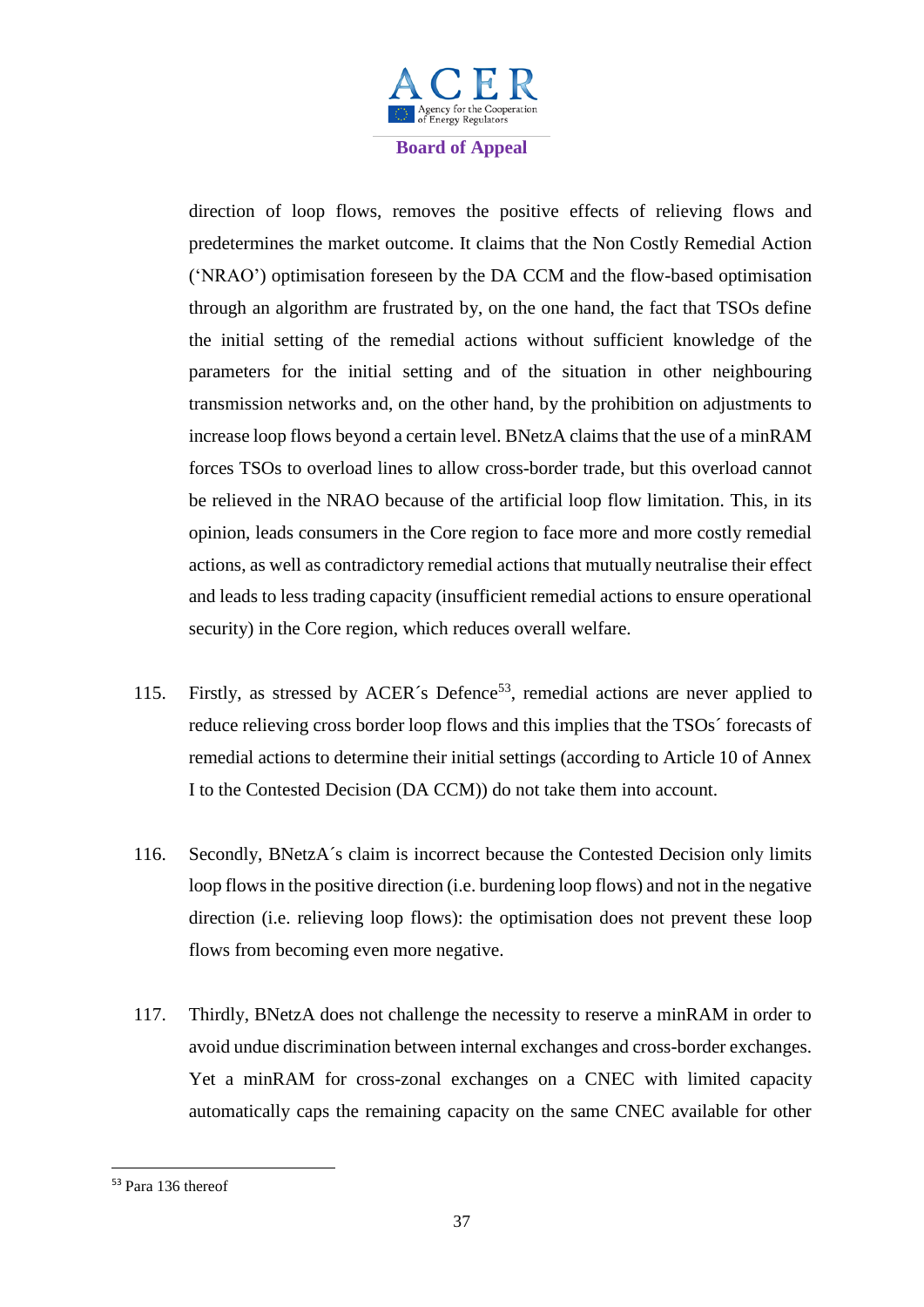

exchanges, including loop flows. Both a minRAM threshold and a loop flow limitation are necessary and proportionate to attain the pursued objective, i.e. avoiding undue discrimination between internal exchanges and cross-zonal exchanges. Such discrimination is prohibited by Article 21(1)(b)(ii) of the CACM Regulation and Point 1.7 Annex I to Regulation (EC) 714/2009.

- 118. Fourthly, as set out above, a minRAM threshold alone is not sufficient to avoid undue discrimination because the optimisation of remedial actions without cost could shift internal congestion into cross-border congestion and put an undue burden on TSOs that are not responsible for the initial internal congestion by compelling them to take costly actions to remedy the shifted congestion. Furthermore, the loop flow limitations introduced by the Agency in the Core TSOs´ methodology to coordinate remedial actions are also necessary and proportionate to attain the pursued objective (avoiding undue discrimination) because the Core TSOs´ methodology is economically efficient but not capable of avoiding such discrimination.
- 119. As set out above, to avoid undue discrimination between internal exchanges and cross-zonal exchanges, the Agency´s methodology sets a cap on loop flows resulting from remedial actions through Article 10 of its Annex I (DA CCM) establishing a methodology to determine remedial actions and article 16 of its Annex I (DA CCM) establishing rules on adjustments of power flows. This methodology does not lead to an inefficient or uncoordinated application of remedial actions: capacity calculations merely take account of remedial actions as a means to increase or optimise cross-zonal capacity; however, this does not imply that these remedial actions will actually be needed and will be applied in real operation<sup>54</sup>. In real operation, remedial actions are coordinated through a separate process defined in Article 35 of the CACM Regulation and 76 of Commission Regulation (EU) 2017/1485.

<sup>54</sup> See Agency's Defence, paras 139 and 140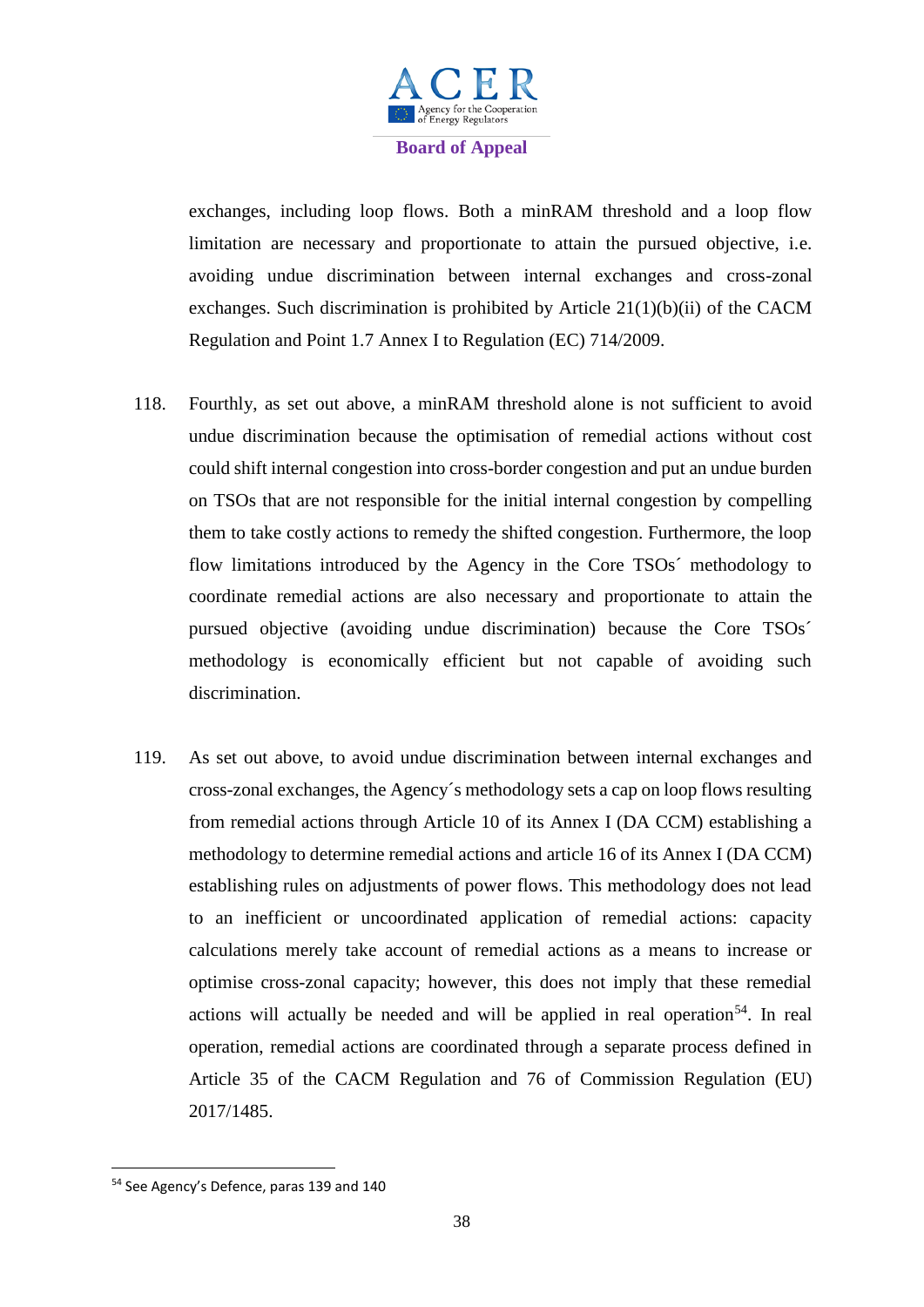

- 120. This loop flow limitation is not expected to have a negative impact on the offered cross-zonal capacities since TSOs operating the internal network elements affected by the constraint still need to offer a minRAM of 70% for cross-zonal exchanges. To be able to do so, the TSOs will need to apply remedial actions<sup>55</sup>.
- 121. When questioned by the Agency´s Director at the oral hearing, the expert-witness heard upon request of the Appellant did not deny that continuing to limit crossborder exchanges in order to solve internal congestions will keep the internal market segmented but, in his opinion, this is justified by reasons of operational security: *"it is important to understand that there is a trade-off between system security and capacity available for cross-border exchanges"* 56 . The Board of Appeal finds that the Contested Decision does not endanger operational security and that, consequently, there is no reason to limit cross-border exchanges to solve internal congestions and, in so doing, to segment the internal market.
- 122. Consequently, the Contested Decision is necessary and proportionate to attain the objective of avoiding undue discrimination between internal trade and cross-zonal trade, contrary to the of the CACM Regulation and Regulation (EC) 714/2009. Hence, Part 2.2 of this Plea should be dismissed.

## *2.3 Early consideration of remedial actions in violation of Articles 34 and 35 TFEU*

123. The Appellant alleges that the loop flow limitations resulting from the early consideration of remedial actions remove the positive effect of relieving loop flows and consequently hinder the trade of electricity between Member States. BNetzA claims that the Contested Decision therefore violates Articles 34 and 35 TFEU, which prohibit quantitative restrictions on trade between Member States and

<sup>55</sup> See Agency´s Defence, para 142

<sup>56</sup> Minutes of the oral hearing, p.8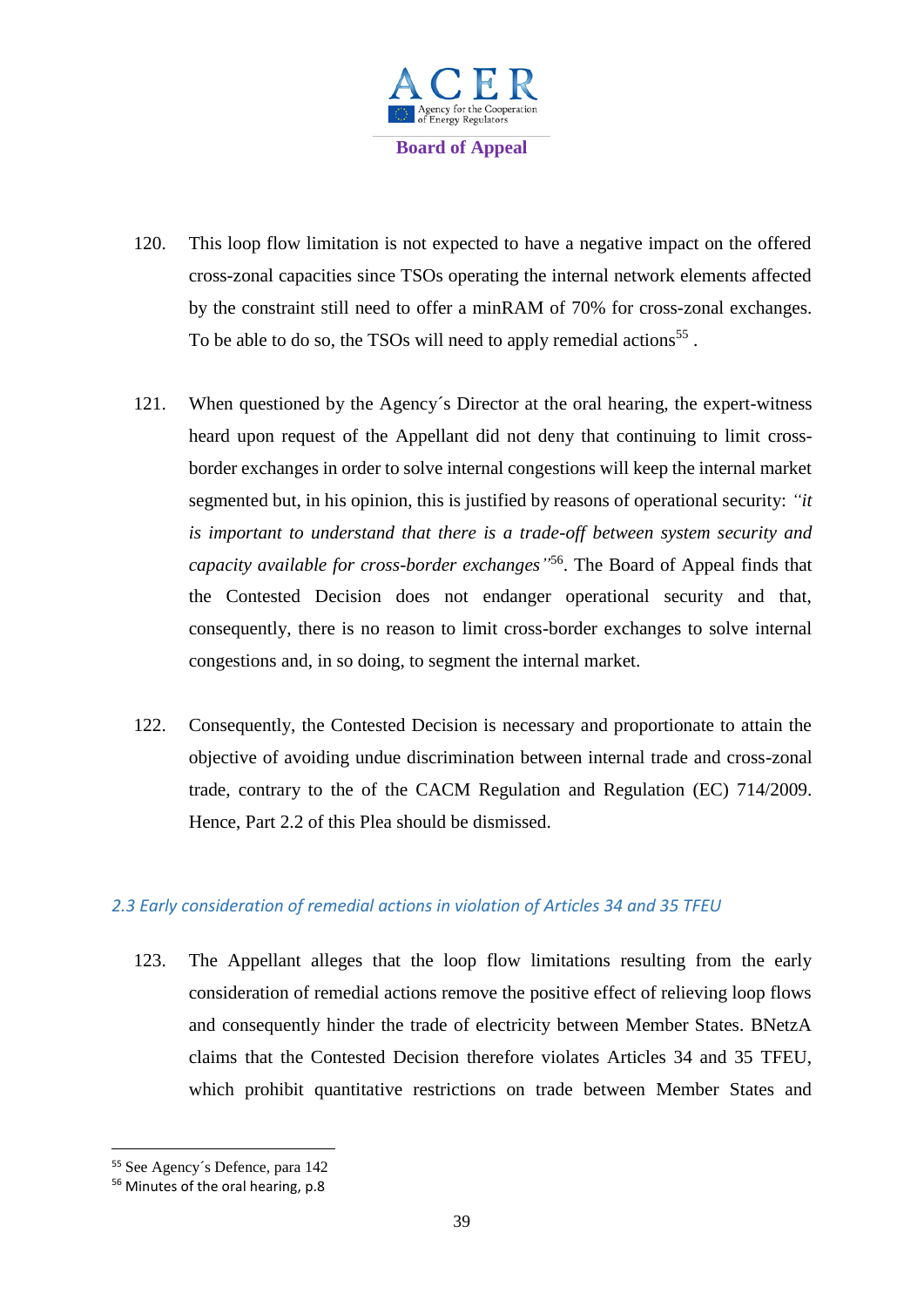

measures having equivalent effect. The Appellant additionally adduces that these loop flow limitations do not have to be assessed in the light of the CACM Regulation because, in its opinion, the latter does not constitute a legal basis for these limitations.

- 124. The Board of Appeal agrees that *"the free movement of goods between Member States is a fundamental principle of the Treaty which finds its expression in the prohibition set out in Article 34 TFEU"*<sup>57</sup> . *"According to settled case-law, the prohibition of quantitative restrictions and of measures having equivalent effect laid down in Article 34 TFEU applies not only to national measures but also to measures adopted by the institutions of the European Union"* <sup>58</sup>. The same case-law naturally extends to Article 35 TFEU (exports).
- 125. However, as set out above, Article 21(1)(b)(ii) of the CACM Regulation read in conjunction with Point 1.7 Annex I to Regulation (EC) 714/2009 constitutes the legal basis for the loop flow limitations of the Contested Decision. The CACM Regulation and Regulation (EC) 714/2009 - as well as Regulation (EC) 713/2009 - are harmonisation measures that were precisely adopted to ensure the functioning of the EU internal market.
- 126. Article 1 of Regulation (EC) 714/2009 reads as follows: *"Subject-matter and scope This Regulation aims at: (a) setting fair rules for cross-border exchanges in electricity, thus enhancing competition within the internal market in electricity, taking into account the particular characteristics of national and regional markets. This will involve the establishment of a compensation mechanism for cross-border flows of electricity and the setting of harmonised principles on cross-border transmission charges and the allocation of available capacities of interconnections between national transmission systems; (b) facilitating the emergence of a well-*

 $\overline{a}$ 

<sup>57</sup> Ålands Vindkraft, C-573/12, EU:C:2014:2037, paragraph 65.

<sup>58</sup> See, e.g.: Association Kokopelli, C-59/11, EU:C:2012:447, paragraph 80; Denkavit Nederland, 15/83, EU:C:1984:183, paragraph 15; Alliance for Natural Health, C-154/04, EU:C:2005:449, paragraph 47.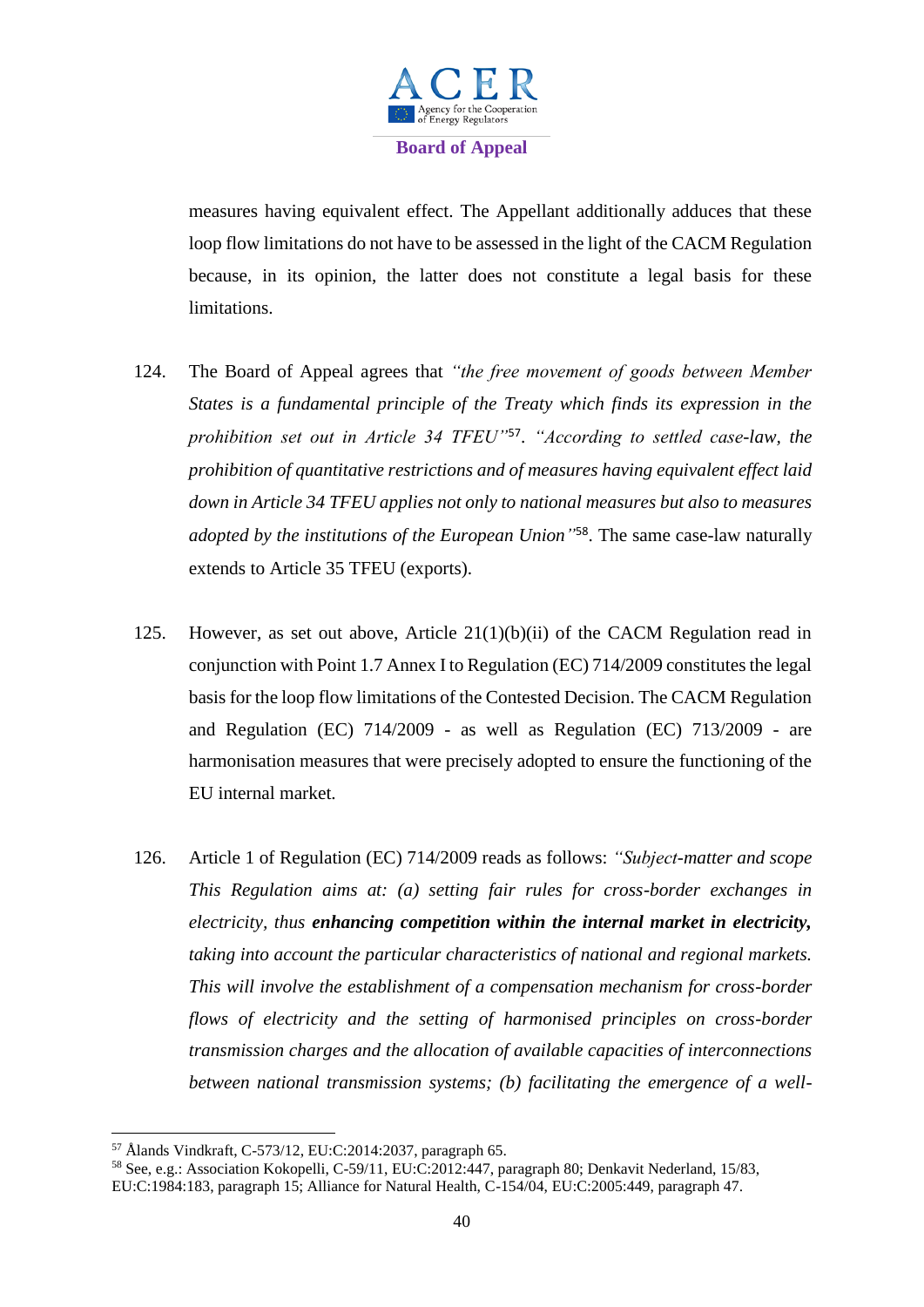

*functioning and transparent wholesale market with a high level of security of supply in electricity. It provides for mechanisms to harmonise the rules for cross-border exchanges in electricity."*

- 127. The Board of Appeal also refers to the Regulation (EC) 713/2009, Recital 5: "*An Agency for the Cooperation of Energy Regulators (the Agency) should be established in order to fill the regulatory gap at Community level and to contribute towards the effective functioning of the internal markets in electricity and natural gas."* and Art.1(2): *"The purpose of the Agency shall be to assist the regulatory authorities referred to in Article 35 of Directive 2009/72/EC of the European Parliament and of the Council of 13 July 2009 concerning common rules for the internal market in electricity and Article 39 of Directive 2009/73/EC of the European Parliament and of the Council of 13 July 2009 concerning common rules for the internal market in natural gas, in exercising, at Community level, the regulatory tasks performed in the Member States and, where necessary, to coordinate their action."*
- 128. Furthermore, the CACM Regulation states in its Recital 19: *"Power exchanges collect bids and offers within different time-frames which serve as a necessary input for capacity calculation in the single day-ahead and intraday coupling process. Hence, the rules for the trading of electricity provided for in this Regulation require an institutional framework for power exchanges. Common requirements for the designation of nominated electricity market operators (hereinafter NEMOs) and for their tasks should facilitate the achievement of the aims of Regulation (EC) No 714/2009 and allow single day-ahead and intraday coupling to take due account of the internal market".*
- 129. The Contested Decision concerns a harmonised area. The Court of Justice of the EU has consistently held that, *"where a matter has been the subject of exhaustive harmonisation at EU level, any national measure relating thereto must be assessed in the light of the provisions of that harmonising measure and not in the light of*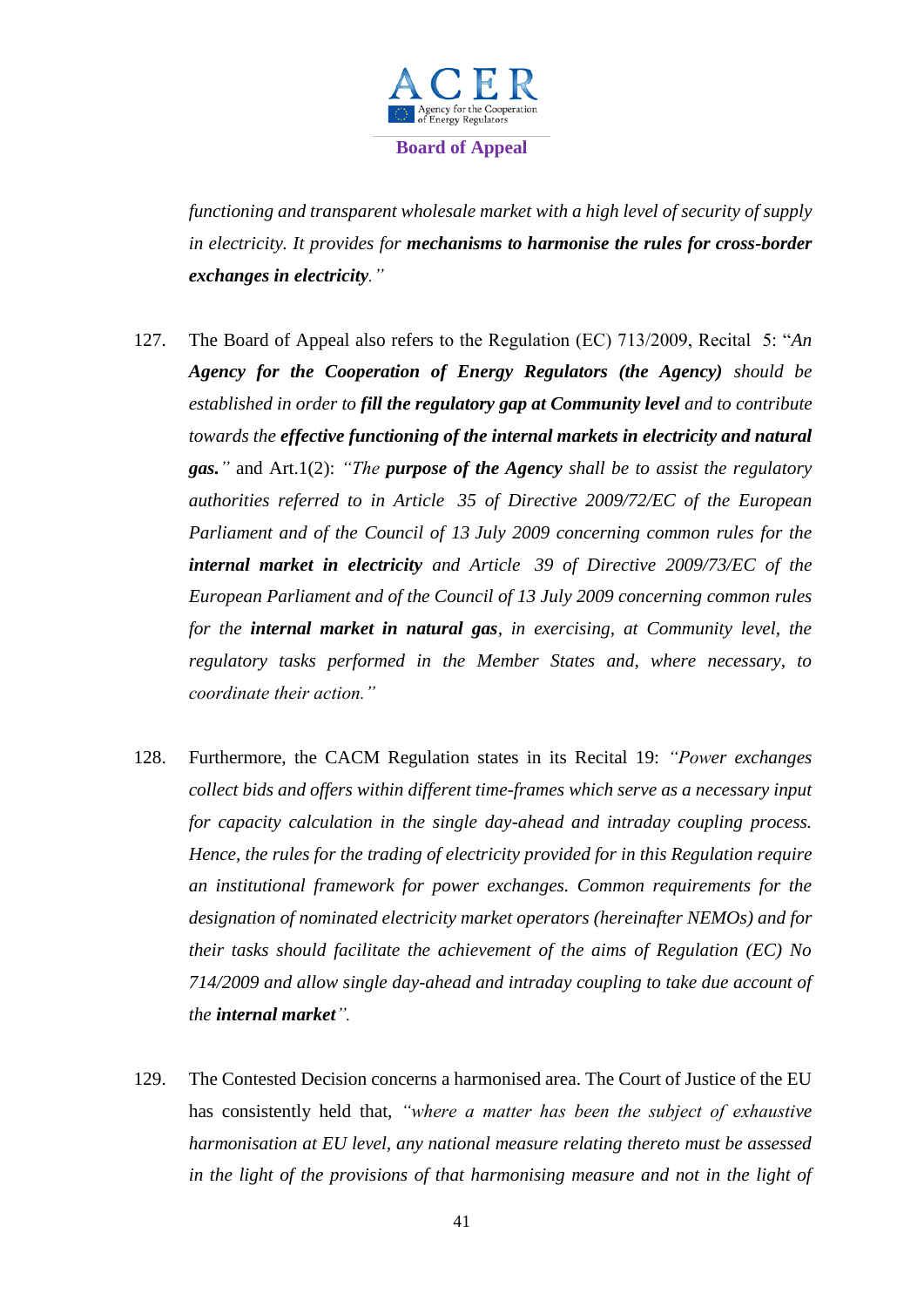

*primary law"*<sup>59</sup> *.* This applies by analogy to the Contested Decision, which has to be assessed in the light of the provisions of the harmonising secondary law measures – the CACM Regulation, Regulation (EC) 714/2009 and Regulation (EC) 713/2009 and not in the light of primary law.

- 130. *Ad arguendum,* even if Articles 34 and 35 TFEU were to apply, loop flow limitations do not limit the positive effects of loop flows and cannot, therefore, hinder trade between Member States. As set out above, it is quite the opposite: loop flow limitations reduce the negative impact of loop flows on cross-border trade and hence foster trade between Member States.
- 131. The BoA also notes that the recent installation of phase shifters by German TSOs on the German-Polish and German-Czech borders have in practice resulted in a moderate increase of commercially available cross-border capacity while limiting physical flows (loop flows) to levels compatible with the operational security limitations in Poland and the Czech Republic.
- 132. Furthermore, BNetzA´s claim is unsubstantiated given that it does not provide any evidence that the effects of relieving loop flows outweigh those of burdening loop flows or that loop flow limitations otherwise negatively affect trade between Member States. And even if loop flow limitations were to remove the positive effect of relieving loop flows, *quod non*, this effect would only be on one flow direction, whilst trade would be fostered in the other direction.
- 133. Importantly, the Board of Appeal wishes to stress that Article 10(5) of Annex I to the Contested Decision (DA CCM) contains an option, and not an obligation for the TSOs: *"In accordance with Article 25(4) of the CACM Regulation, a TSO may withhold only those remedial actions, which are needed to ensure operational*

<sup>59</sup> Ålands Vindkraft, C-573/12, EU:C:2014:2037, paragraph 57. See also ANODE, C-121/15, EU:C:2016:637, paragraph 36 (because of the high degree of harmonisation, the Court did not apply the TFEU, but rather stated that the restrictive national measure *"may none the less be accepted within the framework of Directive 2009/73 if three conditions* [set out in the Directive] *are satisfied"*).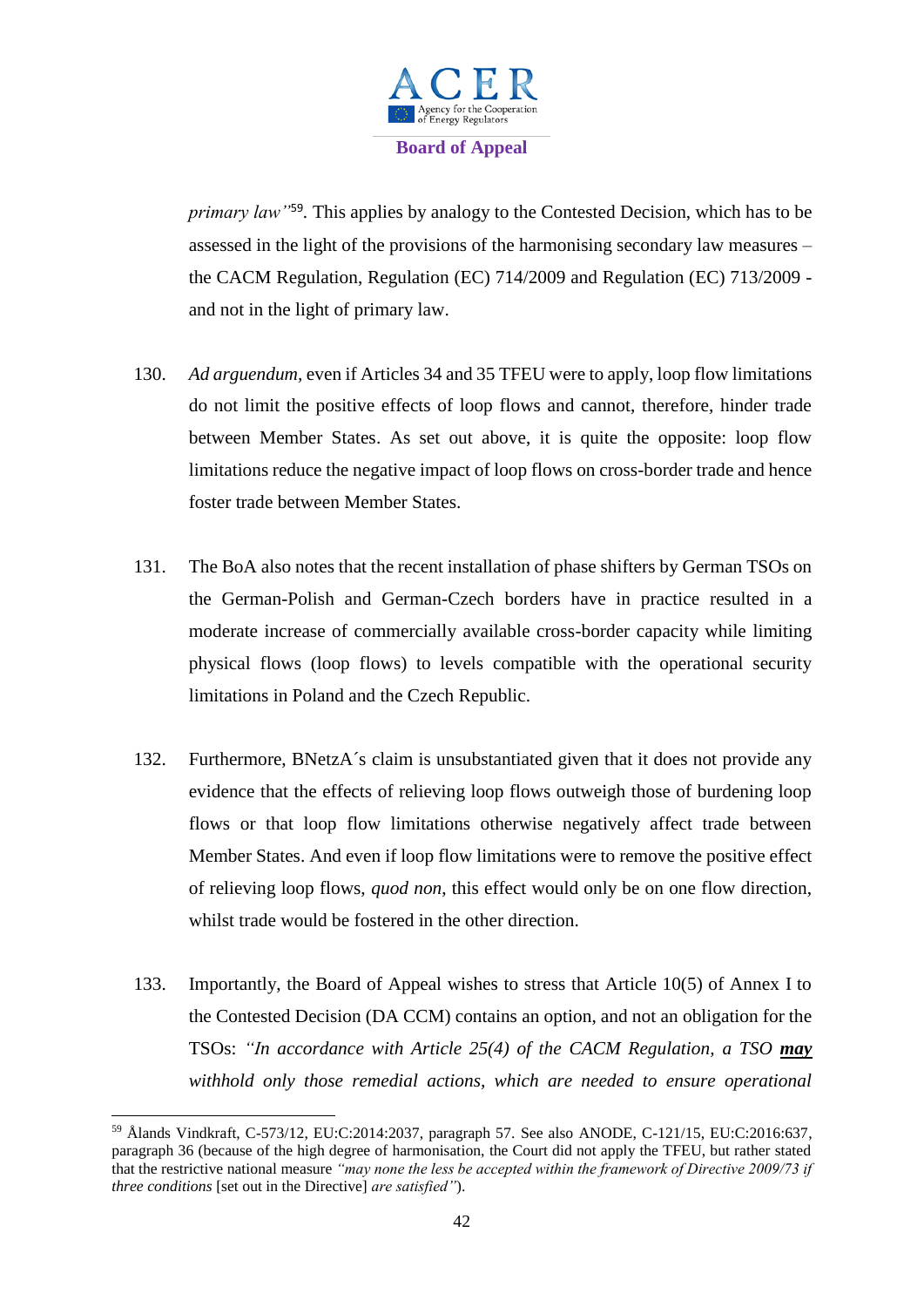

*security in real-time operation and for which no other (costly) remedial actions are available, or those offered to the day-ahead capacity calculation in other CCRs in which the concerned TSO also participates. The CCC shall monitor and report in the annual report on systematic withholdings, which were not essential to ensure operational security in real-time operation."* 

- 134. Finally, the Contested Decision does not innovate when allowing an early consideration of remedial actions: TSOs are not excluded from applying remedial actions to limit loop flows prior to the capacity calculation under the CACM Regulation.
- 135. It follows from the above that Part 2.3 of this Plea must be dismissed as unfounded.

## *2.4 Loop flow limitation in violation of the principle of legal certainty.*

- 136. The Appellant alleges that the Contested Decision frustrates Recast Regulation (EC) 714/2009 (Regulation (EU) 2019/943) of the Clean Energy Package, which only allows for remedial actions if the target to increase cross-zonal capacity is not reached (this target being ultimately in 2025 a 70% minRAM reserved for crosszonal trade, with a gradual, linear transition phase until that date).
- 137. Firstly, the Board of Appeal notes that the European Commission has carried out an elaborate Impact Assessment in the context of the Clean Energy Package<sup>60</sup>, in which it highlights the importance of avoiding undue discrimination between internal exchanges and cross-zonal exchanges, which is the rationale for the limitation of loop flows. The Impact Assessment establishes: *"In an increasingly inter-connected electricity market, the lack of common approach and coordination can seriously*

 $\frac{1}{60}$ 

[https://ec.europa.eu/energy/sites/ener/files/documents/mdi\\_impact\\_assessment\\_main\\_report\\_for\\_publication.pdf](https://ec.europa.eu/energy/sites/ener/files/documents/mdi_impact_assessment_main_report_for_publication.pdf)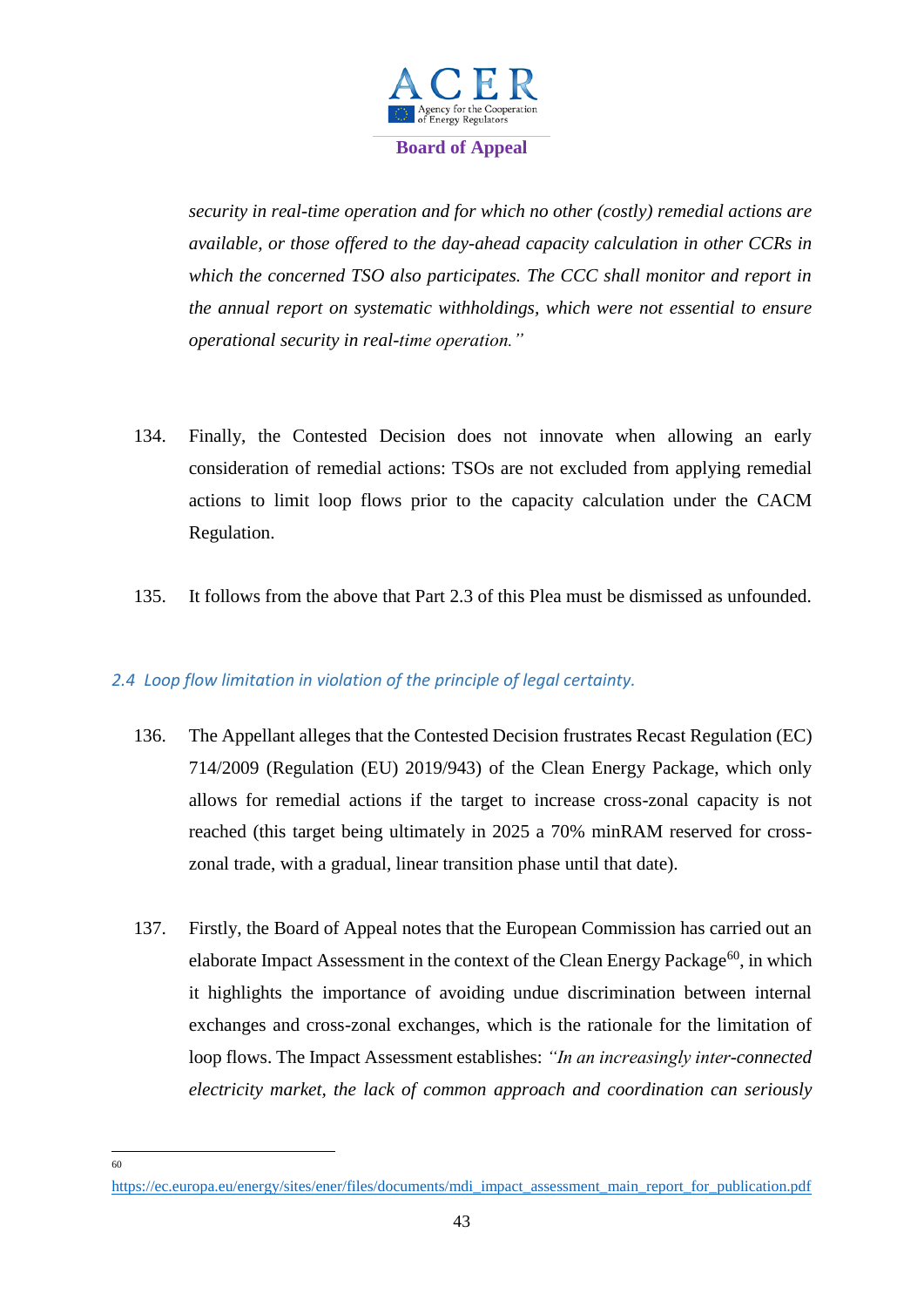

*imperil security of supply across borders and dangerously undermine the functioning of the internal electricity market. In addition, missing opportunities to exchange energy with neighbours remains a key obstacle to the internal energy market. Even where interconnectors are in place, they often remain unused due to a lack of coordination between Member States. Rules are therefore needed that ensure that the use of interconnection is not unduly limited by national interventions. Based on the above-mentioned shortcomings and underlying drivers, the present impact assessment has identified four key problem areas that are addressed in the proposed initiative: i) the current market design is not fit for integrating an increasing share of variable, decentralised generation and for reaping the potential of technological developments; ii) uncertainty about sufficient future generation investments and uncoordinated capacity mechanisms; iii) Member States do not take sufficient account of what happens across their borders when preparing for and managing electricity crisis situations; and iv) as regards retail markets, there is a slow deployment and low levels of services and poor market performance are widespread in the EU"*<sup>61</sup> .

- 138. However, the Board of Appeal reiterates what has been set out above in section 1 of this Plea. There is no need for the Board of Appeal to rule upon potential inconsistencies between the Contested Decision and Recast Regulation (EC) 714/2009 (Regulation (EU) 2019/943).
- 139. Finally, BNetzA claims that the limitation of loop flows included in the Contested Decision is contrary to Articles 15(2) and 16(8) of the Draft Recast Regulation (EC) 714/2009 given that these provisions grant TSOs the possibility to allow loop flows exceeding 30% of the maximum permissible power in a transitional phase in which they allow for a gradual, linear reduction of loop flows. Article 16(8) of the Draft Recast Regulation (EC) 714/2009 (which, in the meantime, has been adopted) allows, in BNetzA´s opinion, for a transparent picture of congested network

<sup>61</sup> Impact Assessment, p. 6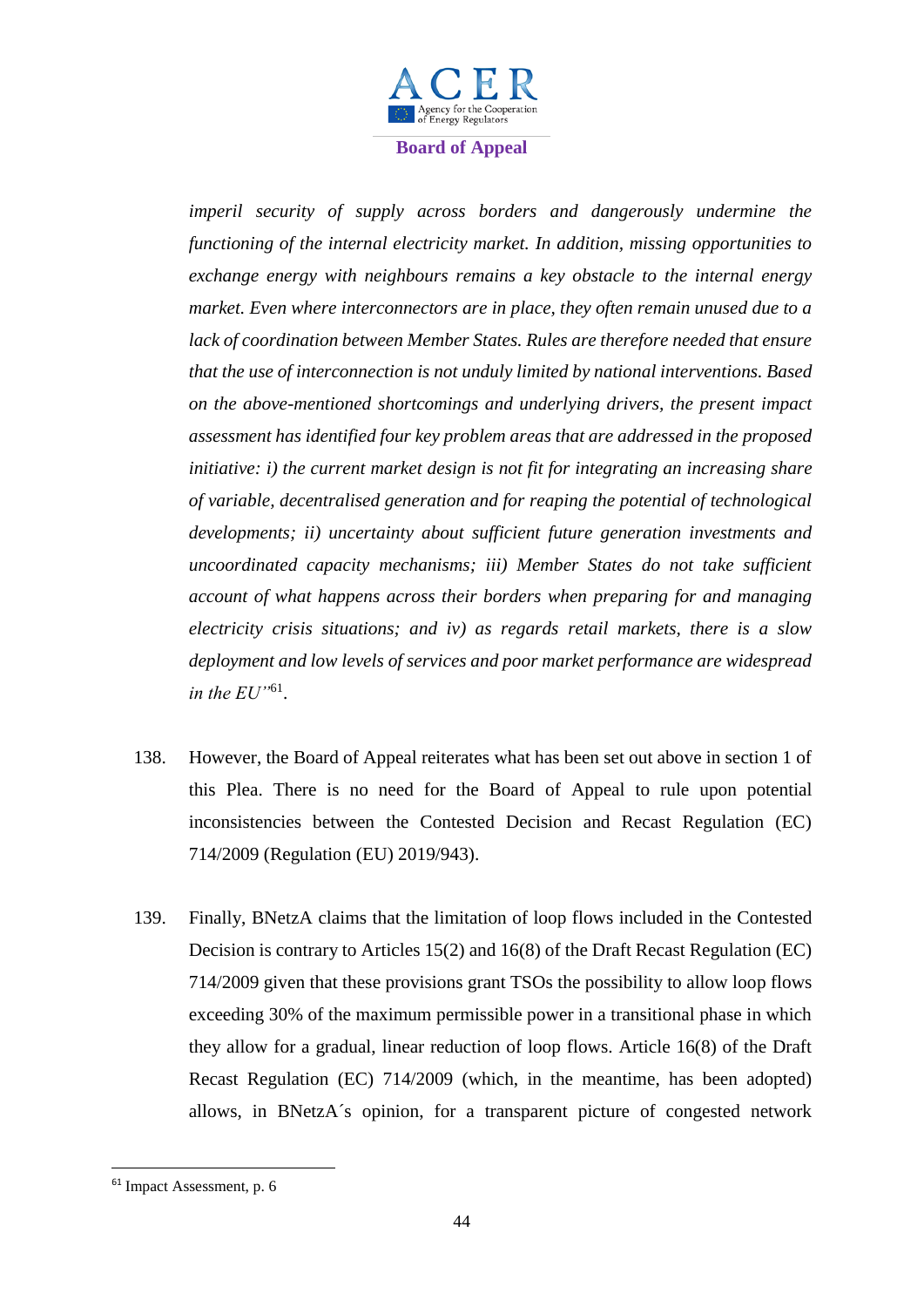

elements and hence efficient remedial actions, whereas the Contested Decision does not allow for such transparency and causes inefficient remedial actions ("blind parking" of re-dispatch potential). Article 15(2) Recast Regulation (EC) 714/2009 (Regulation (EU) 2019/943) provides for a gradual, linear transition phase before reaching a 70% minRAM threshold in 2025.

- 140. Even though there is no need for the Board of Appeal to rule upon potential inconsistencies between the Contested Decision and Recast Regulation (EC) 714/2009 (Regulation (EU) 2019/943), the Board of Appeal wishes to stress that Articles 10(5) and 17(9) of Annex I (DA CCM) to the Contested Decision duly introduce a transitional phase in which it allows for a gradual, linear reduction of loop flows in cases of action plans or derogations (they allow for a gradually decreasing minRAM above 70% and corollary gradually increasing portion of loop flows, reliability and internal flows.
- 141. It follows from the above that the Part 2.4 of this Plea is unfounded and must be dismissed.

## *Second Plea: Infringement of Appellant´s procedural rights*

- 1. Amendment of TSOs´ Proposal beyond TSOs´ and NRAs´ request
	- 142. BNetzA argues<sup>62</sup> that the Agency infringed EU Law, and, in particular, essential procedural requirements thereof, by adopting the Contested Decision *ultra petita* and in violation of the principle of conferred powers.
	- 143. BNetzA argues, in particular, that, by altering the Core TSOs' DA and ID CCM proposals, the Agency went *"beyond and above what the Core TSOs and the Core NRAs have requested to be amended"*, i.e. only what the Core NRAs had

<sup>62</sup> Section 3.5.1 of the Appeal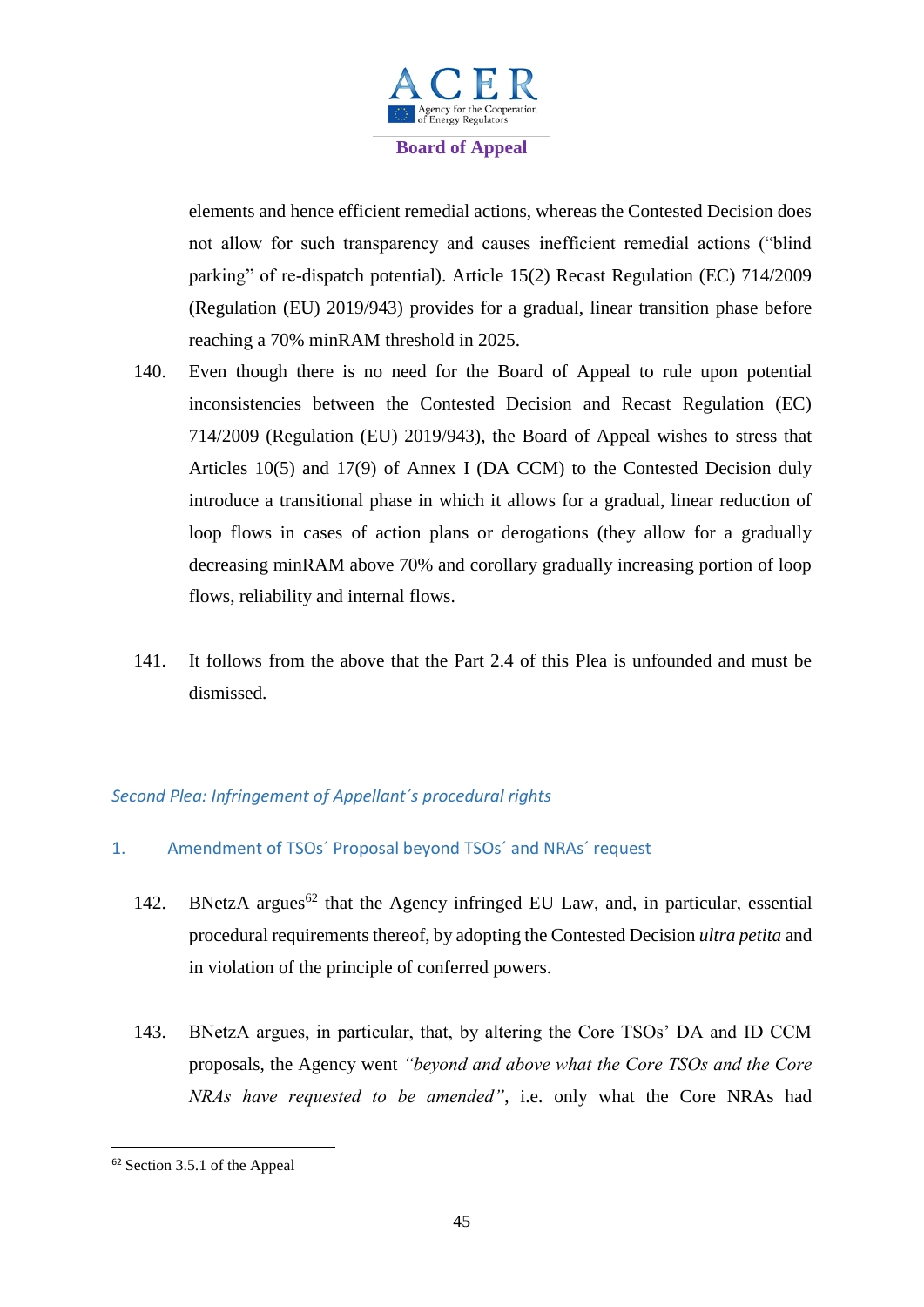

*"unanimously laid down in their Non-paper, dated 18 September 2018"*<sup>63</sup> . According to BNetzA, the Contested Decision incorporates certain stipulations to which not all NRAs (including BNetzA) were favourable. This, it argues, constitutes an infringement of BNetzA's rights under, and of the procedure provided for in Article 9 of the CACM Regulation, as well of the principle of conferred powers, to the extent that the decision is *ultra petita*<sup>64</sup>.

144. The argument of this first Part of the Second Plea<sup>65</sup> will be dealt with together with the argument of the second Part of the Second Plea<sup>66</sup>, below.

# 2. *Imposition of additional proposal obligations*

145. BNetzA also argues that the Agency was not allowed to impose an additional proposal obligation on the Core TSOs under Article 5(5) to (9) of Annex I to the Contested Decision, since the procedure provided for in Article 9(11) and (12) of the CACM Regulation does not empower it to do so. According to BNetzA, the power to carry out or demand such amendments is an exclusive right of the TSOs responsible for developing a proposal on terms and conditions and the NRAs responsible for their adoption in accordance with Article  $9(6)$ , (7) and (8) of the CACM Regulation. It adds that NRAs only have the right to trigger an amendment procedure under Article 9(13), and that they have the exclusive, original competence to decide on the relevant methodology within the realm of their regulatory discretion. It believes that, if the Agency could trigger the amendment procedure in these circumstances, the NRAs´ regulatory discretion and prerogative would be frustrated in an enduring manner, and they would be impeded to use their right to trigger an

 $\overline{a}$ 

<sup>63</sup> Paras 156-157 of the Appeal

<sup>64</sup> Paras 158-159 of the Appeal

<sup>65</sup> Section 3.5.1 of the Appeal

<sup>66</sup> Section 3.5.2 of the Appeal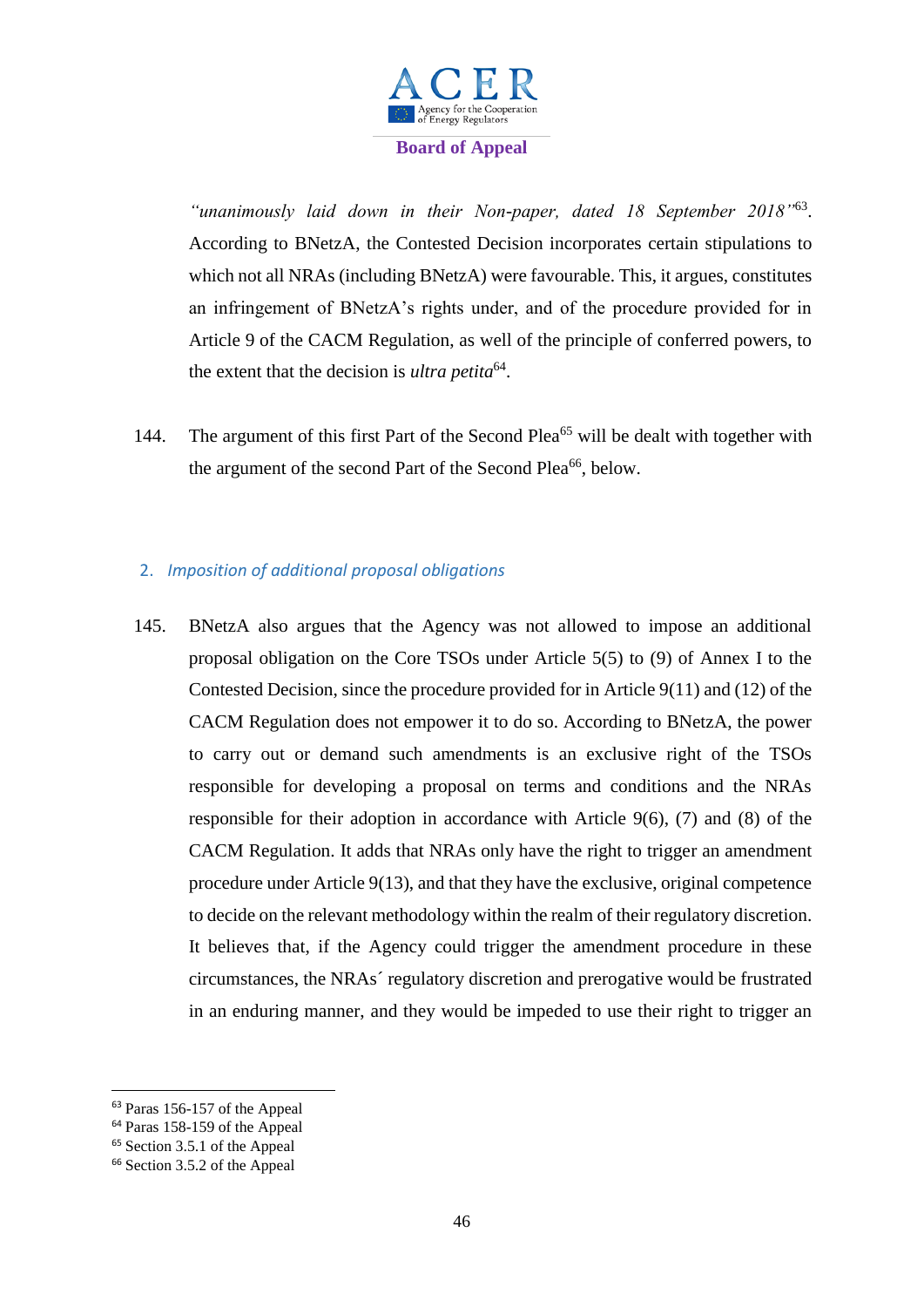

amendment of a specific methodology ever again, perpetuating the Agency's singular substitution competence<sup>67</sup>.

- 146. The issues raised by the Appellant are, in part, similar to a broader issue already addressed by the Board of Appeal in Case A-001-2017 (consolidated), para 57 *et seq*.
- 147. It is, in principle, the competence of the NRAs to jointly adopt the DA CCM and ID CCM drafted by the TSOs. They may require amendments to the TSOs' proposed draft. When the NRAs fail to reach an agreement within the set deadline, the Agency is empowered to act and to adopt the DA CCM and ID CCM.
- 148. Once the requisites for the adoption of a decision by the Agency are met, according to Article 9(11) and (12) of the CACM Regulation, together with Article 8(1) of Regulation (EC) 713/2009, the Agency is both entitled and required to adopt the decision which should have been adopted by the NRAs, but which these were unable to agree upon. Accordingly, the Agency takes the position which was held by those NRAs and is under a legal obligation to adopt the decision in question, in accordance with the letter and spirit of applicable Regulations.
- 149. The Contested Decision requires the assessment of complex technical issues, and the Agency enjoys a certain margin of discretion in this assessment. However, the discretionary power granted to the Agency in respect of a decision such as the Contested Decision is not unlimited. It is circumscribed by various conditions and criteria which limit the Agency's discretion, which include the requirements specifically set out in the relevant legal framework<sup>68</sup> see. The Agency's discretionary power is also limited by the general principles of EU Law, including the principle of proportionality.

<sup>67</sup> Para 160 of the Appeal

<sup>68</sup> Case A-001-2017 (consolidated), para 69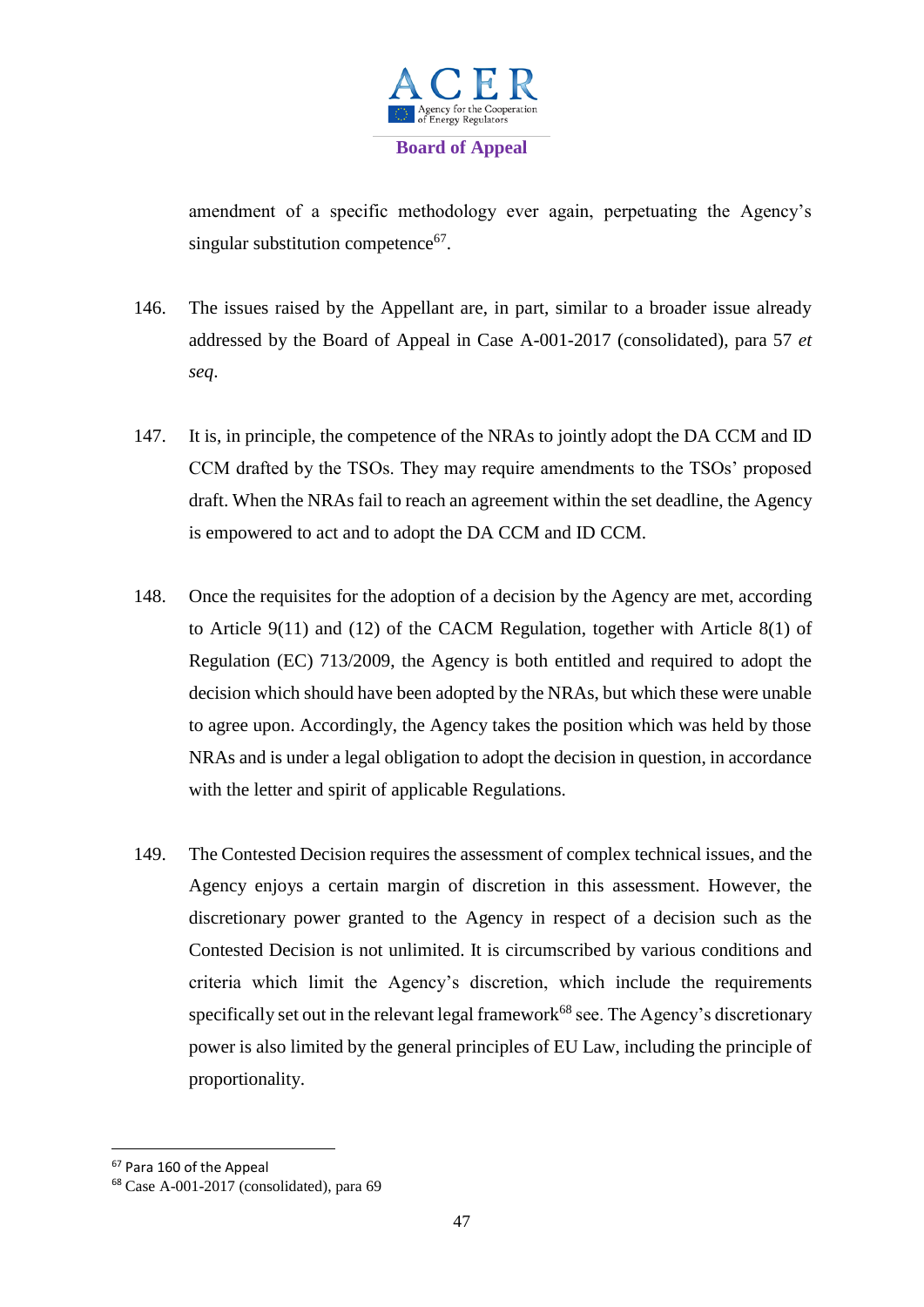

- 150. As the Board of Appeal has already clarified, there are no explicit provisions providing that the Agency may or shall request an amendment to the TSOs proposal, unlike the procedure of Article 9(12) of the CACM Regulation, which is available to NRAs. Neither Article 8(1) of Regulation (EC) 713/2009, nor Article 9(11) and (12) CACM explicitly limit the ability of the Agency to amend or change the proposal of the TSOs. On the other hand, these regulations do not explicitly provide that the Agency is competent to modify the TSOs' proposal. Thus, the analysis should consider other elements beyond the letter of the CACM Regulation, such as its purposes<sup>69</sup>.
- 151. Recital (5) of Regulation (EC) 713/2009 provides that the Agency was established *"to contribute towards the effective functioning of the internal markets in electricity and natural gas. The Agency should also enable national regulatory authorities to enhance their cooperation at Community level and participate, on a mutual basis, in the exercise of Community-related functions"*<sup>70</sup> .
- 152. The Contested Decision is based on the failure of the ordinary procedure to define the DA CCM and ID CCM, in which, after receiving the TSOs´ proposal, the NRAs shall seek an agreement, and only if and when the NRAs have not been able to reach an agreement in the time-period given, the Agency is compelled to decide on the matter in question. Therefore, the Agency's powers are granted by Article 8(1) of Regulation (EC) 713/2009 and Article 9(11) and (12) of the CACM Regulation in order to solve a non-conventional situation. The limitations of the decision-making powers and procedures available to the Agency should be considered in light of this objective $71$ .

<sup>69</sup> See Case A-001-2017 (consolidated), para 63

<sup>70</sup> See Case A-001-2017 (consolidated), para 64

<sup>71</sup> See Case A-001-2017 (consolidated), para 65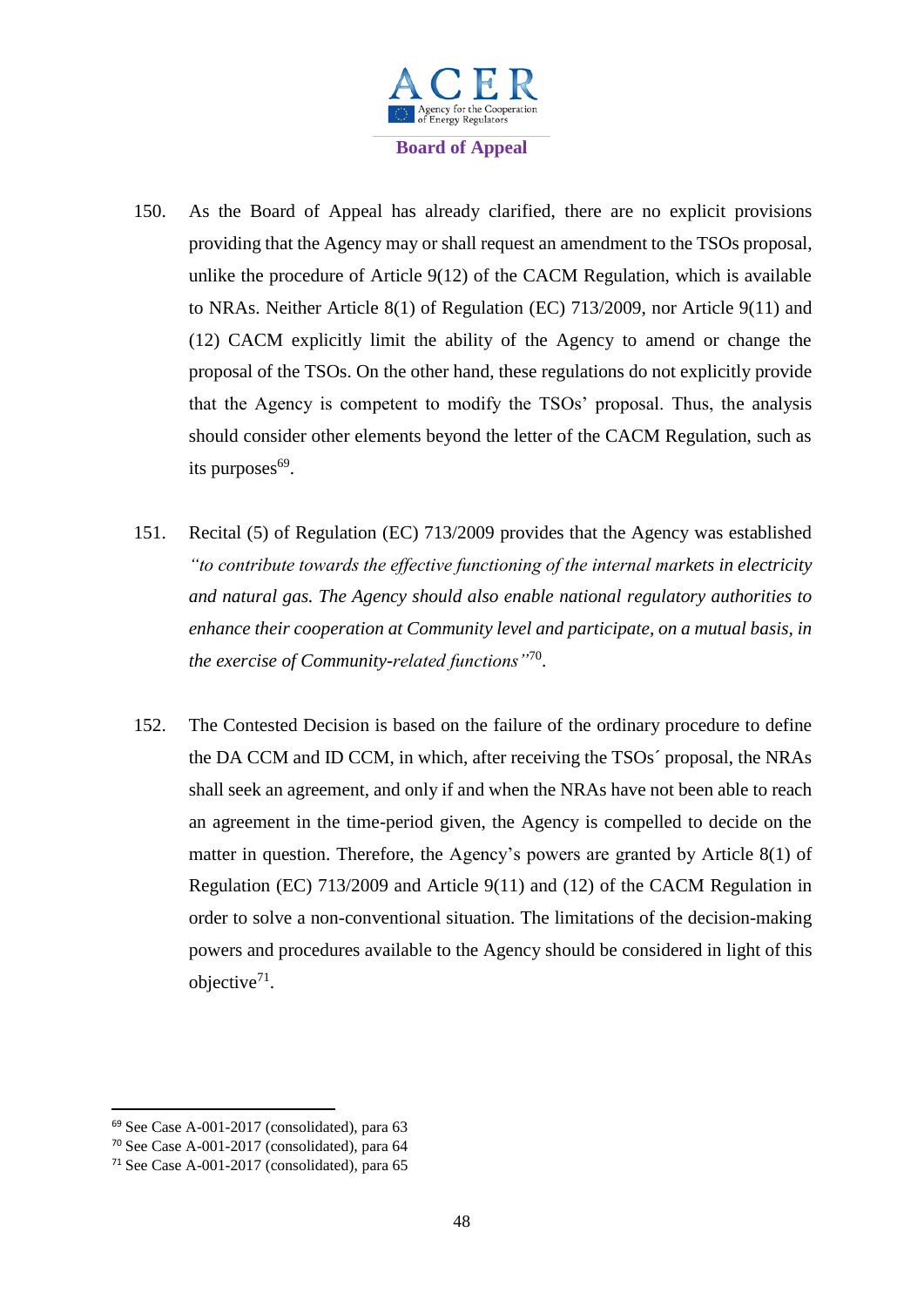

- 153. The Board of Appeal has already held that, if the Agency had no discretion to modify the TSOs' proposal and was compelled to request an amendment, the decisionmaking process could become inefficient if the NRAs and/or TSOs were not willing to reach an agreement, since the proposals could go back and forth many times, causing significant delays or a stalemate<sup>72</sup>.
- 154. It must also be held that the Agency's competence to adopt a decision under Article 9(11) or (12) of the CACM Regulation, and to determine the content of that decision, cannot be limited by the issues on which there was, or there was not, agreement between the NRAs.
- 155. Firstly, no such limitation is imposed by the letter of those provisions or of Article 8(1) of Regulation (EC) 713/2009.
- 156. Secondly, it may not be possible to effectively decide on a given (disagreed upon) aspect without revising another (agreed upon) aspect, given the potential interaction and cross-effects between the various aspects.
- 157. Thirdly, and more importantly, such a limitation would run counter to the principle of legality and to the objectives of the EU legal framework which the Agency must apply. Regardless of whether the decision is taken by the NRAs or by the Agency, the decision-maker(s) is required to ensure that the content of the decision is in accordance with the law, namely in what concerns the pursuit of the objectives set out in the CACM Regulation, and in compliance with the principle of proportionality. The addressees of the decision, and all those directly and individually concerned by it, are entitled to seek judicial review of that decision, to ensure compliance with EU Law. The Agency could not be forced to disregard its obligations under EU Law because the NRAs had agreed on an approach or an

<sup>72</sup> See Case A-001-2017 (consolidated), para 67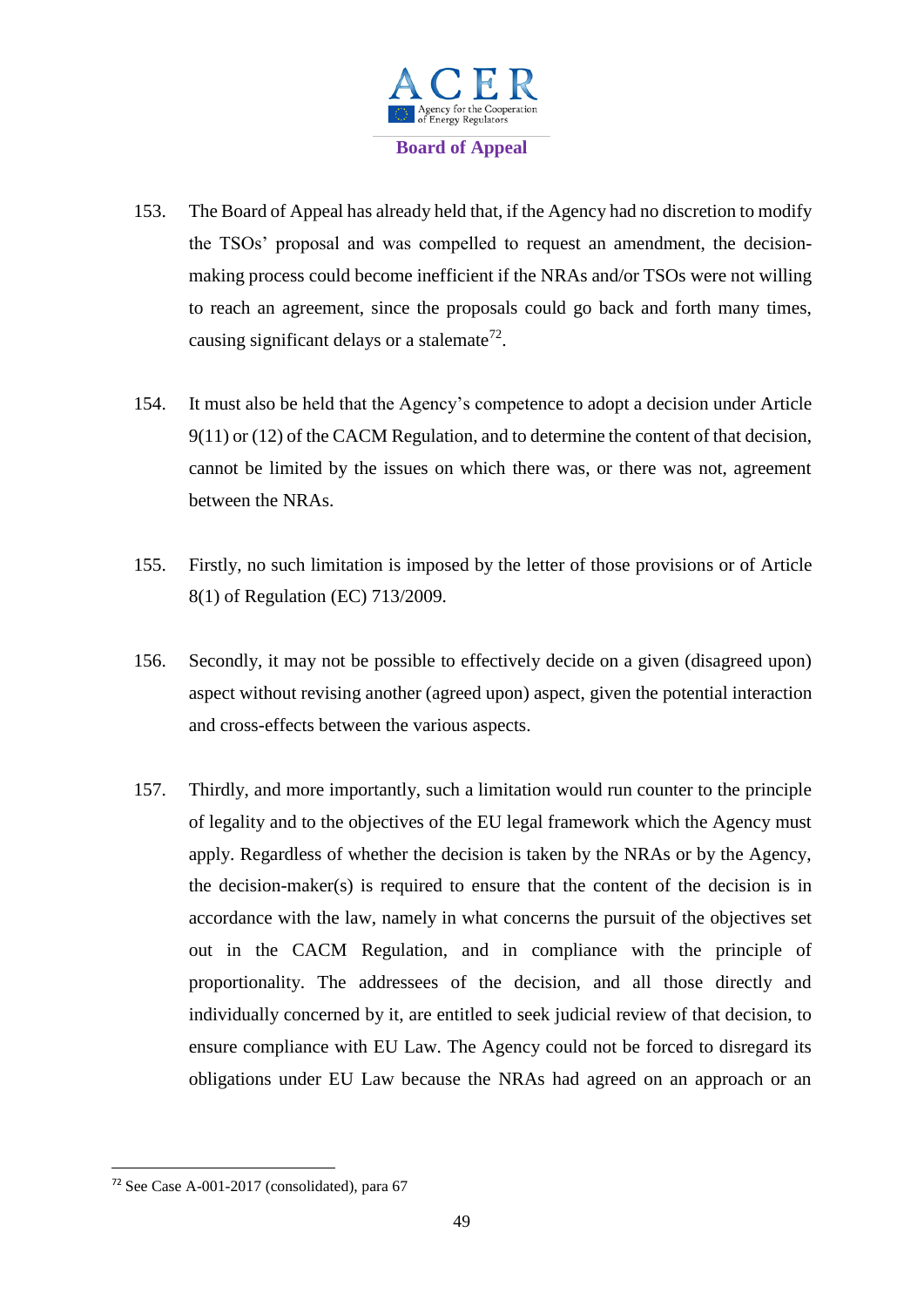

interpretation which, in the Agency's view, is contrary to EU Law. The Appellant's approach could lead to such a result.

- 158. Even if, *ad arguendum*, the Board of Appeal were to agree with the Appellant's position that, in theory, a request for the Agency to act under Article 9(12) of the CACM Regulation could limit the Agency's powers to the scope of the issues on which the NRAs had disagreed, this would still not lead to the outcome sought by the Appellant in the present case.
- 159. In the present case, the NRAs requested amendments to the TSOs' proposed draft. Subsequently, the NRAs were unable to reach an agreement on the amended draft submitted by the TSOs.
- 160. In an email dated 21 August 2018, sent to the Agency by the Chairman of the Core Energy Regulators' Regional Forum, meant to submit the matter to the Agency under Article 9(12) of the CACM Regulation, the Chairman stated: *"This letter was the outcome of the process within the [CERRF] on these proposals. The letter sets out the areas of non-agreement which constitute the reasons for referring the proposal for decision to ACER"*<sup>73</sup> .
- 161. The letter attached to this email<sup>74</sup> states that the *"Core NRAs could not agree on their view on several substantial points"*, and describes as follows the points of disagreement:

*"(a) different understandings between some Core NRAs on how to avoid undue discrimination between internal and cross-zonal exchanges in accordance with Article 21(1)(b)(ii) of the CACM Regulation"*;

<sup>73</sup> Agency's Defence, Annex 1

<sup>74</sup> Agency's Defence, Annex 2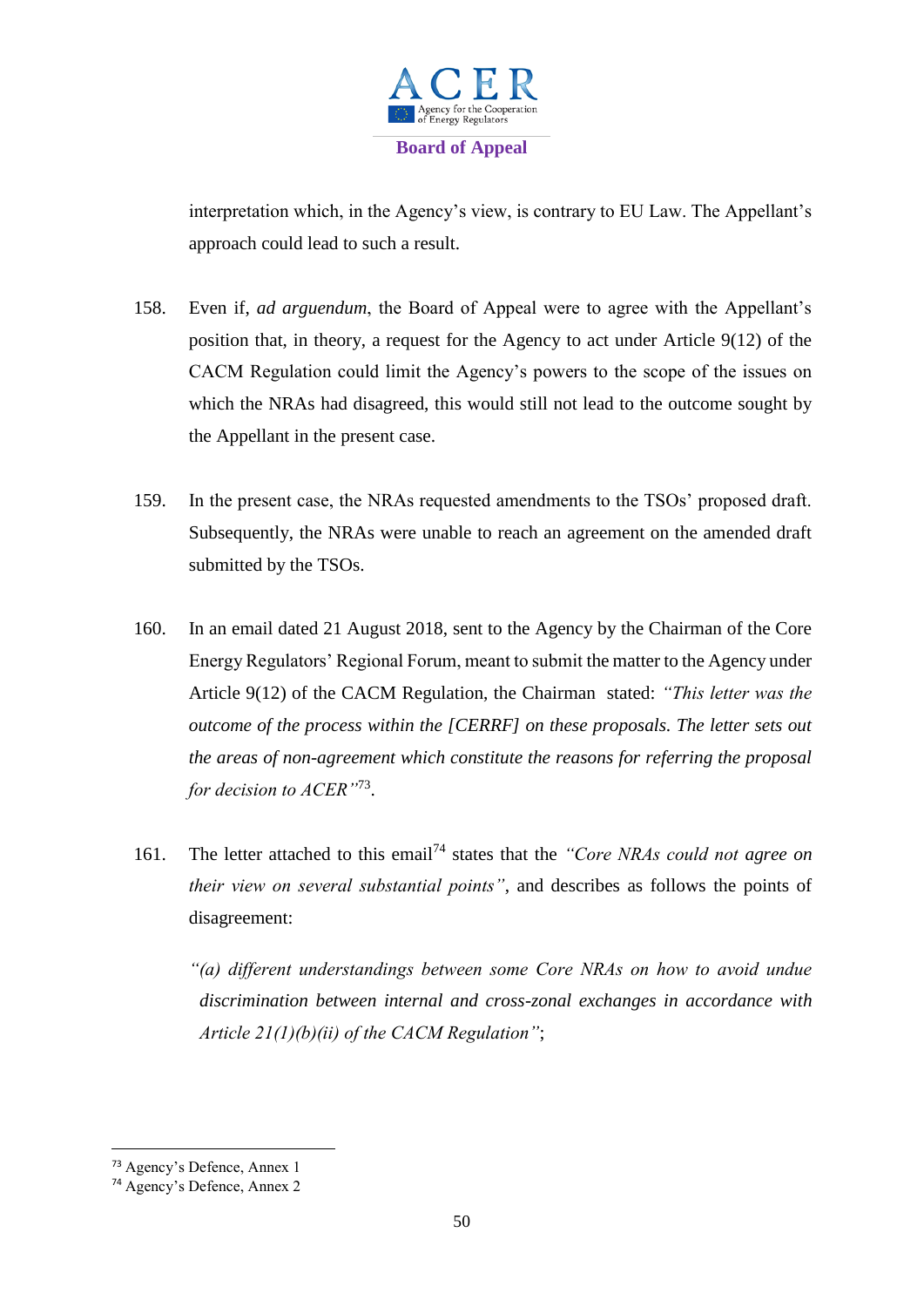

*"(b) Firstly, Core NRAs could not agree on whether grid security concerns addressed in Article 16(3) of Regulation (EC) No 714/2009 and Article 1.6. lit. a of Annex I of that Regulation, or economic efficiency concerns – in the context of a zonal system – addressed in Article 1.5. lit. a of Annex I of that Regulation, allow for a proportional and legally justified unequal treatment between internal and cross-border flows and/or trade. Consequently, Core NRAs could not agree on indicators to measure undue discrimination to identify whether a CCM is compliant with European legislation or not."*

*"(c) Secondly, no agreement was found on how a CCM could be designed in order to be compliant with relevant articles of the CACM Regulation. For different Core NRAs the proposed selection of CNECs described in Article 5 of the DA CCM and the use of a minimum Remaining Available Margin (hereafter minRAM) described in Article 13a of the DA CCM are sufficient to avoid undue discrimination, or can at least be taken as a reasonable starting point in order to mitigate the effects of the discrimination. For some other Core NRAs the 5% threshold for the Power Transfer Distribution Factor for all lines (cross-border and internal) and the uniform 20% minRAM requirement are not sufficient in this respect. Their reason for this is that those measures do not prevent loop flows from severely limiting cross-border flows and internal lines from pushing congestion to the border. In addition, having loop flows and internal flows in the base case leads to discrimination between internal and cross-border flows, since flows in the base case get unjustified priority. Those same NRAs have also stated that TSOs have not motivated why above values are sufficient to avoid undue discrimination."*

*"(d) Thirdly, there was a discussion on the definition of the FRM, whether it is the uncertainty on the observed flows, or the uncertainty of the observed flows in the case the respective critical branch would suffer from the worst case contingency along all hours of the year – calculated by Core TSOs through simulations in N-1 state. Some of the other controversial points were the approach to external constraints and which level of transparency – with regard to European and*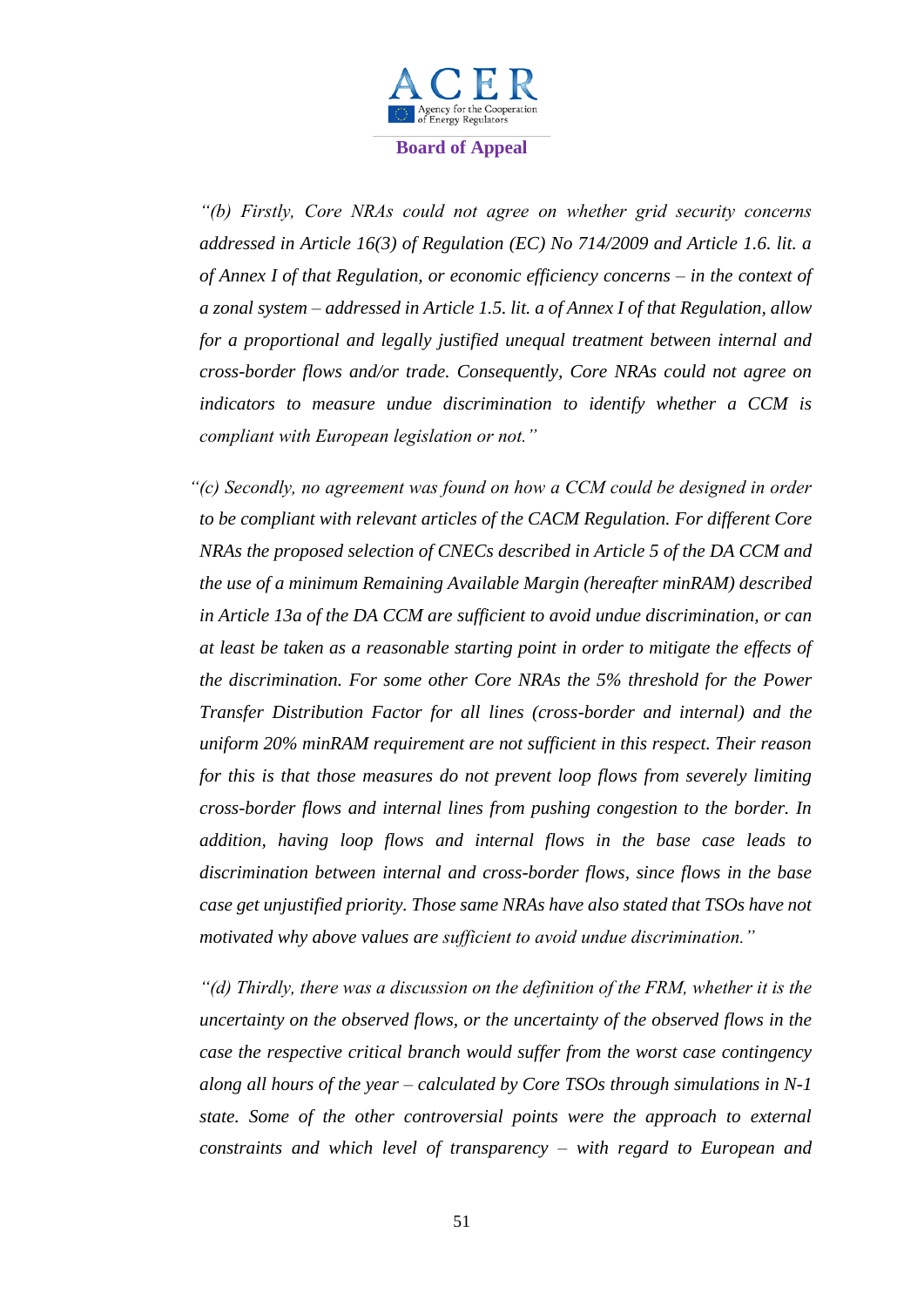

*national legislation – can and shall be provided to NRAs and market participants in the methodology"*.

- 162. The letter concludes by noting that the NRAs "did not reach a unanimous agreement to either approve the proposals, to request to the Agency to extend the deadline for decision or to request the Agency to adopt a decision on the Core DA and ID CCMs. In that case, the Rules of Procedure of CERRF require the CERRF Chair to refer the decision to the Agency - in accordance with Article 9(12) of the CACM Regulation – on behalf of the Core NRAs".
- 163. It follows from the above that the adoption of the Contested Decision fell upon the Agency, not because the relevant NRAs requested it, but because, within the two months deadline, they were unable to reach an agreement on the Amended Proposals submitted by the Core TSOs, or even to agree on whether to request the Agency to adopt this decision. It also follows that the letter informing the Agency about the developments which empowered it to act did not provide an exhaustive overview of all the points on which there was disagreement between the NRAs, as evidenced by the use of the expression *"some of the other controversial points are…"*.
- 164. The NRAs' Non-paper of 18 September 2018 (i.e. after the two months deadline for the NRAs to reach a decision) does not change this assessment. It was adopted at a time when the Agency had already been informed that the NRAs were unable to reach an agreement within the legal deadline, and had already become empowered to adopt the Contested Decision. As such, it is impossible for anything laid out in the Non-paper to have the effect of limiting the Agency's powers relating to the adoption of the Contested Decision. The Non-paper expressly recognises that it is intended as a mere *"support for the decisions of the Agency" "on a working RCC (Regional Coordination Committee) level"* (p. 2)
- 165. Accordingly, BNetzA's arguments, in this regard, rest on an erroneous assumption. It is true that Article 9(11) and (12) of the CACM Regulation, together with Article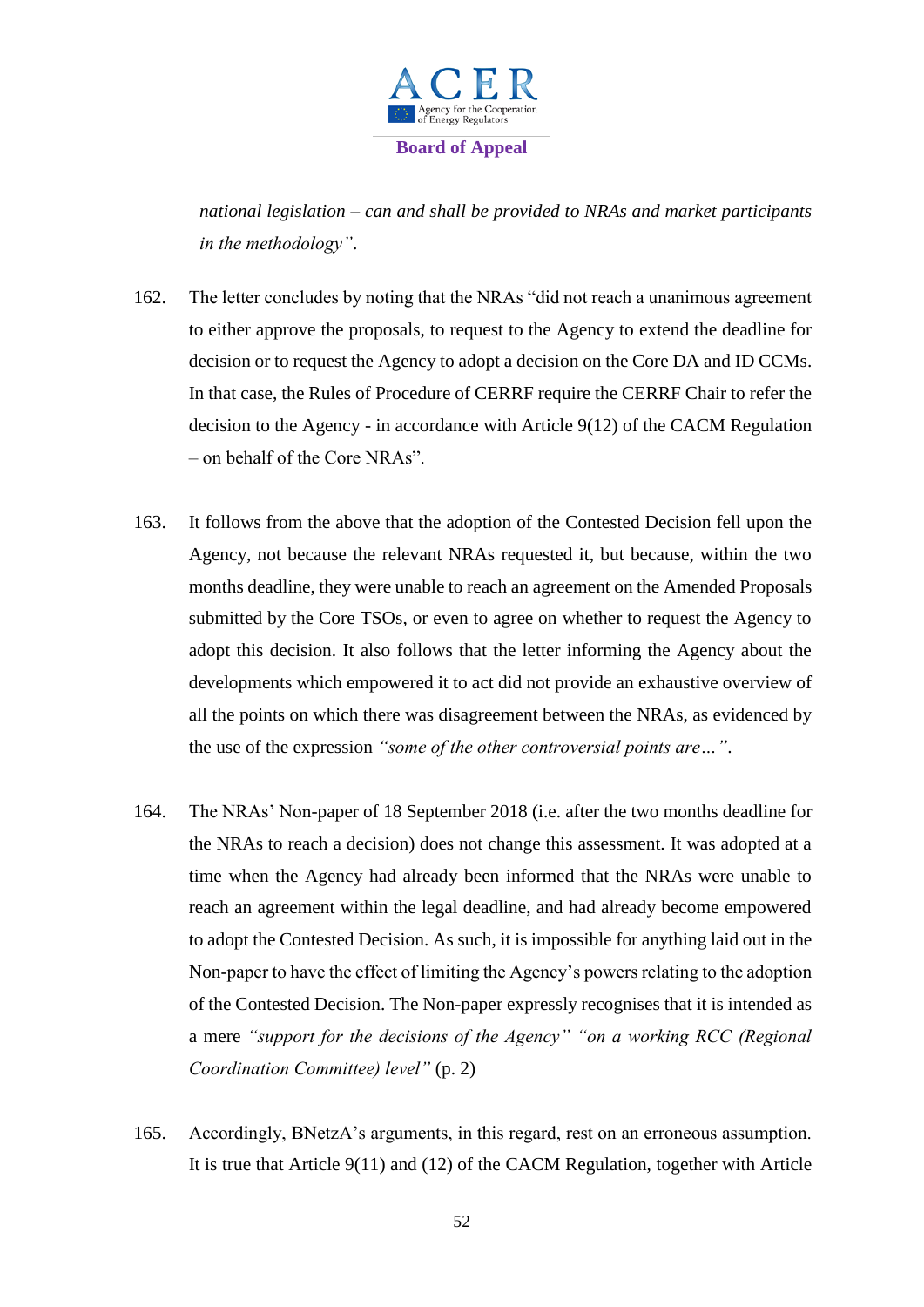

8(1) of Regulation (EC) 713/2009, only empower the Agency to decide when the NRAs have not been able to reach an agreement. However, in the present case, the NRAs were not able to reach an agreement on the DA CCM and ID CCM, as a whole. It cannot be argued that the Agency's decision-making powers, in this case, are narrower than the adoption of the DA CCM and ID CCM, as a whole, and, namely, that they are limited by some specific points on which there was disagreement between the NRAs.

- 166. In the case at hand, there was no unanimous decision by the NRAs to refer the matter to the Agency, following disagreement on certain specified points. Rather, there was disagreement on several points, including even on whether to refer the decision to the Agency, and there was a failure to adopt a common position. Thus, the Agency could never be limited by specific points of disagreement identified in a referral decision, because there was no referral decision. The initiation of the procedure before the Agency resulted from the infringement of the two months deadline, and not from a decision adopted by the NRAs.
- 167. The success of BNetzA's argument also depends on there being some issue(s), in what concerns the substance of the Contested Decision, that fall(s) outside the scope of the disagreements between the NRAs, as described above. However, BNetzA failed to indicate which specific points of the Contested Decision, in its view, do not fall within the scope of disagreement between the NRAs. The burden of allegation in this regard rests on the Appellant. It is not for the Board of Appeal to identify, of its own initiative, on which specific points of the Contested Decision the NRAs had agreed or disagreed. Furthermore, if any such specific point were raised before the Board of Appeal, it would still have to be assessed whether the Agency's tackling of that issue was not required by its decision on other issues on which the NRAs did disagree, considering cross-effects between the issues. In the present case, given the absence of allegation of specific issues in which this may have occurred, it is impossible to carry out this assessment.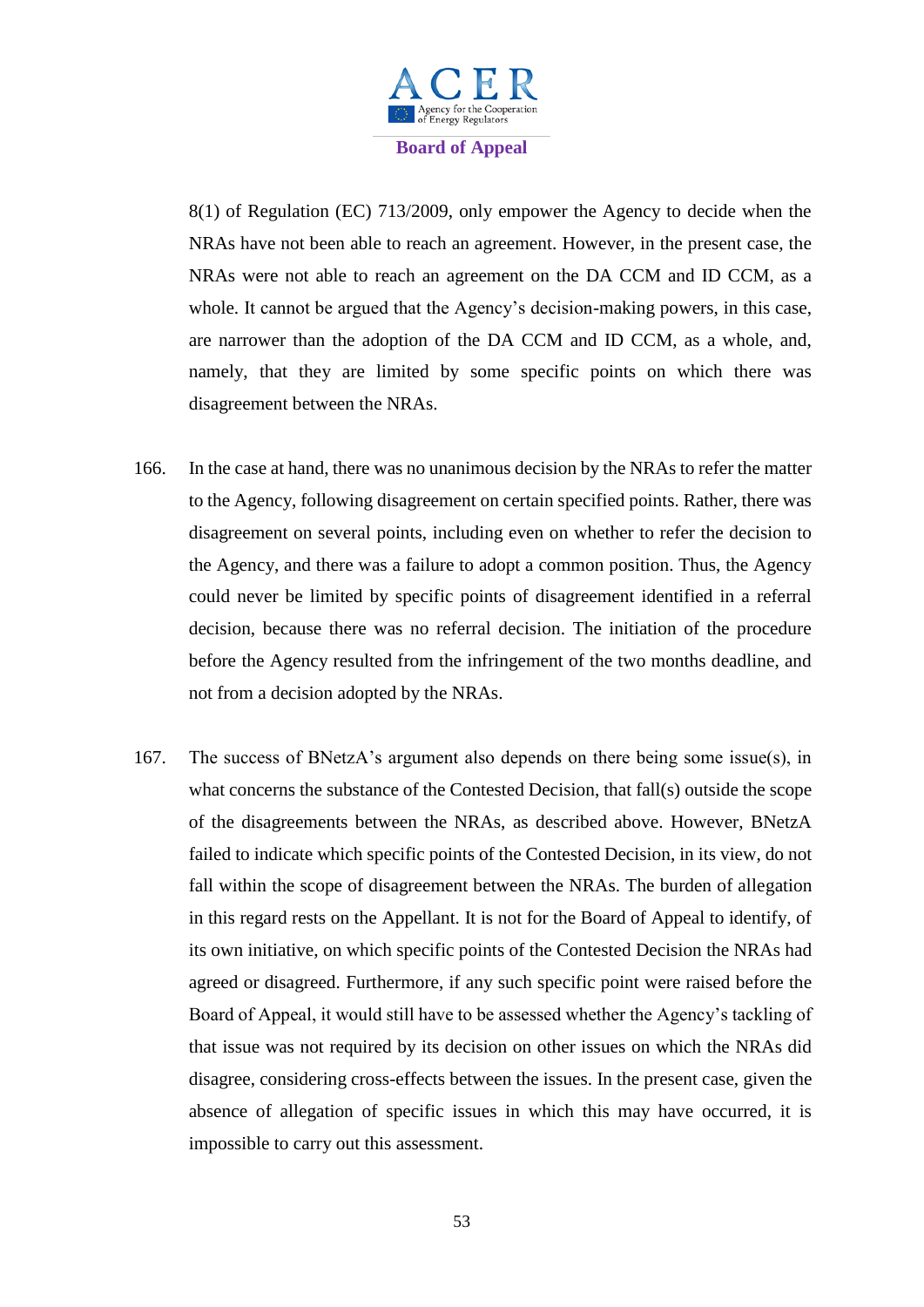

- 168. BNetzA also objected to the fact that the Contested Decision incorporated certain stipulations to which not all NRAs (including BNetzA) were favourable, and argues that this somehow infringed BNetzA's rights under Article 9 of the CACM Regulation. This argument overlooks the reason for, and nature of, the Agency's intervention, under Article 9(11) and (12) CACM. The Agency is called to act precisely because NRAs are not able to reach an agreement. As noted by the Agency<sup>75</sup>, if its powers to act were limited to stipulations to which all NRAs agreed, there would be no point to its intervention, as it would not be capable of breaking the impasse reached in the talks between the NRAs. When decisions have to be taken by more than one NRA, all the powers granted to NRAs under the procedure provided for in Article 9 of the CACM Regulation are subject to their unanimous agreement. When they are unable to reach such an agreement within the deadline, the relevant provisions deprive them of the power to act, and transfer that power to the Agency. The exercise of this power by the Agency, in these circumstances, cannot be deemed to infringe NRAs' rights under Article 9 of the CACM Regulation.
- 169. The Agency is not empowered to trigger the amendment procedure foreseen in Article 9(12) of the CACM Regulation. However, just like the NRAs are entitled, and indeed required, to alter a proposed methodology to ensure that it complies with the applicable legal framework, if the TSOs fail to submit the necessary amendments, so too is the Agency empowered, when acting under Article 9(11) and (12) of the CACM Regulation and Article 8(1) of Regulation (EC) 713/2009, to adopt a decision which complies with EU Law, which may require amending some of the terms of the methodology proposed by the TSOs.
- 170. It does not follow from the above that the adoption of the Contested Decision by the Agency, as argued by BNetzA, would deprive the mechanism of Article 9(13) of its effectiveness, frustrating the right of BNetzA to request amendments and perpetuating the Agency's competence. As argued by the Agency<sup>76</sup>, Article 5(5) to

<sup>75</sup> Agency´s Defence, paras 174-175

<sup>76</sup> Agency´s Defence, paras 183-187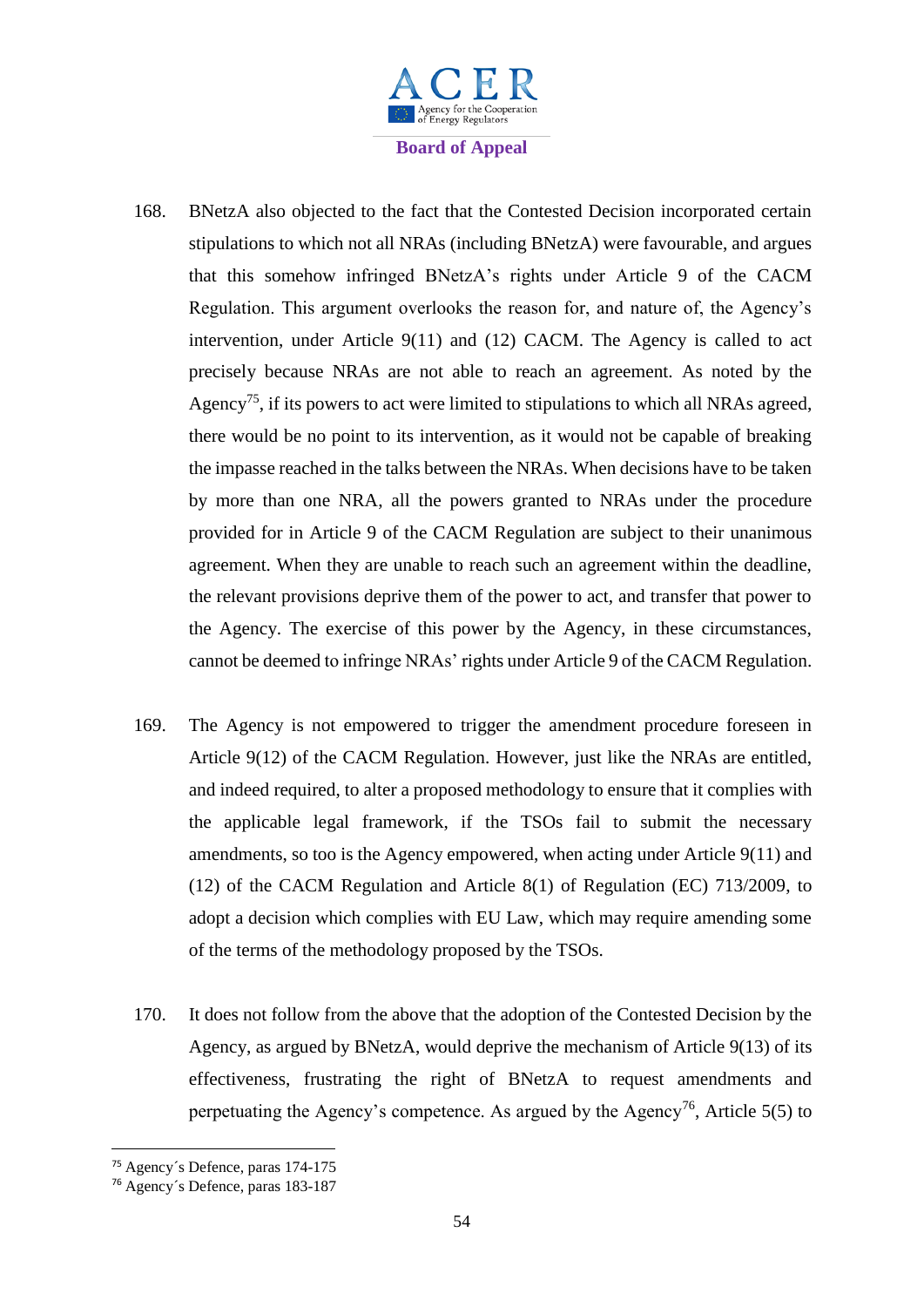

(9) of Annex I (DA CCM) and Annex II (ID CCM) to the Contested Decision does not deprive the NRAs, including BNetzA, either *de jure* or *de facto*, of the possibility of requesting amendments.

- 171. Finally, while it is true that Article 9 of the CACM Regulation does not explicitly provide for the Agency's power, when adopting the DA CCM and ID CCM, to require TSOs to submit future amendments and updates, the Agency is empowered and required by Article 9(11) and (12) of the CACM Regulation to determine the DA CCM and ID CCM, and to impose obligations on the TSOs associated thereto, in a manner which complies with the limits and is adequate to the accomplishment of the goals of EU Law in this regard. The Agency considered that the obligations for amendments and updates were necessary to ensure the continued effectiveness of the mechanisms it adopted. On the other hand, BNetzA has not argued that the obligations in question were unnecessary in the present case.
- 172. The Board of Appeal highlights that the NRAs are obliged to work towards the integration of the internal market and the elimination of restrictions on the trade of electricity under Article 36 of Directive (EC) 2009/72/EC. This article states that NRAs are required to "*take all reasonable measures in pursuit of the following objectives... (a)… ensuring appropriate conditions for the effective and reliable operation of electricity networks, taking into account long-term objectives; (b) developing competitive and properly functioning regional markets within the Community in view of the achievement of the objectives referred to in point (a); (c) eliminating restrictions on trade in electricity between Member States, including developing appropriate cross-border transmission capacities to meet demand and enhancing the integration of national markets which may facilitate electricity flows across the Community; (d) helping to achieve, in the most cost-effective way, the development of secure, reliable and efficient non-discriminatory systems that are consumer oriented…*"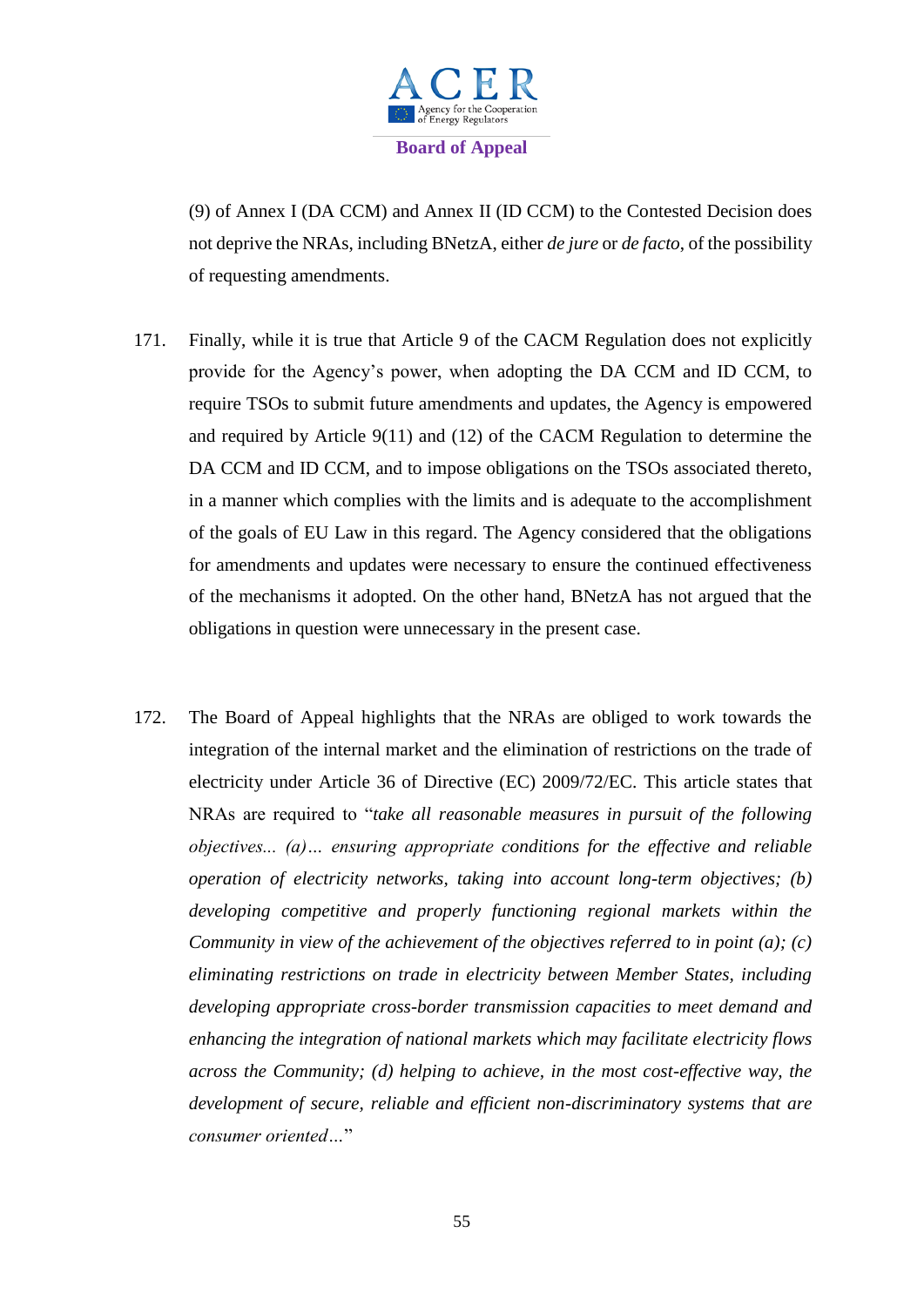

- 173. It follows from the above that the Agency was duly empowered to adopt the Contested Decision and cannot be held to have decided *ultra petita* or in violation of the principle of conferred powers. Hence, Parts 1 and 2 of this Plea must be dismissed as unfounded.
- 3. *Infringement of duty to issue Decision in Appellant´s official language*
- 174. BNetzA argues<sup>77</sup> that the Agency infringed EU Law by issuing the Contested Decision only in English, rendering the decision inexistent or null and void. BNetzA considers that the decision is a document of general application which should have been issued in the 24 official languages of the EU, under Art. 4 of Regulation No. 1 78 .
- 175. The argument of this third Part of the Second Plea<sup>79</sup> will be dealt with together with the argument of the fourth Part of the Second Plea<sup>80</sup> below.

# 4. *Infringement of duty to issue Decision in the addressee´s official language*

176. BNetzA also considers<sup>81</sup> that the decision should have been addressed to the German Core TSOs in German, under Article 2 of Regulation No. 1, and that this could not be dispensed through a waiver but, even if this were possible, the TSOs did not provide the Agency with waivers in this case  $82$ .

<sup>77</sup> Section 3.5.3 of the Appeal

<sup>&</sup>lt;sup>78</sup> Regulation No. 1, determining the languages to be used by the European Economic Community (OJ 17/385, 06/10/1958), last revised by Council Regulation 517/2013, of 13 May 2013 (OJ L 158/1, 10/06/2013), para 161 of the Appeal

<sup>79</sup> Section 3.5.3 of the Appeal

<sup>80</sup> Section 3.5.4 of the Appeal

<sup>&</sup>lt;sup>81</sup> Section 3.5.4 of the Appeal

<sup>82</sup> Paras 162-163 of the Appeal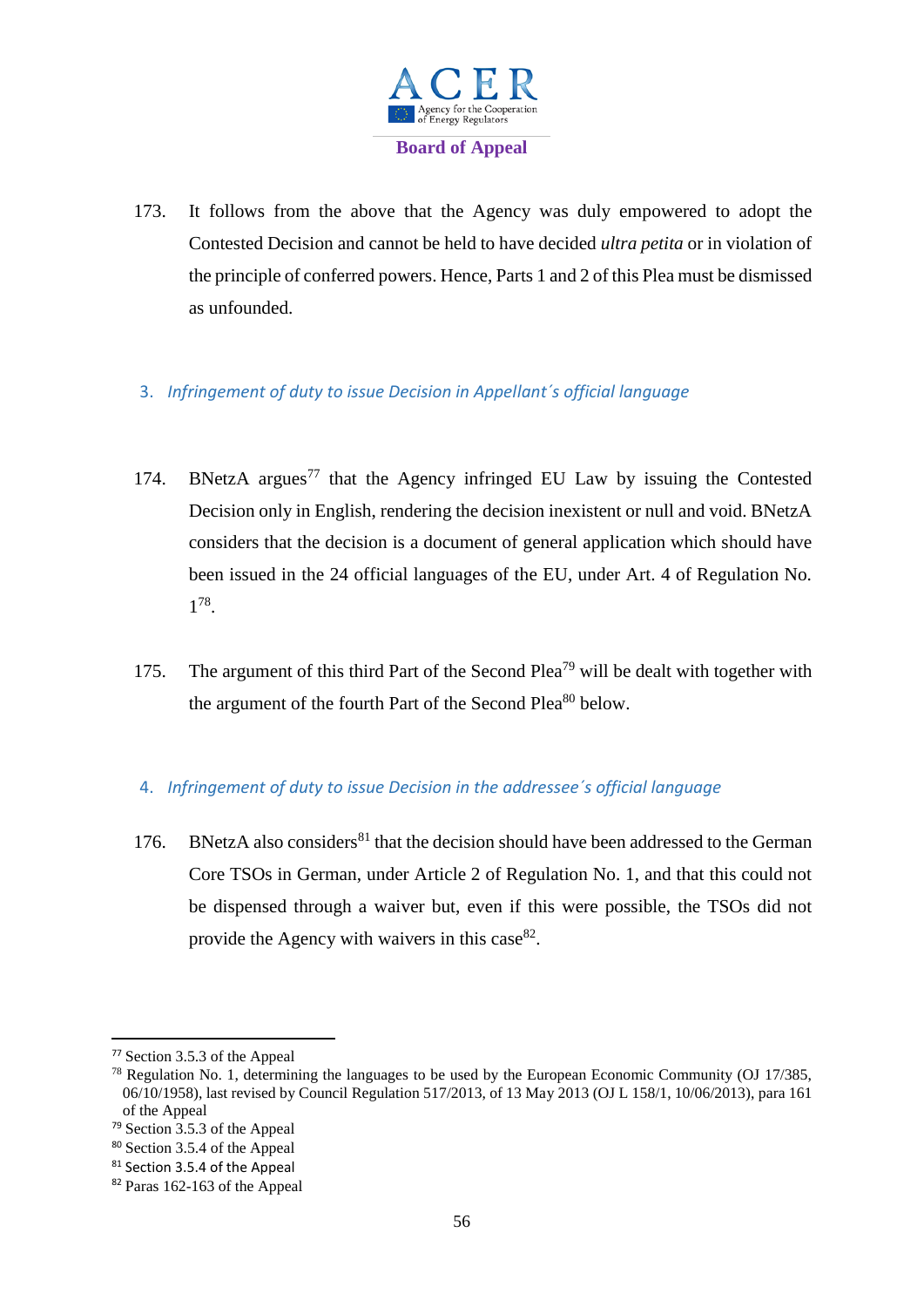

- 177. Regulation No. 1 is applicable to the acts of the Agency in general, and to the Contested Decision specifically, via Article 33(1) of Regulation (EC) 713/2009. It should be noted that Article 4 of Regulation No. 1 only requires the drafting and publication in all official languages of *"regulations and other documents of general application"*. It is understandably so, since the availability of documents in all official languages is only justified when these documents have general and abstract effects felt throughout the EU. Differently, documents addressed by EU bodies to specific persons subject to the jurisdiction of a Member State are governed by Article 3 of Regulation No. 1.
- 178. Contrary to what is argued by BNetzA, the Contested Decision is not governed by Article 2 of Regulation No. 1, since this only applies to documents supplied by a Member State or person to EU bodies, or to replies from EU bodies to such documents. In adopting the Contested Decision, in this case, the Agency acted under the competence conferred to it by Article 9(12) of the CACM Regulation, together with Article 8(1) of Regulation (EC) 713/2009 due to the expiry of the deadline for an agreement between the NRAs. The Contested Decision is, thus, not a reply to the Core NRAs. It is a decision adopted under, and in accordance with a competence conferred by the CACM Regulation (addressed to the Core TSOs, which does not reply to a request or to documents submitted by the Core TSOs). In any case, it must be stressed that, were Article 2 *in fine* of Regulation No. 1 applicable, the Agency would have been, in the present case, in the position of replying to documents which were submitted to it in English, reason for which BNetzA's argument would be without merit.
- 179. In what concerns Article 4 of Regulation No. 1, the Contested Decision is not a regulation, nor a document of general application. It is settled case-law that *"a measure is of general application if it applies to objectively determined situations*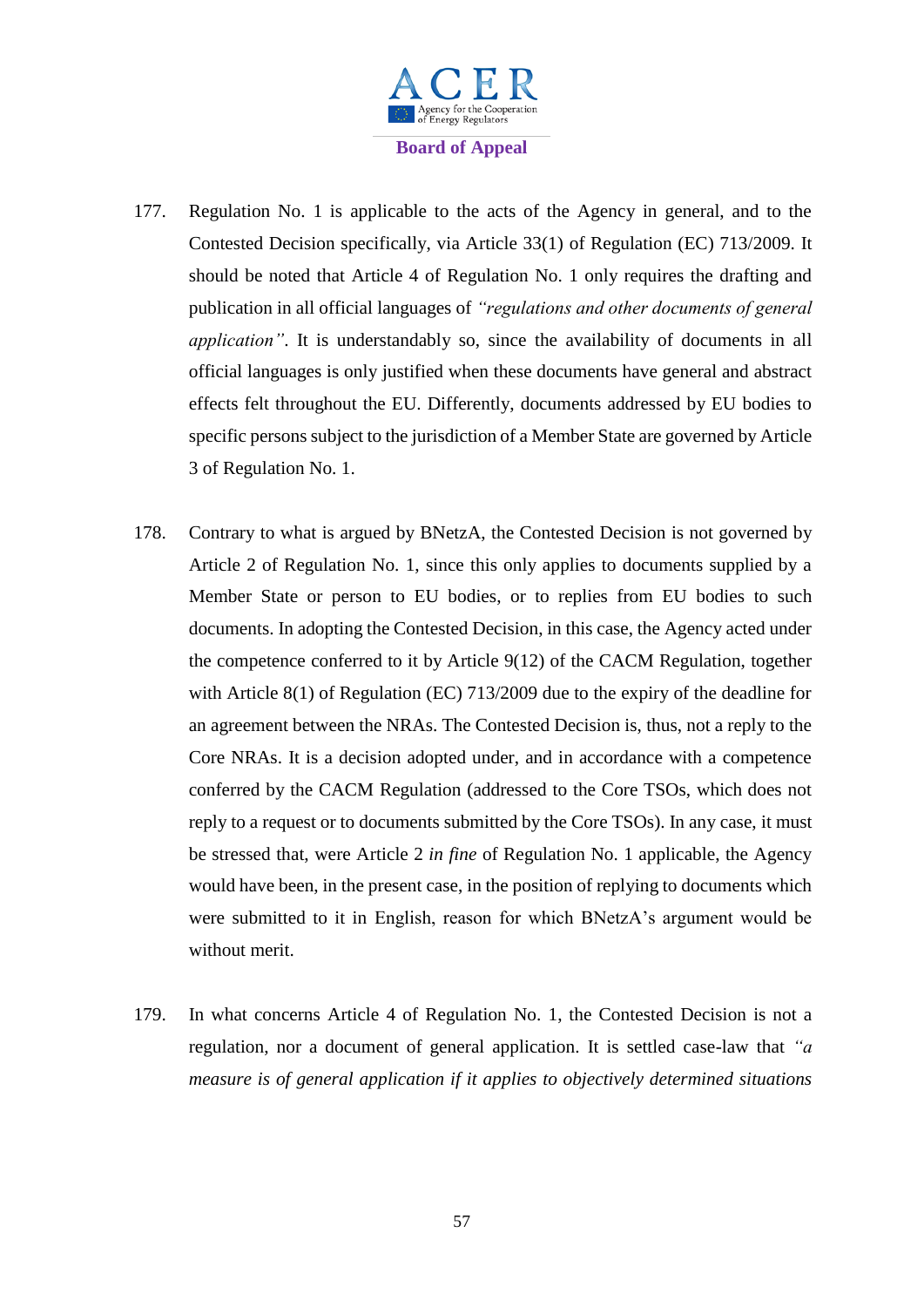

*and produces legal effects with respect to categories of persons envisaged generally and in the abstract"<sup>83</sup>* .

- 180. In this regard, BNetzA's argument is limited to stating: *"Although it is addressed only to the Core TSOs, it individually concerns all market participants and is therefore generally applicable".*
- 181. Firstly, this statement confuses the issue of whether a decision is of individual concern to non-addressees, which could be relevant for the purposes of Article 263(4) TFEU, with the issue of knowing whether the act is a document of general application masquerading as a decision. The latter is clearly not the case of the Contested Decision.
- 182. Secondly, BNetzA provides no argument or clarification to explain how and why the Contested Decision individually concerns all other market participants.
- 183. Thirdly, it seems manifest, as argued by the Agency<sup>84</sup> that it cannot be held that the Contested Decision individually concerns market participants beyond those to whom it is addressed, much less that it individually concerns all other market participants. It follows that Article 4 of Regulation No. 1 is not applicable to the Contested Decision.
- 184. In what concerns the argument that the decision should have (also) been issued in German, because it was addressed to German TSOs, it is true that Article 3 of Regulation No. 1 states that EU acts sent to a person subject to the jurisdiction of a Member State should be drafted in the language of the respective State. However, this is not an absolute right, nor an end in itself.

<sup>83</sup> Case T-640/14 *Carsten René Beul v EP and Council* EU:T:2015:907, para 32

<sup>84</sup> Agency´s Defence, para 199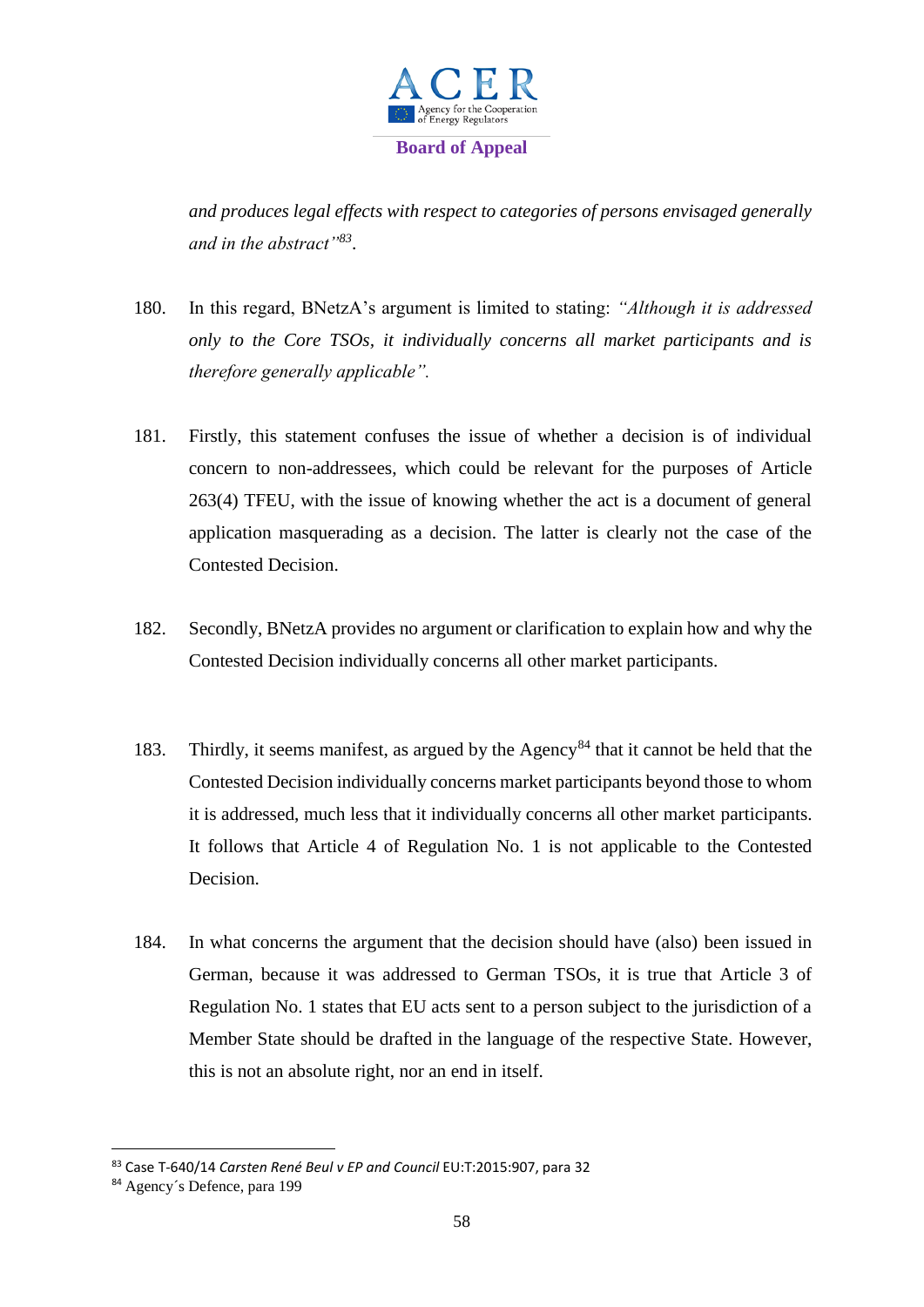

- 185. It is settled case-law that *"references in the Treaties to the use of languages within the European Union cannot be regarded as evidencing a general principle of EU law to the effect that anything that might affect the interests of a European Union citizen should be drawn up in his language in all circumstances"*. <sup>85</sup> Indeed, even general acts can, in certain cases, not be provided in all official languages of the EU if this is justified by a legitimate objective and passes the test of proportionality. $86$ Examples of such legitimate objectives are procedural simplicity, efficiency and cost-effectiveness, ensuring legal certainty and, generally, promoting the objectives of sector specific EU norms.<sup>87</sup> The Court has also emphasized that a necessary balance must be maintained between the interests of economic operators and the public interests which may, in certain cases, be in conflict in what concerns the language regime.<sup>88</sup>
- 186. More importantly, the Court has clarified that the notification of a decision by an EU body to an addressee, under Article 297(2) TFEU, without the use of the language of its respective Member State, is an irregularity, but not one which necessarily entails the nullity of the decision, or of its notification. Indeed, the supply of the document in the language of the respective Member State is not an end in itself, but a requirement meant to ensure that the addressee is duly informed and able to exercise its rights of defence. It is settled case-law that, as long as the addressee was able in due time to acquaint itself with the contents of the decision and to exercise the right of appeal and defence in an adequate and timely fashion, the decision cannot be deemed to be vitiated by the simple fact of the language in which it was notified to the addressee.<sup>89</sup> It is also settled case-law that an undertaking cannot claim that the protection of its rights were impaired by the use of a given language when that

<sup>85</sup> Case C-147/13 *Spain v Council* EU:C:2015:299, para 31.

<sup>86</sup> Case C-147/13 *Spain v Council* EU:C:2015:299, para 33.

<sup>87</sup> Case C-147/13 *Spain v Council* EU:C:2015:299, paras 34-35.

<sup>88</sup> Case C-147/13 *Spain v Council* EU:C:2015:299, para 41.

<sup>89</sup> See, e.g.: Case 41/69 *ACF Chemiefarma* EU:C:1970:71, paras 49-52. Case T-293/11 *Holcim* EU:T:2014:127, para 35. The same is true even for other irregularities, such as the procedure used for notification of the decision – see, e.g.: Case T-138/07 *Schindler Holding* EU:T:2011:362, para 61.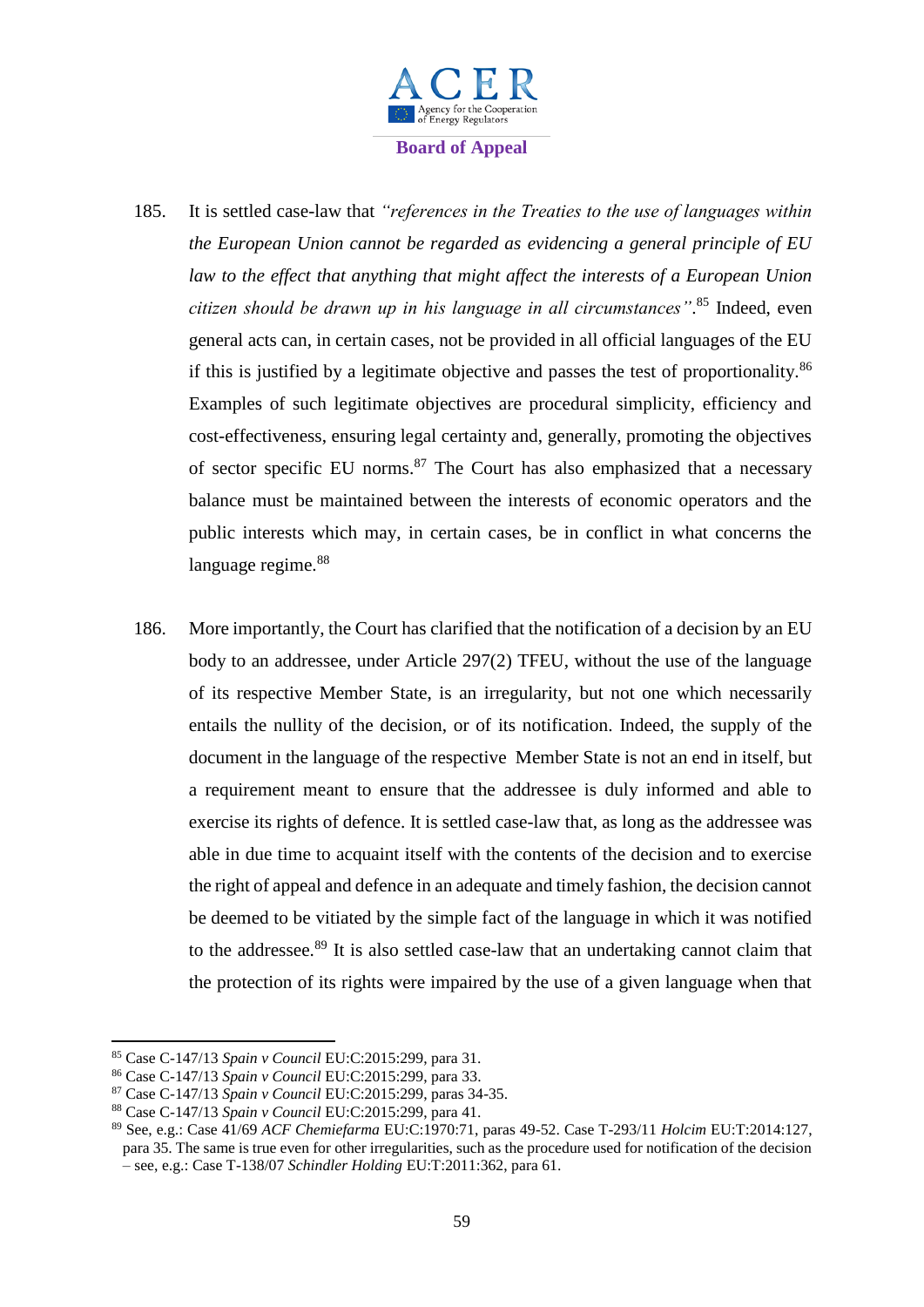

undertaking, itself, used that language in the administrative proceedings before the EU body in question.<sup>90</sup>

- 187. In the present case, two German TSOs appealed the Contested Decision and duly exercised their rights of defence, without having raised the argument that the language of the document created any obstacle to this exercise. No other TSO raised any issue concerning the language in which the decision was adopted. It is clear from the contents of their applications for annulment that they were, indeed, capable of duly and fully understanding the contents of the Contested Decision and of presenting their timely and reasoned requests for review by the Board of Appeal. Furthermore, the administrative proceedings that led to the adoption of the Contested Decision, and in which the addressees took part, were conducted entirely in English, without any of the addressees having opposed this and with all of them being able to exercise their rights of participation in the procedure in that language. Accordingly, it is unnecessary, in the present case, to ascertain whether the Contested Decision should have (also) been drafted and notified in German, as this would not affect the validity thereof.
- 188. It should also be noted that the only precedent invoked by BNetzA in support of its argument on this point is the *Skoma-Lux* case.<sup>91</sup> However, this case merely affirms that general rules of EU Law cannot be enforced in a new Member State as long as that EU legislation has not been published in the official language of that Member State. There is no analogy with the present case and this case-law cannot be extrapolated to conclude that it also applies to decisions which were duly known and understood by their addressees. This case-law did not contradict the case-law mentioned above.
- 189. It follows from the above that it is not necessary, in the present case, to decide whether the Contested Decision should have been notified to the German TSOs in

<sup>90</sup> Case T-144/07 *ThyssenKrupp Liften Ascenseurs* EU:T:2011:364, para 86.

<sup>91</sup> Case C-161/06 *Skoma-Lux* EU:C:2007:773.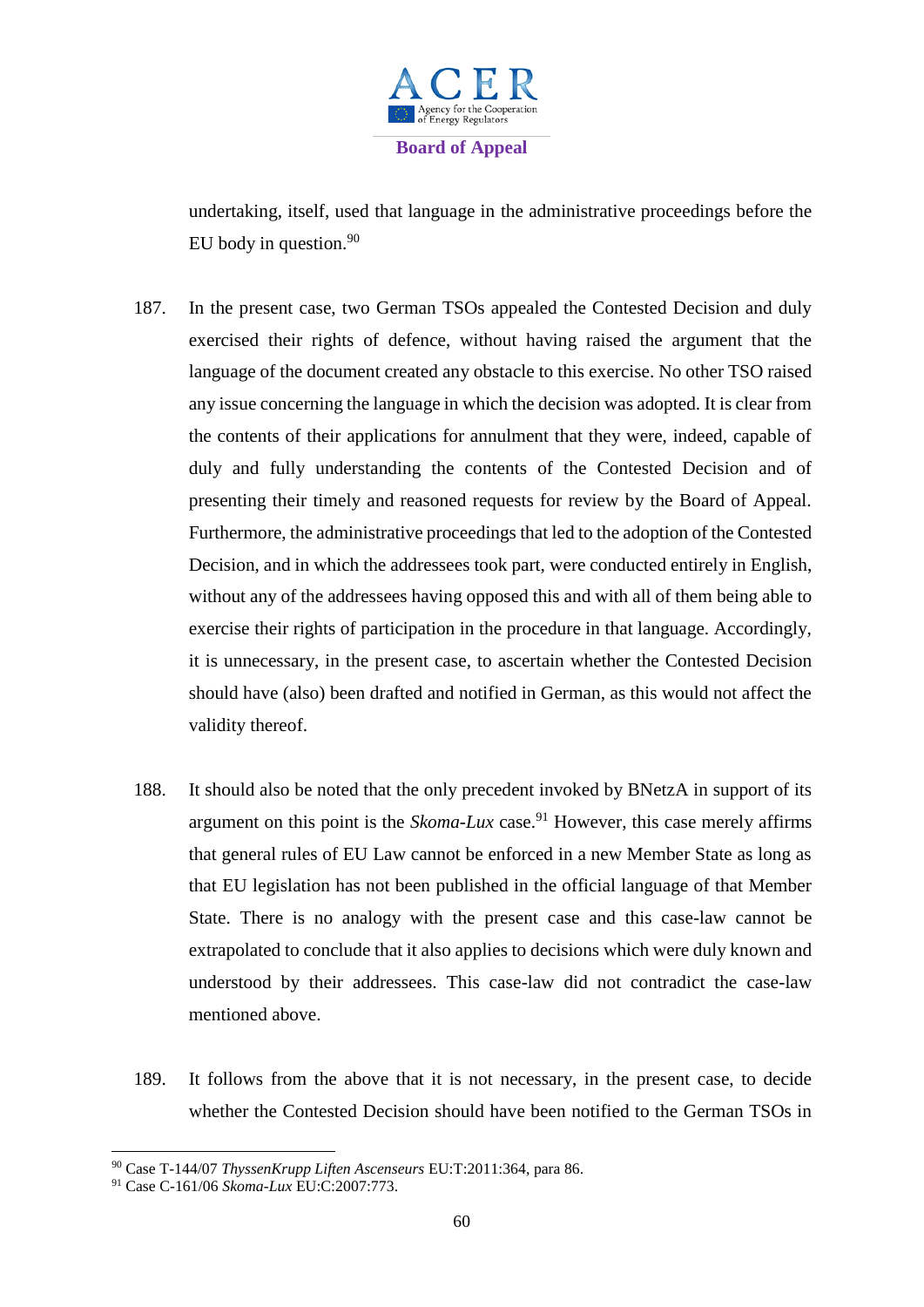

German as, in any case, this would not have affected its validity, in the specific circumstances of the present case.

- 190. Furthermore, for the sake of completeness, it must also be stressed that, contrary to what is argued by BNetzA, the German Core TSOs did submit a language waiver to the Agency, authorizing their notification in English, subject to translation to German within two months<sup>92</sup>. It follows from the case-law mentioned above that the right of addressees to be notified in the language of their Member State is not absolute. Following an *ad majoris* reasoning, if a decision is not valid when notified to an addressee in a different language, if the addressee was able to fully understand it and exercise its rights of defence, the addressee must also be entitled to authorize, during the administrative proceeding, the use of a different language. The use of a language waiver system is common practice in several areas of EU administrative activity. It relies on the fact that the language requirement is not an end in itself, but a tool for the protection of the rights of the addressees, which they can waive (*droit disponible*). Waivers are also a fundamental tool in procedures such as those in question, which are subject to relatively short deadlines, involve addressees from various Member States, and deal with very complex technical matters.
- 191. For this reason too, the Agency duly complied with its legal obligations by notifying the Contested Decision to the addressees in English.
- 192. It follows from the above that Parts 3 and 4 of this Plea must be dismissed as unfounded.

<sup>92</sup> Agency´s Defence, para 207 and Annexes 6 to 9